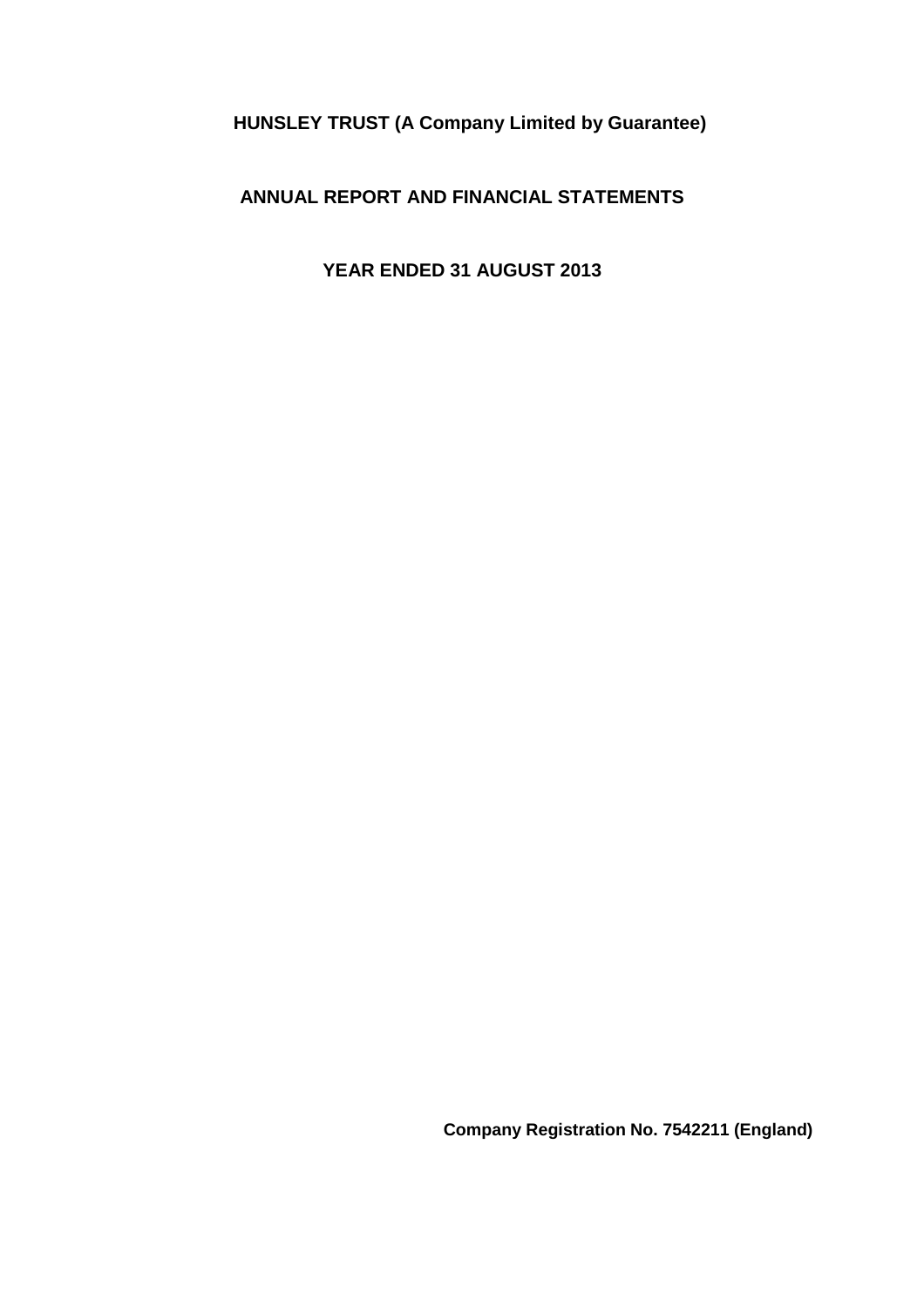# **CONTENTS**

|                                                                                  | Page |
|----------------------------------------------------------------------------------|------|
| Reference and Administrative Information                                         | 2    |
| Trustees' Report                                                                 | 3    |
| <b>Governance Statement</b>                                                      | 11   |
| Statement on Regularity, Propriety and Compliance                                | 14   |
| Statement of the Trustee' Responsibilities                                       | 15   |
| Independent Auditor's Report on the Financial Statements                         | 16   |
| Independent Auditors' Report on Regularity                                       | 18   |
| Statement of Financial Activities incorporating the Income & Expenditure Account | 20   |
| <b>Balance Sheet</b>                                                             | 22   |
| <b>Cash Flow Statement</b>                                                       | 23   |
|                                                                                  |      |
| Notes to the financial statements, incorporating:                                |      |
| <b>Statement of Accounting Policies</b>                                          | 24   |
| Other Notes to the Financial Statements                                          | 27   |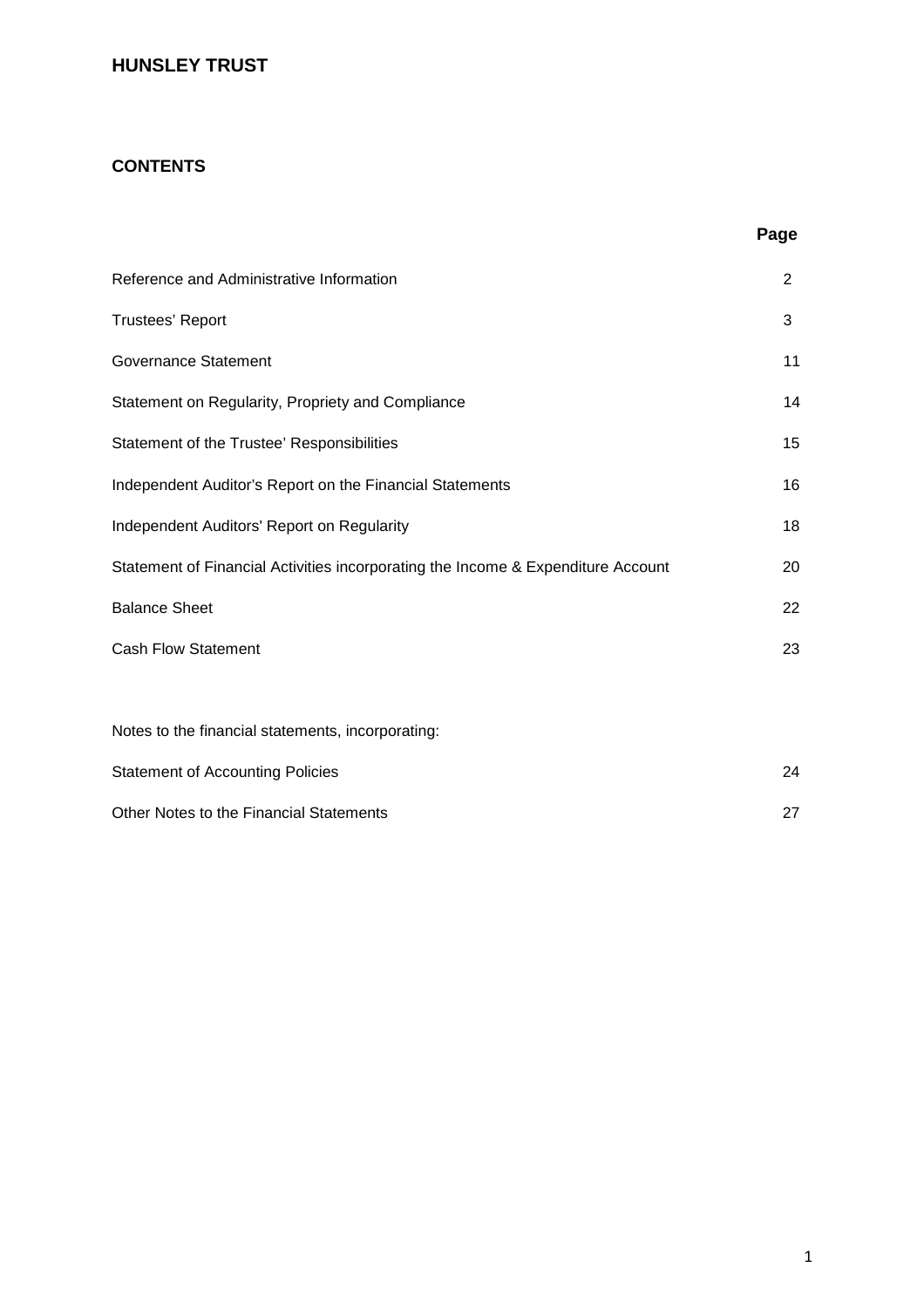# **REFERENCE AND ADMINISTRATIVE INFORMATION OF THE ACADEMY – MEMBERS, GOVERNORS AND ADVISORS**

(\*members of the Management (including and accounting Officer) Finance) Committee) and the committee of the committee of the committee of the committee of the committee of the committee of the committee of the committee of the committee of the committee of the committee of the committ

Company Secretary **Mrs** H Giddings

Senior Management Team (which also includes the Company Secretary above):

- Head of School Mr J Uttley
- Finance Director **Mrs** J Jewitt
- Human Resources Director Mrs L Pipes

Principal and Registered Office **East Dale Road,** 

Company Registration Number 7542211 (England and Wales)

Independent Auditor **Formulation** Forrester Boyd

Members Members Manual Accounts Manual Mr D Gilmour Mr R Swain Mrs T Beasley Trustees Miss C Abbott\* (Executive Principal and Mr R Swain\* Mr P Bird – resigned 4 July 2013 Mr P Ness Mr C Hatfield\* Mr D Starr\* Mr P Hall\* Miss N Hornsby\* Mr T Walker Mr P Nicholson Mrs N Wicks\* Mrs R D'Arcy\* Miss S Derry\* Revd. J R Walker – resigned 4 July 2013 Mr P Wong\* Mr N Gill Mrs K Dow

 Melton North Ferriby, HU14 3HS

 26 South Saint Mary's Gate Grimsby DN31 1LW

Bankers **HSBC Bank** plc Merit House Priory Park West Saxon Way Hessle HU13 9PB

Solicitors Eversheds Solicitors LLP Bridgewater Place **WaterLane Example 2018 Leeds** LS11 5DR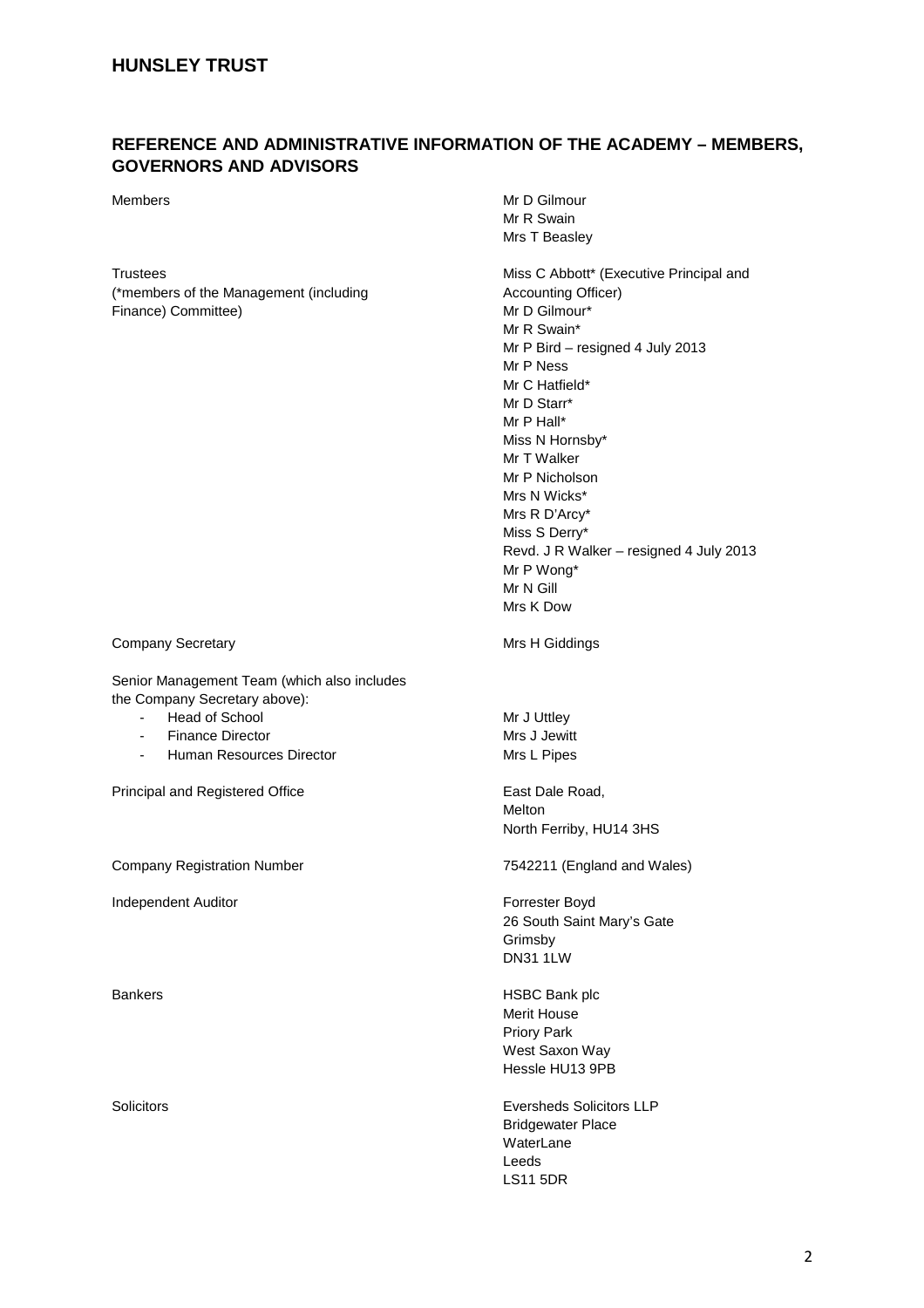## **TRUSTEES' REPORT**

The Trustees present their annual report together with the financial statements and auditor's reports of the charitable company for the year ended 31 August 2013.

## **Structure, Governance and Management**

## **Constitution**

Hunsley Trust is an Academy Trust being a private company limited by guarantee and an exempt charity. The Charitable Company's memorandum and articles of association are the primary governing documents of the Academy Trust

The Academy Trust is governed by its Members who delegate their responsibilities to the Trustees, in accordance with Article 94 of the Articles of Association of the company. This states that "... the business of the Academy Trust shall be managed by the Trustees who may exercise all the powers of the Academy Trust." Therefore the Members and Trustees jointly present their report together with the financial statements of the charitable company for the year ended 31 August 2013.

The Charitable Company is known as Hunsley Trust.

The Members role is more of a compliance role with less involvement in the management of the company, as day-to-day management decisions are made collectively through the Trustees Governing Body, appointed by the Members and the Trustees.

Details of the Members and Trustees who served throughout the year are included in the Reference and Administrative Information details on page 2.

#### **Members' Liability**

Each Member of the charitable company undertakes to contribute to the assets of the charitable company in the event of it being wound up whilst they are a member, or within one year after they cease to be a member, such amount as may be required, not exceeding  $£10$ , for the debts and liabilities contracted before they cease to be a member.

#### **Trustees' Indemnity**

During the year the Academy Trust had in place third party indemnity provisions for the benefit of the Academy Trust's Members and Trustees.

#### **Principal Activities**

The Academy Trust's principal objectives are specifically restricted for the public benefit to:-

- (a) Advancing education in the United Kingdom, in particular but without prejudice to the generality of the foregoing by establishing, maintaining, carrying on, managing and developing a school offering a broad and balanced curriculum; and
- (b) Promoting for the benefit of the inhabitants of Melton, North Ferriby and surrounding area the provision of facilities for recreation or other leisure time occupation of individuals who have need of such facilities by reason of their youth, age, infirmity or disablement, financial hardship or social and economic circumstances or for the public at large in the interests of social welfare and with the object of improving the condition of life of the said inhabitants.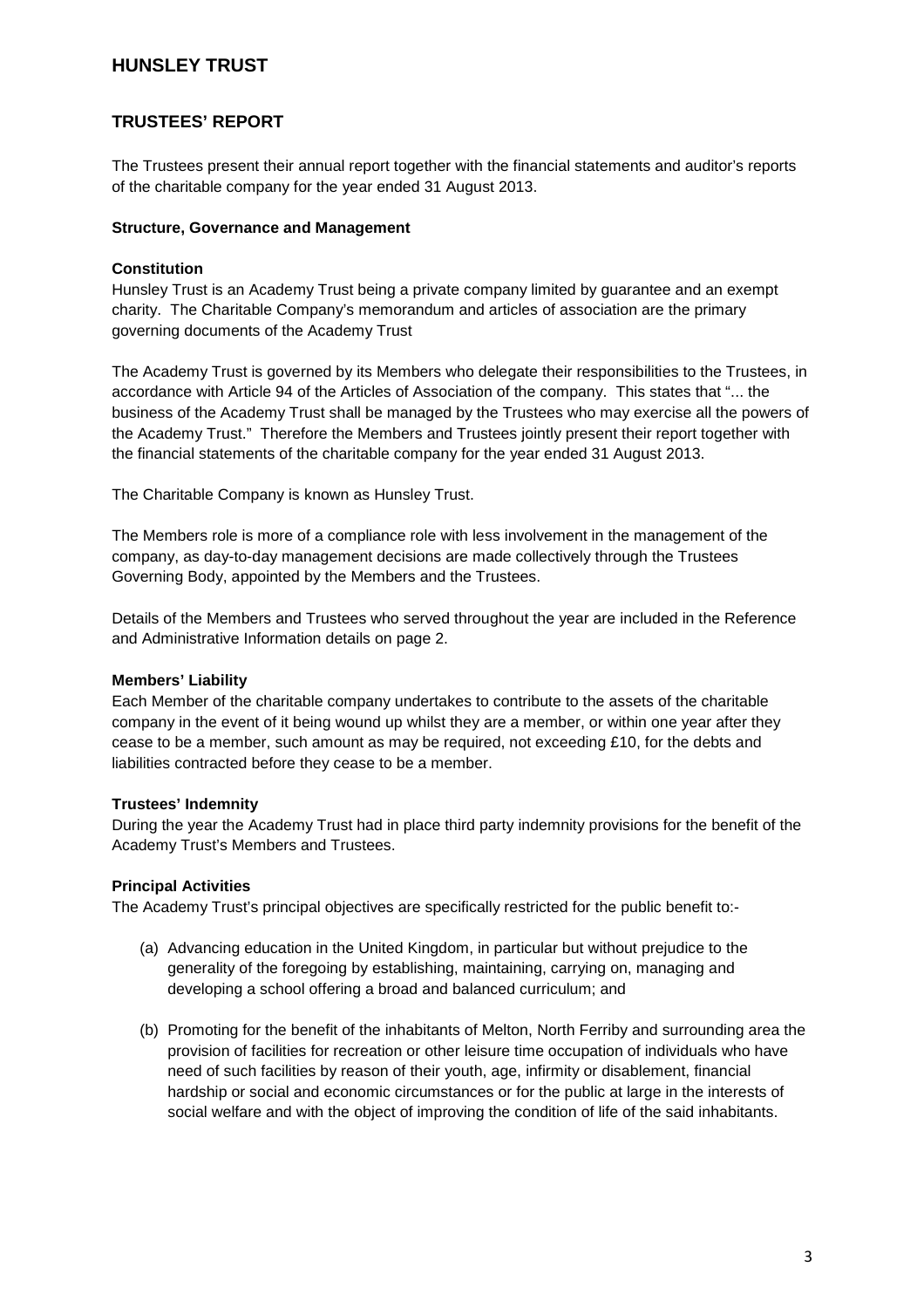# **TRUSTEES' REPORT (continued)**

#### **Method of Recruitment and Appointment or Election of Trustees**

As stated above all new Trustees are appointed by the Members and current Trustees and are responsible for the day to day management of the Academy, exercising all the powers of the Members as stated in Article 94. Any changes to Governors are listed on page 2.

Full details relating to the appointment and removal of Trustees are contained in the Articles of Association with a brief summary given below.

The Members may appoint up to 18 Trustees with their term of office being 4 years (except for the Principal Headteacher). Subject to remaining eligible any Trustee may be re-appointed or re-elected. Up to 5 Staff Trustees (including the Executive Principal) may be appointed by such processes as the Members may determine providing that the number of Staff Trustees does not exceed one third of the total number of Trustees (including the Executive Principal). The Executive Principal is treated as an ex officio Trustee.

A minimum of 2 Parent Trustees shall, if necessary, be elected by parents of registered pupils at the Academy and the Parent Trustees must be a parent of a pupil at the Academy when they were elected. The LA can appoint 1 LA Trustee. The Trustees may appoint up to 3 Co-opted Trustees including employees of the Academy providing that the number of Staff Trustees does not exceed one third of the total number of Trustees (including the Executive Principal).

The Secretary of State may also appoint additional Trustees if he feels it appropriate and ultimately has the power to in effect take over the Governance of the Academy. The Secretary of State has not appointed any additional Trustees.

During the year under review the Governors held 6 formal meetings in November 2012, December 2012, January 2013, March 2013, June 2013 and July 2013.

#### **Policies and Procedures Adopted for the Induction and Training of Trustees**

All new trustees are inducted into their role by the Chair of Governors and the Executive Principal along with the support of the Clerk to the Governing Body to ensure that they understand their trustee responsibilities and duties as a Director.

Trustee training is provided as required either on request by the governors or on the recommendation of the Executive Principal. Training this year has covered admissions, exclusions, corporate manslaughter and roles and responsibilities of academy trustee.

#### **Organisational Structure**

The Trustee Body has established four committees to carry out its work effectively. These are the Personnel Committee, Curriculum Committee, Premises and Health and Safety Committee, and Management Committee (covering finance and audit committee). In addition a number of ad-hoc Committees and Panels meet to deliver specific tasks as set out in the Academy's Scheme of Delegation. The four main Committees each met at least twice during this year.

#### **Risk Management**

The Trustees annually assess the major risks to which the Academy is exposed, in particular those relating to leadership and teaching, provision of facilities and other operational areas of the Academy and its finances. Trustees annually review the systems in place to assess risks that the school faces, especially in the operational areas (e.g. in relation to teaching, health and safety, bullying and school trips) and in relation to the control of finance.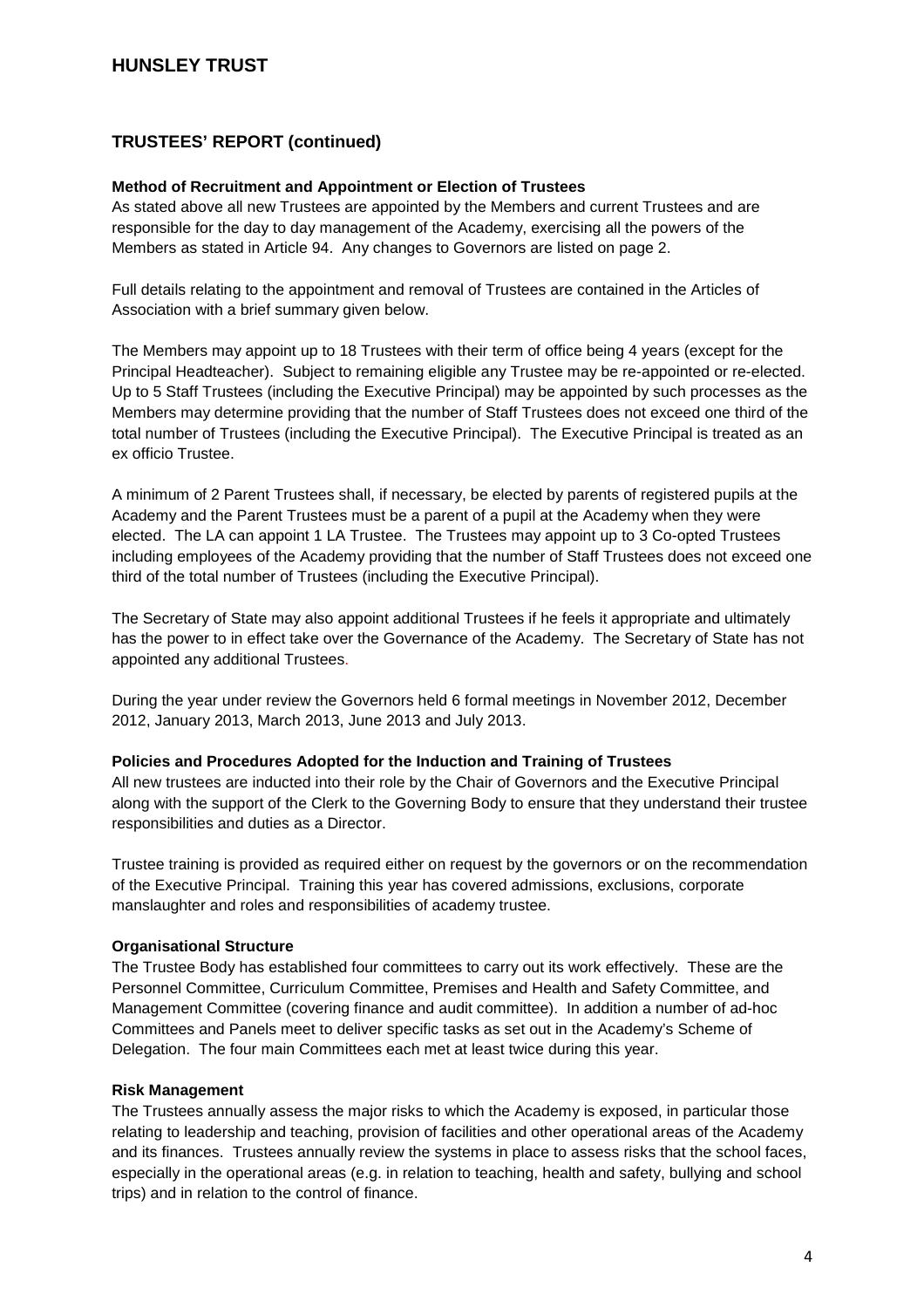# **TRUSTEES' REPORT (continued)**

### **Risk management (continued)**

This annual review, including operational procedures (e.g. vetting of new staff and visitors, supervision of school grounds) and internal financial controls (see below) is completed in order to minimise risk.

During the year additional training has been delivered to all staff with management duties regarding risk management and the Academy's approach to assessing and dealing with risk. The Academy Trust has also had an external review of its risk policies and procedures and is making changes in response to this assessment.

#### **Connected Organisations, including Related Party Relationships**

The Academy Trust currently has no connected organisations or related party relationships.

#### **Objectives and Activities**

#### **Objects and Aims**

The Academy Trust's objectives are set to reflect the educational aims and ethos of the school. In setting the objectives and planning the activities the Trustees have given careful consideration to the Charity Commission's general guidance on public benefit and in particular to its supplementary public benefit guidance on advancing education and on fee-charging.

The main objects of the Academy Trust are

- (a) Advancing education in the United Kingdom, in particular but without prejudice to the generality of the foregoing by establishing, maintaining, carrying on, managing and developing a school offering a broad and balanced curriculum; and
- (b) Promoting for the benefit of the inhabitants of Melton, North Ferriby and surrounding area the provision of facilities for recreation or other leisure time occupation of individuals who have need of such facilities by reason of their youth, age, infirmity or disablement, financial hardship or social and economic circumstances or for the public at large in the interests of social welfare and with the object of improving the condition of life of the said inhabitants.

#### **Objectivities, Strategies and Activities**

The main objectives between 1 September 2012 and 31 August 2013 were:

- To develop a system of governance that ensures effective operation of all parts of the Academy Trust and builds capacity to bring other schools into the Trust.
- To develop structures and infrastructure to continue to provide high quality educational provision and ensure the long term financial sustainability of the Trust.
- To develop the site(s) to ensure that the Academy Trust is able to meet the educational needs of a growing population.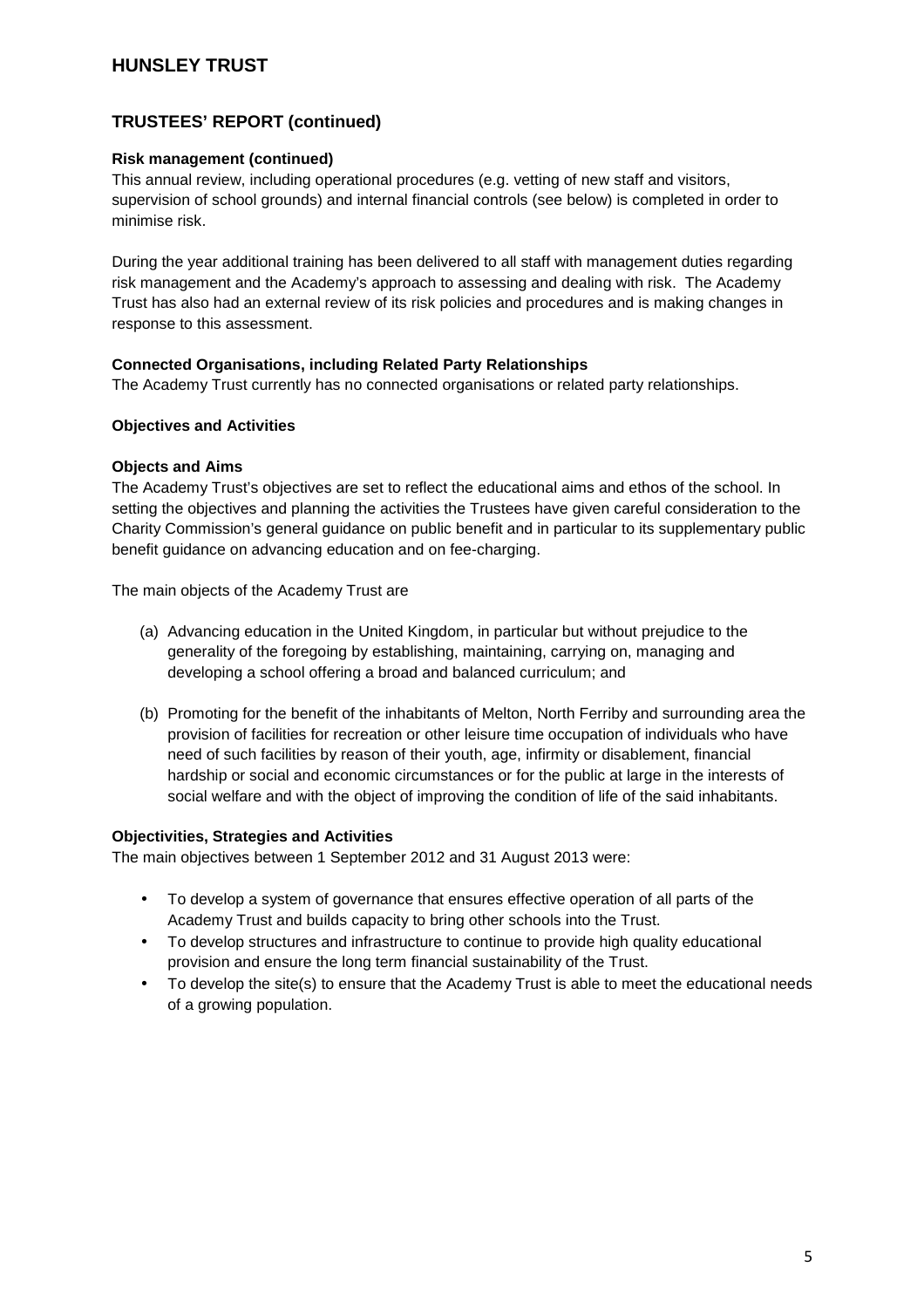# **TRUSTEES' REPORT (continued)**

#### **Public Benefit**

We have referred to the public benefit guidance contained in the Charity Commission general guidance when reviewing the Academy's aims and objectives and in planning future activities. The availability and access to the public of the Academy Trust's facilities is a key object within the Articles of Association.

## **Equal Opportunities Policy**

The Governors recognise that equal opportunities should be an integral part of good practice within the workplace. The Academy aims to maintain equal opportunity in all areas of its activities including creating a working environment in which the contribution and needs of all people are fully valued.

#### **Disabled Persons**

The policy of the Academy is to support recruitment and retention of students and employees with disabilities. The Academy supports this by adapting the physical environment wherever possible, by making support resources available and through training and career development. New buildings and improvements to existing buildings all recognise the need to be fully DDA compliant.

#### **Achievements and Performance**

At A-level, the 2013 results were the highest set of results achieved by the Sixth Form College and continued the high standards of achievement. The students taking A Levels achieved a 100% pass rate with all other indicators increasing from the previous year. The % A\*-A grades increased by 5% to 27%, A\*-B increased by 10% to 58% and A\*-C increased by 7% to 83%. These were all above the national average and based on initial data provided, we were the highest scoring school across East Riding with our average point score per student. At 839.2 this represents our highest ever score.

The high standards at the school also extend to GCSE continuing the trend for outstanding academic achievement. 80% of students achieved 5 or more A\*-C including English and Maths. This was an increase of 12% on 2012. Overall 94% of students achieved 5+ A\*-C grades. The majority of subjects continue to outperform the national results at A\*-C. Based on initial results, we are the highest performing school in East Riding at GCSE for both attainment and progress.

#### **Going Concern**

After making appropriate enquiries on the academy trust's ability to continue to operate as a going concern is required as best practice, the trustee body has a reasonable expectation that the Academy Trust has adequate resources to continue in operational existence for the foreseeable future. For this reason it continues to adopt the going concern basis in preparing the financial statements. Further details regarding the adoption of the going concern basis can be found in the Statement of Accounting Policies.

#### **Key Financial Performance Indicators**

The academy produces monthly budget to actual reports to monitor its on-going progress against target. At the year ended 31 August 2013 income was 3% higher than expected, staff costs were 1% less than expected and overheads were 6% less than expected.

The academy understands that its biggest expense is staff costs and that this must be carefully monitored. The academy expects that staff costs should be less than 80% of income in order to remain efficient. In the year to 31 August 2013 staff costs were 67.9% (2012: 66.4%) of incoming resources.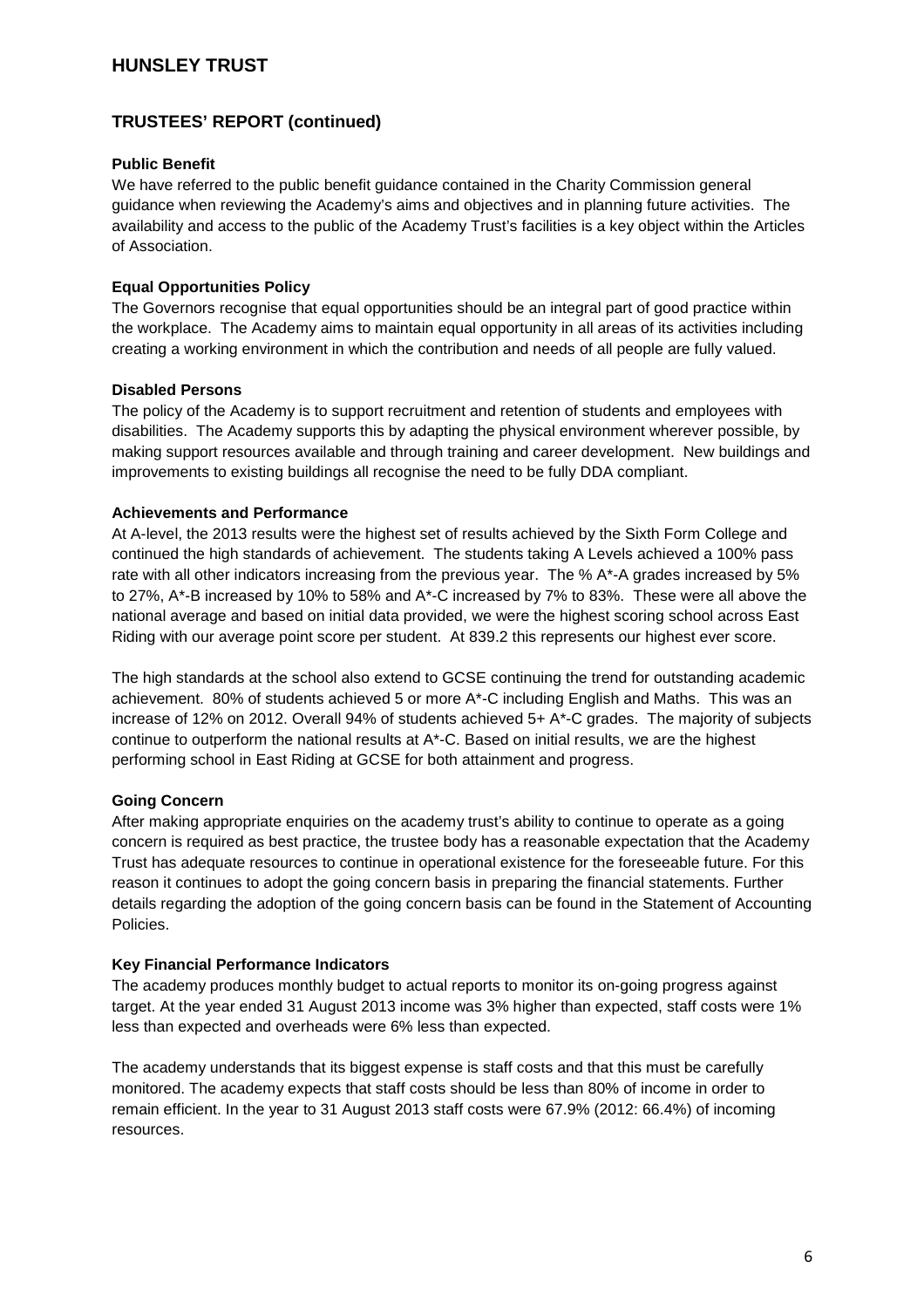# **TRUSTEES' REPORT (continued)**

#### **Financial Review**

## **Financial report for the year**

The financial results for the year were as expected. The formal lease agreements for the use of land and buildings have still not been completed which means that the Academy Trust currently only occupies them on a tenancy at will basis.

The Academy's main source of income (the General Annual Grant (GAG)) consists mainly of the funding for pupils aged between 11 and 16. This income is based on the "replication model" of the Local Authority's funding formula; the funding for post 16 pupils which is based on a formula administered by the EFA; and LACSEG (Local Authority Central Spend Equivalent Grant) which is a grant to cover responsibilities transferred from the Local Authority to the Academy Trust.

In addition to the educational operations of the Academy Trust, four other related operations have been performed, these are:

- Outreach work at other schools
- The Catering Service, which provides meals to students and staff as well as conference/venue hire for the public
- The Sports Centre and facilities, which when not used by the Academy, are made available to the public, and
- The Academy Trust acts as administrative agent for a number of schools for the Schools Sports Partnership.

Careful financial management had enabled South Hunsley School and Sixth Form to operate with a surplus balance. At 31 August 2013 balances on the restricted and unrestricted funds of £1,486,000 surplus and £2,026,000 surplus were carried forward.

The Academy's non-teaching staff are entitled to membership of the Local Government Pension Scheme (LGPS). The balance at 31 August 2013 was a net liability of £1,727,000 this had decreased from the balance 31 August 2012 which was £1,759,000. The pension scheme as a whole has performed as expected and current market conditions has led to a small actuarial gain in the current financial year. We are currently reviewing our long term LGPS position and what safeguards, if any, we would be able to adopt to reduce the current market volatility is having on the financial results. The employers' contribution rate is currently 22.2% but a review on this is due to be conducted in 2014.

The Academy needs to increase classroom capacity due to residential developments within the catchment area and option appraisal work commenced in autumn 2012. Any expansion will utilise a large amount of the Academy's carried forward resources.

#### **Financial and Risk Management Objectives and Policies**

As noted in the 'Risk Management' section above, the Trustees are reviewing a number of systems to assess risks that the school faces and they have introduced systems and internal financial controls in order to minimise risk. Where significant financial risk still remains they have ensured they have adequate insurance cover. The Academy has an effective system of internal financial controls and this is explained in more detail in the following statement.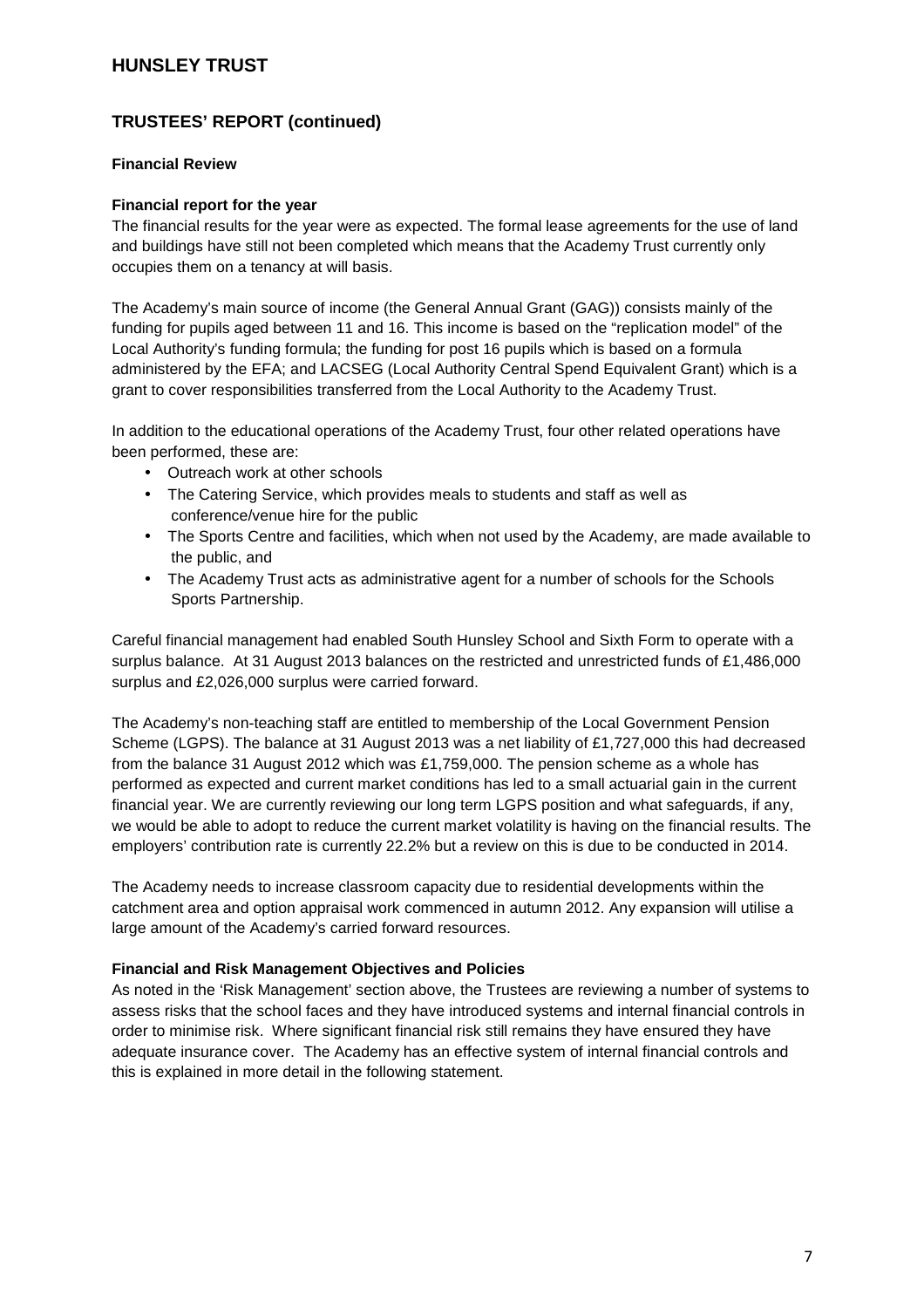# **TRUSTEES' REPORT (continued)**

## **Financial and Risk Management Objectives and Policies (continued)**

The Trustees have reviewed current examples of best practice and have:

- set policies on internal controls which cover the following:
	- o the type of risks the Academy faces;
	- o the level of risks which they regard as acceptable;
	- o the likelihood of the risks materialising;
	- o the Academy's ability to reduce the incidence and impact on the Academy's operations of risks that do materialise;
	- o the costs of operating particular controls relative to the benefits obtained.
- clarified the responsibility of the Senior Leadership Team to implement the governors' policies and to identify and evaluate risks for the governors' consideration;
- explained to employees that they have responsibility for internal control as part of their accountability for achieving objectives;
- embedded the control system in the Academy's operations so that it becomes part of the culture of the Academy;
- developed systems to respond quickly to evolving risks arising from factors within the Academy and to changes in the external environment; and
- included procedures for reporting failings immediately to appropriate levels of management and the governors together with details of corrective action being undertaken.

## **Principal Risks and Uncertainties**

The Academy has identified principal risks and uncertainties including:

- Income reduction as a result of changes to the national funding formula in September 2013 for students in both the Secondary School and Sixth Form College.
- On-going national curriculum changes and educational reforms.
- Future LGPS actuarial losses.
- Depreciation costs on the land and buildings once the lease is signed with the local authority (The trust is current a tenant at will in the buildings)
- Significant growth in projected student numbers over the next 10 years due to housing developments within the catchment area and potential effects on education provision.

#### **Reserves policy**

The Trustees review the reserve levels of the Academy Trust annually. The review encompasses the nature of income and expenditure streams, the need to match income with commitments and the nature of reserves. The educational obligations that the Academy Trust has on a day-to-day basis are funded from its restricted reserves that were provided for this purpose. The Trustees need to ensure that the Academy Trust has sufficient working capital to cover delays between receipt of grants and spending, and are able to deal with unexpected emergencies that may arise such as emergency maintenance. The Academy Trust's current level of general reserves is £1,785,000 (2012: £952,000). Taking into account the nature of the Academy Trust's income streams, the Trustees are of the view that reserves at this level are sufficient to cover its working capital needs.

#### **Investment policy**

The Academy Trust aims to manage its cash balances to provide for the day-to-day working capital requirements of its operations, whilst protecting the real long term value of any surplus cash balances against inflation. In addition, the Academy Trust aims to invest surplus cash funds to optimise returns, but ensuring the investment instruments are such that there is no risk to the loss of these cash funds.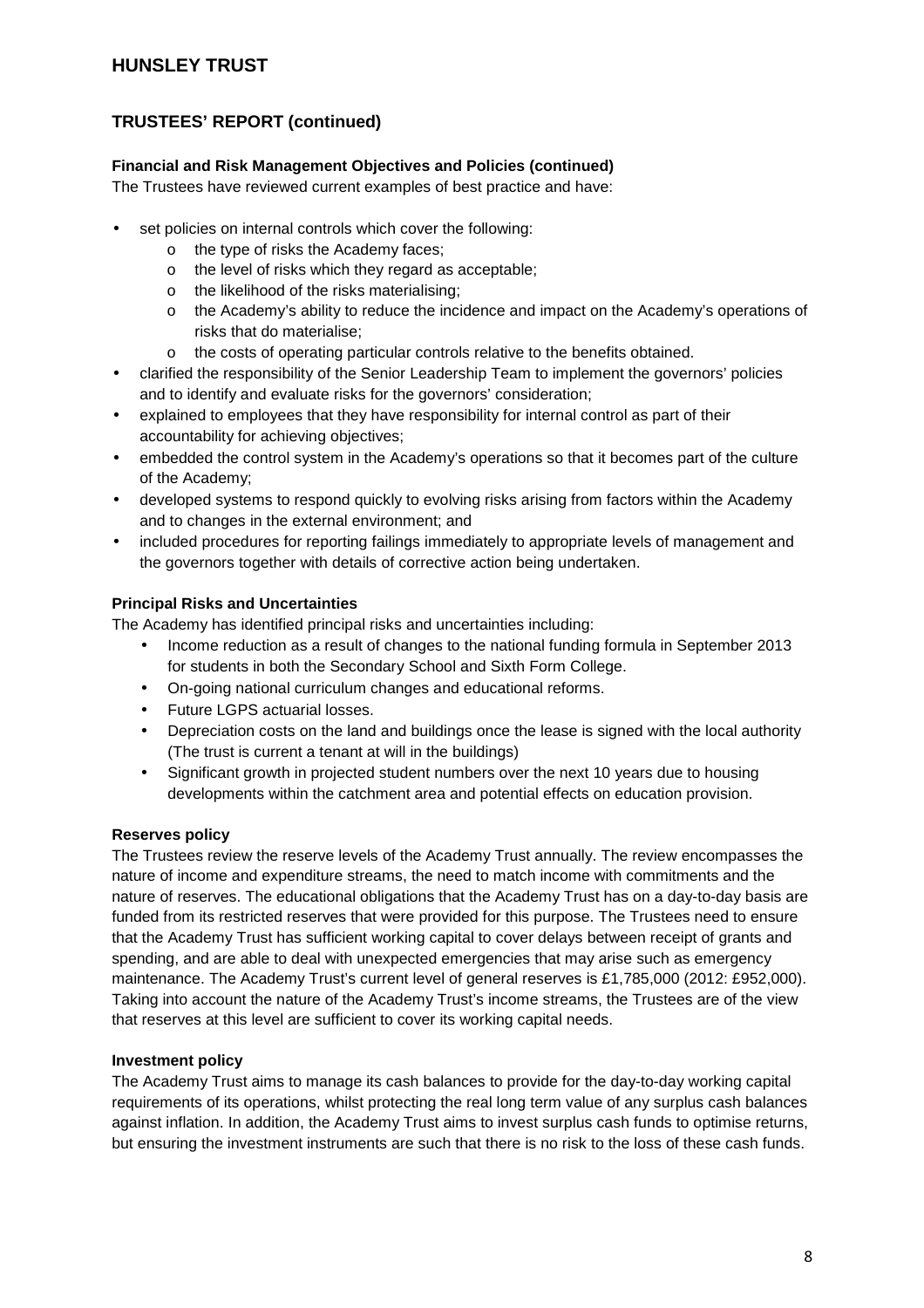# **TRUSTEES' REPORT (continued)**

## **Investment Policy (continued)**

The main purpose of the Academy Trust's investment policy is to;

- ensure adequate cash balances are maintained in the current account to cover day to day working capital requirements
- ensure there is no risk of loss in the capital value of any cash funds invested
- protect the capital value of any invested funds against inflation
- optimise returns on invested funds.

## **Plans for future periods**

In order to continue to develop with consistency and coherence, we have agreed the following three key themes for school development planning over the next year:

- Distinction and high achievement Securing outstanding outcomes for all our young people at all stages of their school career and continuing to create a culture that encourages and celebrates achievements of all kinds.
- Limitless potential Continuing to create systems of support to ensure that all young people are able to aspire to greatness and thrive in all areas of their lives.
- Learning for its own sake Working relentlessly to develop a love of learning in our young people through focusing on outstanding classroom practice, assessment, differentiation and challenge.

Key activities include:

- Reviewing pastoral and learning support structures for students to create smaller pastoral groups so that we can create the personalised support that is vital to successful outcomes.
- Establishing a long term strategy for estates management to ensure that we have the capacity to develop and extend as our school numbers grow.
- Implementation of a new leadership structure to secure the continuation of high attainment and achievement as the organisation expands.
- Reviewing curriculum provision.

Permission was received after the year end, but before the signing of these financial statements, for the Academy Trust to convert to a Multi Academy Trust. Steps towards this transfer are now being taken.

The Academy Trust is also working with the New Schools Network to present a bid to the Department for Education to open a Free School. The bid is due to be submitted by 31 December 2013.

#### **Auditor**

So far as the Trustees are aware:

- there is no relevant audit information of which the charitable company's auditor is unaware; and
- the Trustees have taken all the steps that they ought to have taken as Trustees in order to make themselves aware of any relevant audit information and to establish that the charitable company's auditors are aware of that information.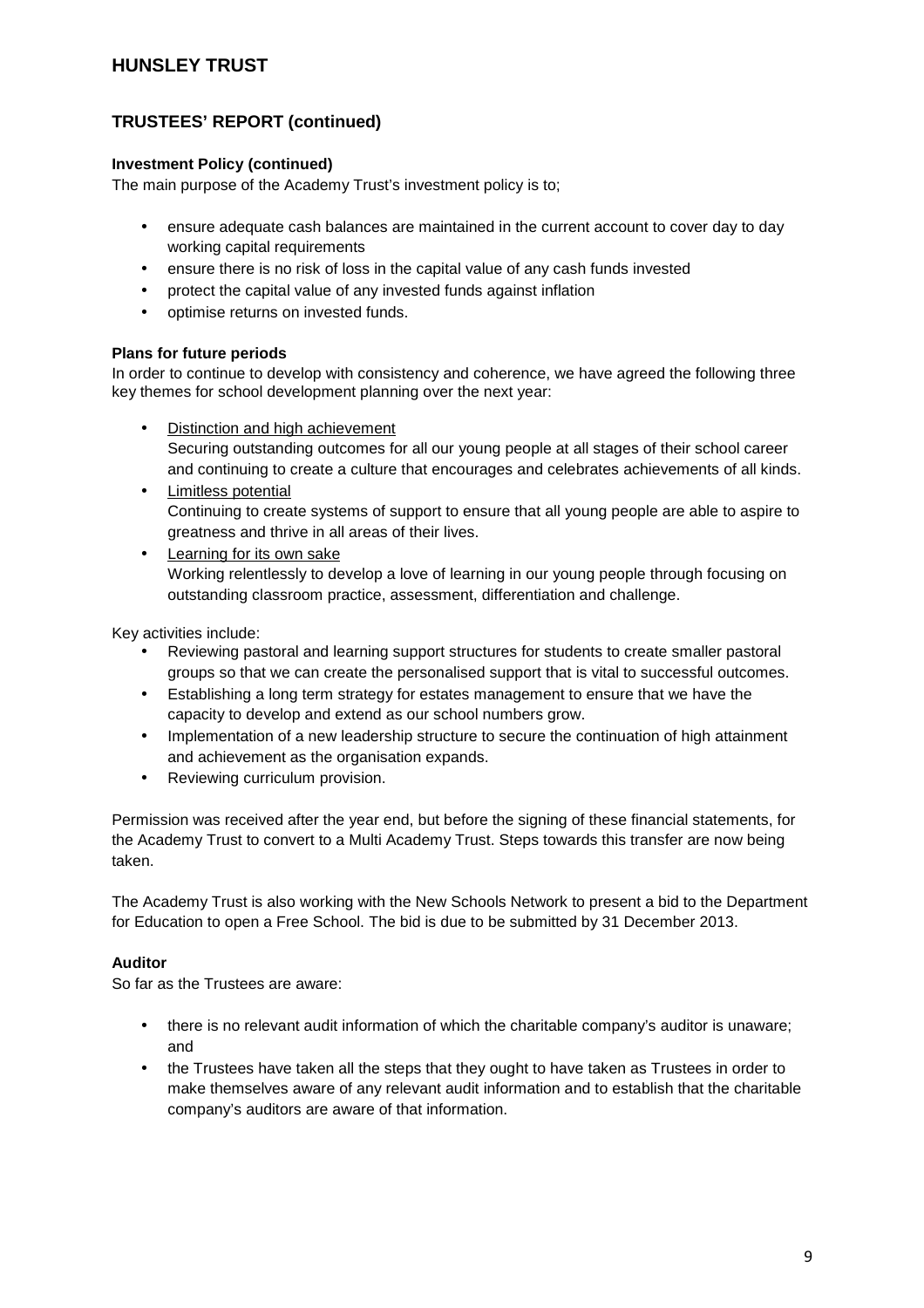# **TRUSTEES' REPORT (continued)**

## **Appointment of Auditor**

The independent auditors, Forrester Boyd, were reappointed during the year.

Approved by order of the board of Trustees on 12 December 2013 and signed on its behalf by:

**Mr D Gilmour Chair of Trustees**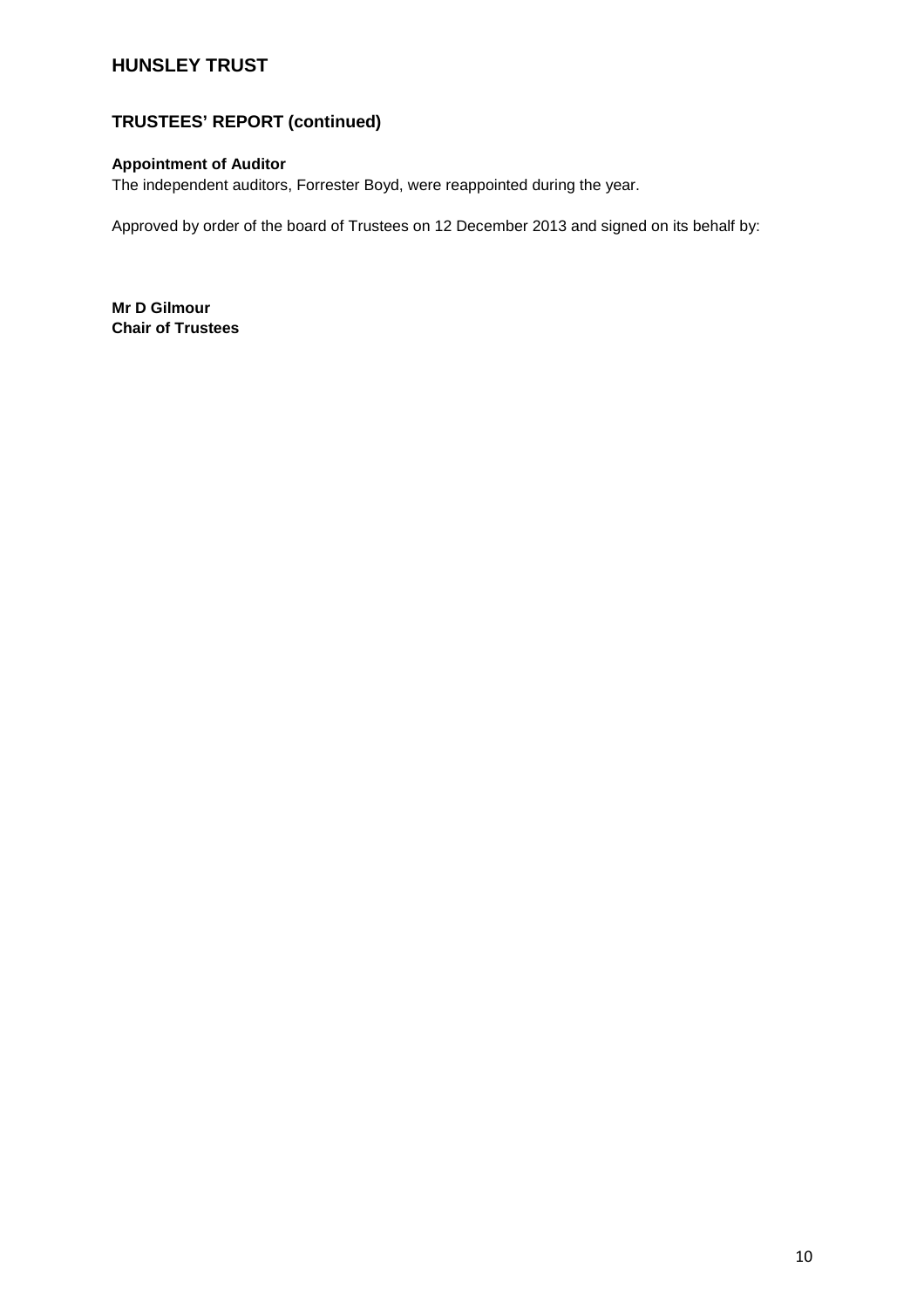# **GOVERNANCE STATEMENT**

### **Scope of Responsibility**

As Trustees we acknowledge we have overall responsibility for ensuring that Hunsley Trust has an effective and appropriate system of control, financial and otherwise. However such a system is designed to manage rather than eliminate the risk of failure to achieve business objectives, and can provide only reasonable and not absolute assurance against material misstatement or loss.

The Board of Trustees has delegated the day-to-day responsibility to the Executive Principal, as accounting officer, for ensuring financial controls conform with the requirements of both propriety and good financial management and in accordance with the requirements and responsibilities assigned to it in the funding agreement between Hunsley Trust and the Secretary of State for Education. They are also responsible for reporting to the governing body any material weaknesses or breakdowns in internal control.

#### **Governance**

The information on governance included here supplements that described in the Trustees' Report and in the Statement of the Trustees' Responsibilities. The Board of Trustees has formally met 6 times during the year. Attendance during the year at meetings of the Board of Trustees was as follows:

| Governor                                                      | <b>Meetings</b><br>attended | Out of a<br>possible |
|---------------------------------------------------------------|-----------------------------|----------------------|
| D Gilmour (Chair of Governors)                                | 6                           | 6                    |
| R Swain                                                       | 6                           | 6                    |
| P Nicholson (Responsible Officer and Vice Chair of Governors) | 4                           | 6                    |
| P Bird                                                        | 2                           | 6                    |
| R D'Arcy (Associate Staff Governor)                           | 5                           | 6                    |
| S Derry (Teaching Staff Governor)                             | 4                           | 6                    |
| P Ness                                                        | 5                           | 6                    |
| C Hatfield                                                    | 5                           | 6                    |
| D Starr                                                       | 2                           | 6                    |
| P Hall                                                        | 3                           | 6                    |
| N Hornsby                                                     | 5                           | 6                    |
| <b>T</b> Walker                                               |                             | 6                    |
| R Walker                                                      | 3                           | 6                    |
| N Wicks                                                       | 3                           | 6                    |
| P Wong                                                        | 5                           | 6                    |
| N Gill                                                        | 3                           | 6                    |
| K Dow                                                         | 4                           |                      |
| C Abbott (Executive Principal and accounting officer)         | 6                           | 6                    |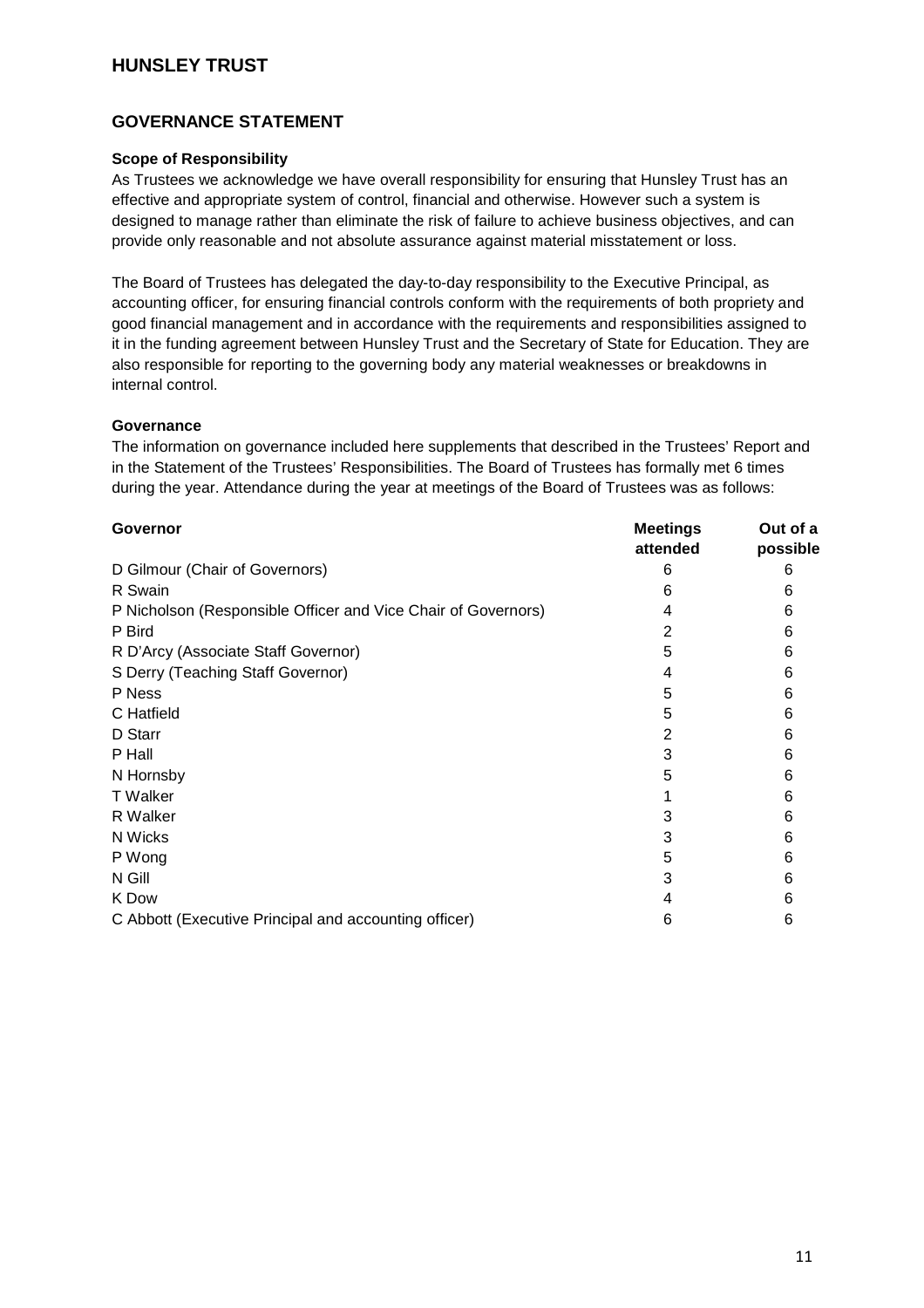# **GOVERNANCE STATEMENT (continued)**

The Management Committee is a sub-committee of the main Board of Trustees. Its purpose is to make recommendations to the Board of Trustees regarding statutory and non-statutory policies and financial matters. It also has Audit Committee responsibilities as delegated in the Scheme of Delegation. Attendance at meetings in the year was as follows:

| Governor                       | <b>Meetings attended</b> | Out of a possible |
|--------------------------------|--------------------------|-------------------|
| D Gilmour (Chair)              |                          |                   |
| R Swain                        |                          |                   |
| D Starr                        |                          |                   |
| N Wicks                        |                          | 3                 |
| R D'Arcy                       |                          | 3                 |
| S Derry                        |                          | 3                 |
| C Abbott                       |                          | 3                 |
| P Hall                         |                          | 3                 |
| N Hornsby (Vice Chair)         |                          | 3                 |
| P Wong                         | З                        | 3                 |
| C Hatfield (Chair of Premises) |                          | 3                 |

## **The Purpose of the System of Internal Control**

The system of internal control is designed to manage risk to a reasonable level rather than to eliminate all risk of failure to achieve policies, aims and objectives; it can therefore only provide reasonable and not absolute assurance of effectiveness. The system of internal control is based on an on-going process designed to identify and prioritise the risks to the achievement of academy trust policies, aims and objectives, to evaluate the likelihood of those risks being realised and the impact should they be realised, and to manage them efficiently, effectively and economically. The system of internal control has been in place at Hunsley Trust for the year ended 31 August 2013 and up to the date of approval of the annual report and financial statements.

#### **Capacity to Handle Risk**

The Board of Trustees has reviewed the key risks to which the academy trust is exposed together with the operating, financial and compliance controls that have been implemented to mitigate those risks. The Board of Trustees is of the view that there is a formal on-going process for identifying, evaluating and managing the academy trust's significant risks that has been in place for the 1 September 2012 to 31 August 2013 and up to the date of approval of the annual report and financial statements. This process is regularly reviewed by the Board of Trustees.

#### **The Risk and Control Framework**

The Academy Trust's system of internal financial control is based on a framework of regular management information and administrative procedures including the segregation of duties and a system of delegation and accountability. In particular, it includes:

- comprehensive budgeting and monitoring systems with an annual budget and periodic financial reports which are reviewed and agreed by the governing body;
- regular reviews by the Management Committee of reports which indicate financial performance against the forecasts;
- setting targets to measure financial and other performance:
- clearly defined purchasing (asset purchase or capital investment) guidelines;
- delegation of authority and segregation of duties;
- identification and management of risks.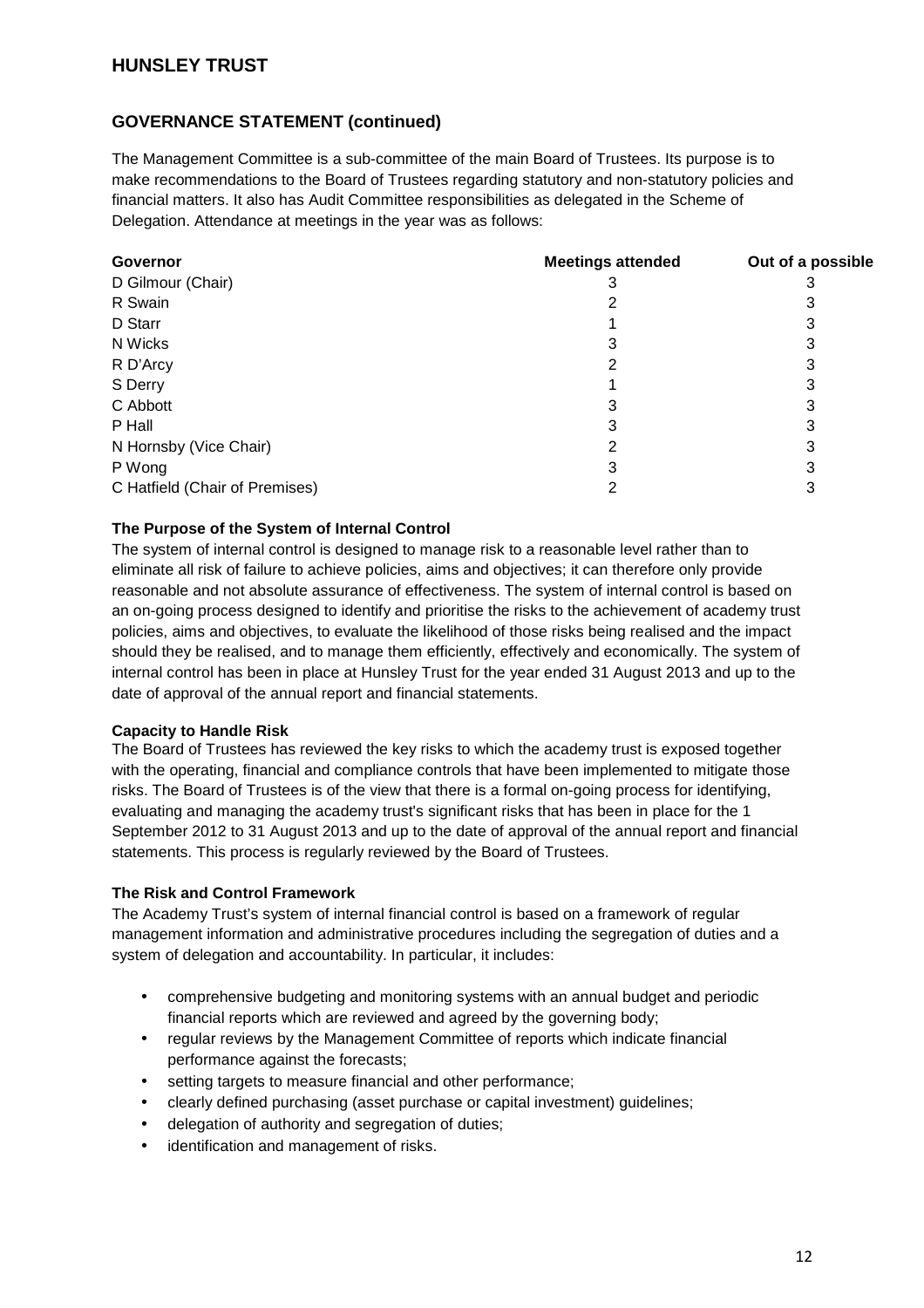## **GOVERNANCE STATEMENT (continued)**

#### **The Risk and Control Framework (continued)**

The Board of Trustees has considered the need for a specific internal audit function and has decided not to appoint an internal auditor. However, the trustees have appointed P Nicholson, a Governor, as Responsible Officer ('RO'). The RO's role includes giving advice on financial matters and performing a range of checks on the Academy Trust's financial systems. The testing element of the RO work is carried out on behalf of the RO by a firm of chartered accountants and is delivered in line with the EFA requirements. On a termly basis, the RO works with the external accountants (who are independent from the external auditor) to produce a report to the Board of Trustees regarding the operation of the systems of control and on the discharge of the governing body's financial responsibilities. There have been no material control issues identified by the RO or the external accountants during the year. Any non-material recommendations have been addressed on a timely basis but the Academy Trust's finance director.

#### **Review of Effectiveness**

As accounting officer, the Executive Principal has responsibility for reviewing the effectiveness of the system of internal control. During the year in question the review has been informed by:

- the work of the Responsible Officer and external accountants;
- the work of the external auditor:
- the financial management and governance self-assessment process;
- the work of the senior leadership team and executive board within the Academy Trust who have responsibility for the development and maintenance of the internal control framework.

The accounting officer has been advised of the implications of the result of their review of the system of internal control by the Management Committee and a plan to address weaknesses and ensure continuous improvement of the system is in place.

Approved by order of the members of the governing body on 12 December 2013 and signed on its behalf by:

**D Gilmour C Abbott** 

Chair **Chair Chair Chair Chair Chair Chair Chair Chair Chair Chair Chair Chair Chair Chair Chair Chair Chair Chair Chair Chair Chair Chair Chair Chair Chair Chair Chair**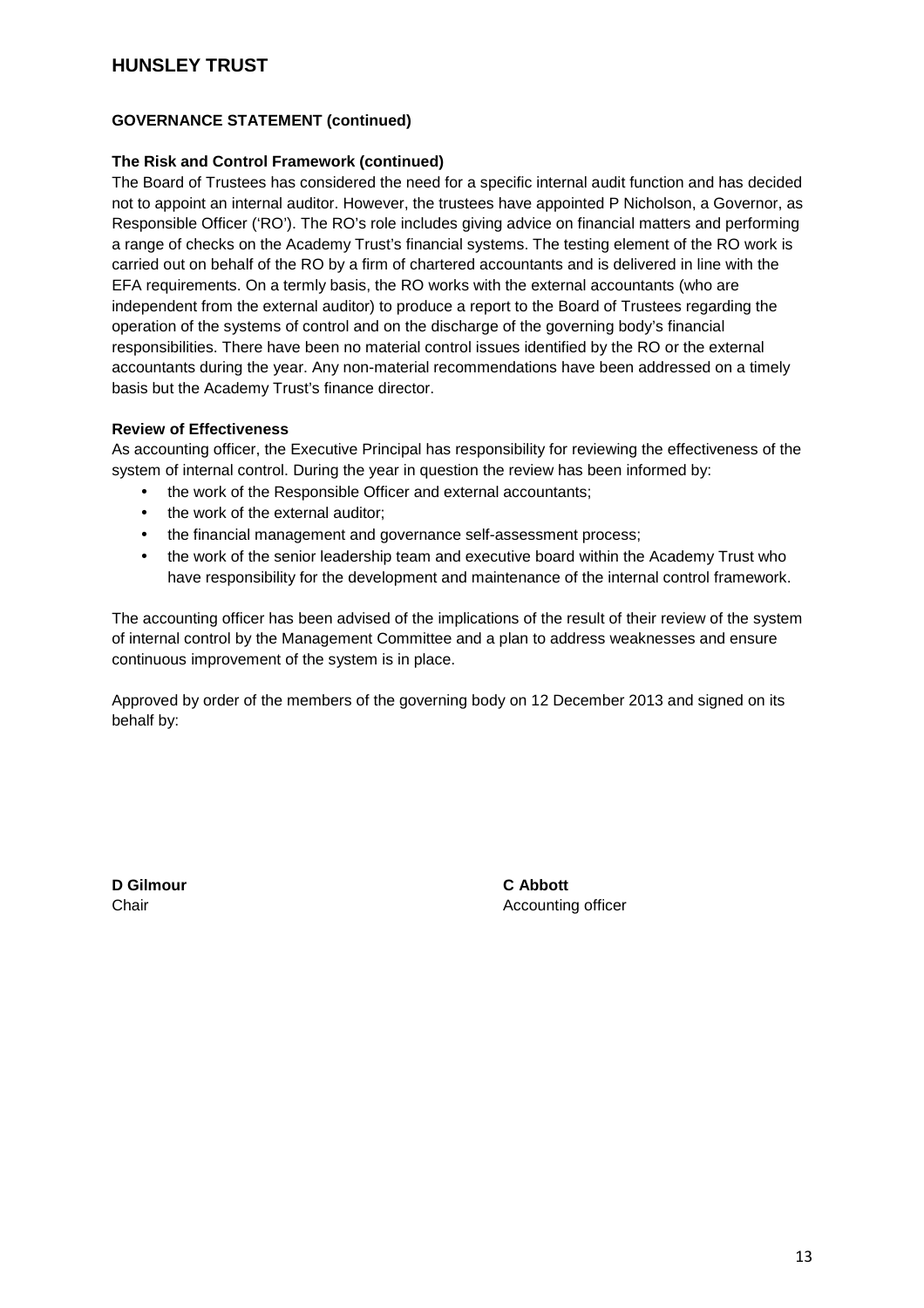# **STATEMENT ON REGULARITY, PROPRIETY AND COMPLIANCE**

As accounting officer of Hunsley Academy Trust I have considered my responsibility to notify the academy trust board of trustees and the Education Funding Agency of material irregularity, impropriety and non-compliance with EFA terms and conditions of funding, under the funding agreement in place between the Academy Trust and the Secretary of State. As part of my consideration I have had due regard to the requirements of the Academies Financial Handbook.

I confirm that I and the Academy Trust governing body are able to identify any material irregular or improper use of funds by the Academy Trust, or material non-compliance with the terms and conditions of funding under the Academy Trust's funding agreement and the Academies Financial Handbook.

I confirm that no instances of material irregularity, impropriety or funding non-compliance have been discovered to date.

**C Abbott**  Accounting officer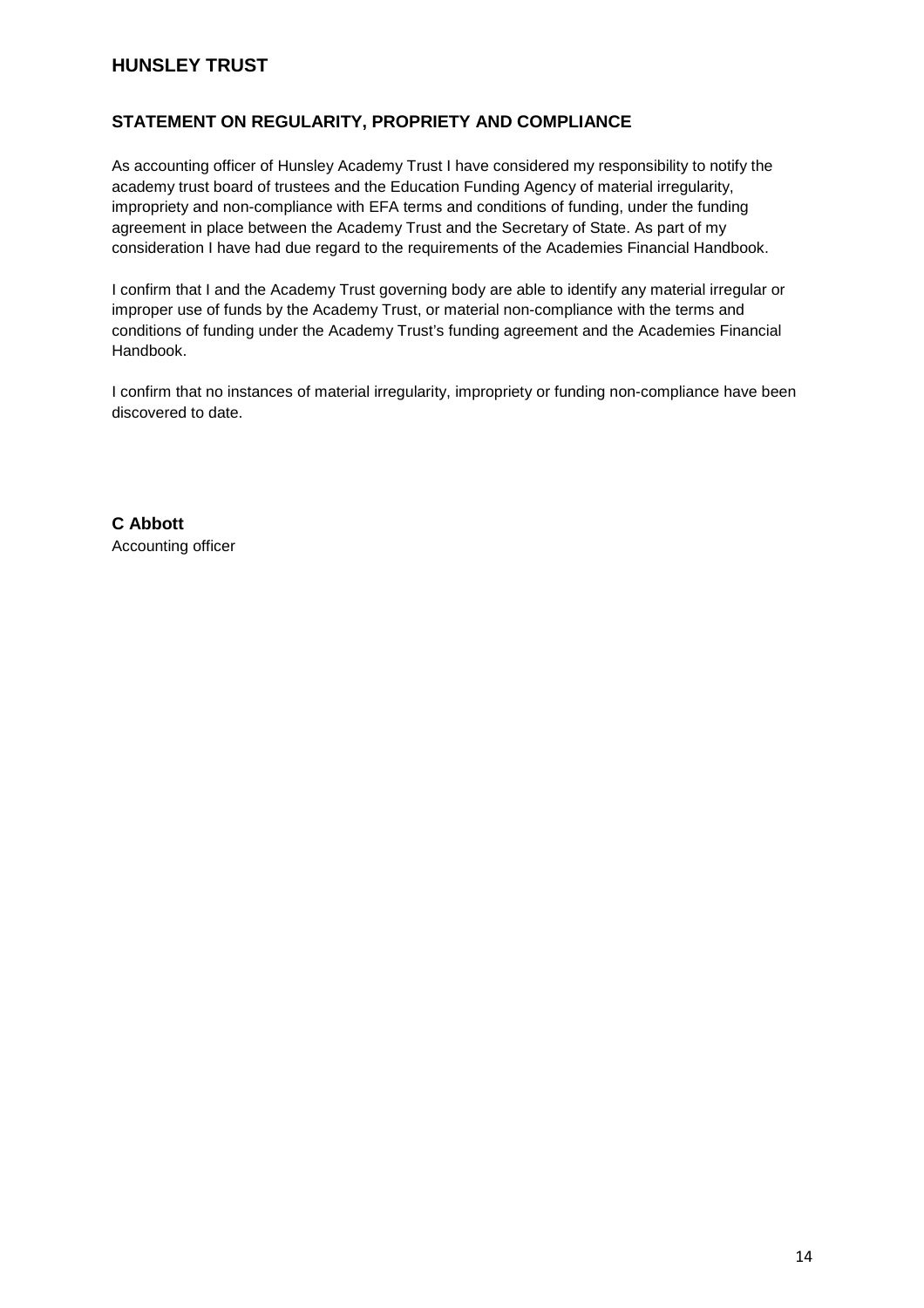# **STATEMENT OF TRUSTEES' RESPONSIBILITIES**

The trustees (who act as governors Hunsley Trust and are also the directors of the Charitable Company for the purposes of company law) are responsible for preparing the Trustees' Report and the financial statements in accordance with the Annual Accounts Direction issued by the Education Funding Agency, United Kingdom Accounting Standards (United Kingdom Generally Accepted Accounting Practice) and applicable law and regulations.

Company law requires the governors to prepare financial statements for each financial year. Under company law the governors must not approve the financial statements unless they are satisfied that they give a true and fair view of the state of affairs of the Charitable Company and of its incoming resources and application of resources, including its income and ,expenditure, for that period. In preparing these financial statements, the governors are required to:

- select suitable accounting policies and then apply them consistently;
- observe the methods and principles in the Charities SORP;
- make judgments and accounting estimates that are reasonable and prudent;
- state whether applicable UK Accounting Standards have been followed, subject to any material departures disclosed and explained in the financial statements; and
- prepare the financial statements on the going concern basis unless it is inappropriate to presume that the Charitable Company will continue in business.

The trustees are responsible for keeping adequate accounting records that are sufficient to show and explain the Charitable Company's transactions and disclose with reasonable accuracy at any time the financial position of the Charitable Company and enable them to ensure that the financial statements comply with the Companies Act 2006.They are also responsible for safeguarding the assets of the Charitable Company and hence for taking reasonable steps for the prevention and detection of fraud and other irregularities.

The trustees are responsible for ensuring that in its conduct and operation the Charitable Company applies financial and other controls, which conform with the requirements both of propriety and of good financial management. They are also responsible for ensuring grants received from the EFA/DfE have been applied for the purposes intended.

The trustees are responsible for the maintenance and integrity of the corporate and financial information included on the Charitable Company's website. Legislation in the United Kingdom governing the preparation and dissemination of financial statements may differ from legislation in other jurisdictions.

Approved by order of the members of the Board of Trustees on 12 December 2013 and signed on its behalf by:

**Mr D Gilmour Chair**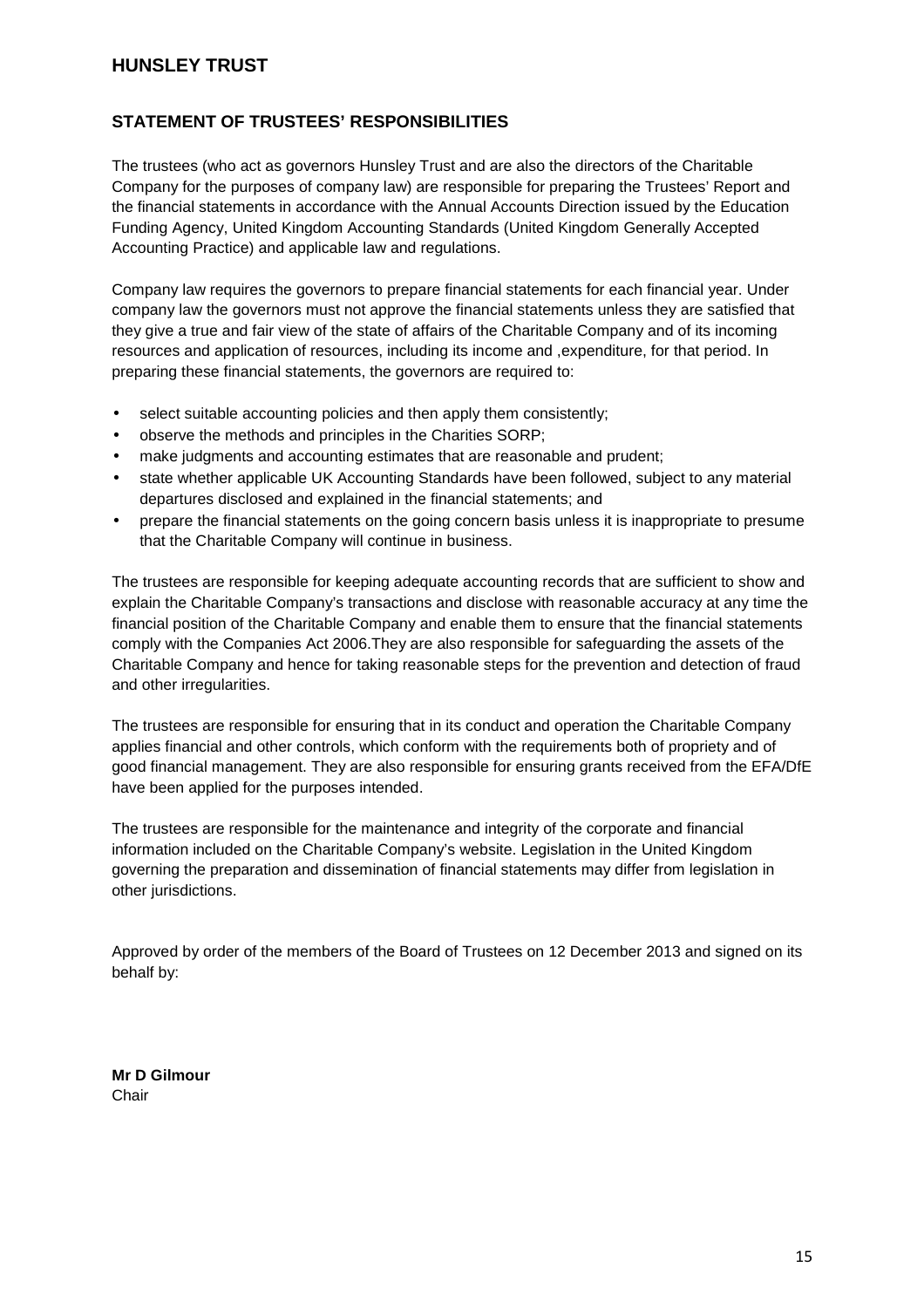# **INDEPENDANT AUDITOR'S REPORT ON THE FINANCIAL STATEMENTS TO THE MEMBERS OF HUNSLEY TRUST**

We have audited the financial statements of Hunsley Trust for the year ended 31 August 2013, which comprise the Statement of Financial Activities incorporating Income and Expenditure Account, Balance Sheet, Cash Flow Statement and the related notes. The financial reporting framework that has been applied in their preparation is applicable law and United Kingdom Accounting Standards (United Kingdom Generally Accepted Accounting Practice).

This report is made solely to the charitable company's trustees, as a body, in accordance with Chapter 3 of Part 16 of the Companies Act 2006. Our audit work has been undertaken so that we might state to the charity's trustees those matters we are required to state to them in an auditor's report and for no other purpose. To the fullest extent permitted by law, we do not accept or assume responsibility to anyone other than the charitable company and its trustees as a body, for our audit work, for this report, or for the opinions we have formed.

#### **Respective responsibilities of governors and auditors**

As explained more fully in the Statement of Governors responsibilities (set out on page 14 ), the trustees (who are also the directors of the charitable company for the purposes of company law) are responsible for the preparation of the financial statements and for being satisfied that they give a true and fair view. Our responsibility is to audit and express an opinion on the financial statements in accordance with applicable law and International Standards on Auditing (UK and Ireland). Those standards require us to comply with the Auditing Practices Board's (APB's) Ethical Standards for Auditors.

## **Scope of the audit of the financial statements**

An audit involves obtaining evidence about the amounts and disclosures in the financial statements sufficient to give reasonable assurance that the financial statements are free from material misstatement, whether caused by fraud or error. This includes an assessment of: whether the accounting policies are appropriate to the charitable company's circumstances and have been consistently applied and adequately disclosed; the reasonableness of significant accounting estimates made by the trustees; and the overall presentation of the financial statements. In addition, we read all the financial and non-financial information in the Trustees Report to identify material inconsistencies with the audited financial statements. If we become aware of any apparent material misstatements or inconsistencies we consider the implications for our report.

#### **Opinion on the financial statements**

In our opinion the financial statements:

- give a true and fair view of the state of the charitable company's affairs as at 31 August 2013 and of its incoming resources and application of resources, including its income and expenditure, for the period then ended;
- have been properly prepared in accordance with United Kingdom Generally Accepted Accounting Practice and the Academies Accounts Direction issued by the Education Funding Agency; and
- have been prepared in accordance with the requirements of the Companies Act 2006.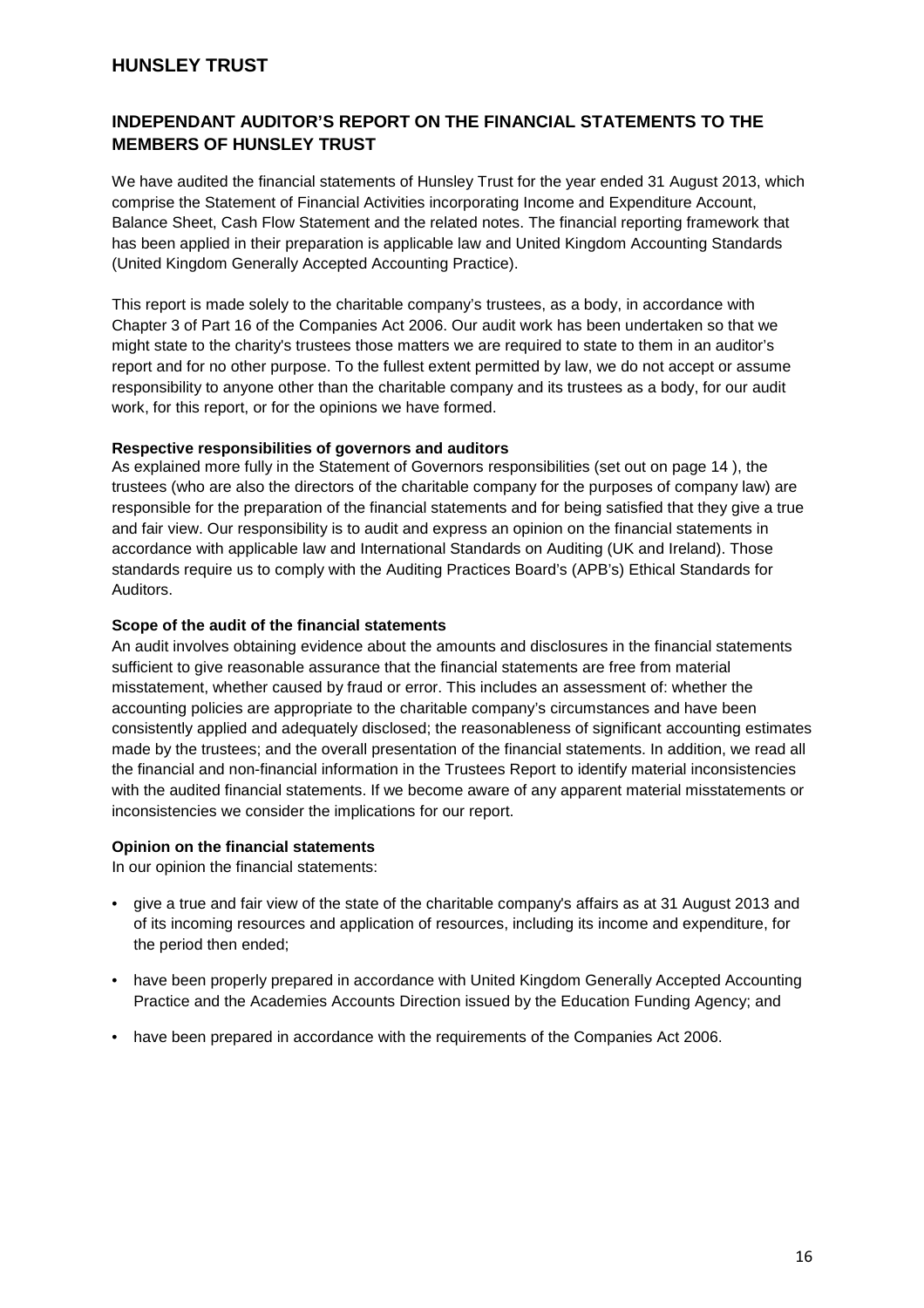# **INDEPENDANT AUDITOR'S REPORT ON THE FINANCIAL STATEMENTS TO THE MEMBERS OF HUNSLEY TRUST (continued)**

#### **Opinion on other matter prescribed by the Companies Act 2006**

In our opinion the information given in the Trustees' Report for the financial period for which the financial statements are prepared is consistent with the financial statements.

#### **Matters on which we are required to report by exception**

We have nothing to report in respect of the following matters where the Companies Act 2006 requires us to report to you if, in our opinion:

- adequate accounting records have not been kept, or returns adequate for our audit have not been received from branches not visited by us; or
- the financial statements are not in agreement with the accounting records and returns; or
- certain disclosures of trustees' remuneration specified by law are not made; or
- we have not received all the information and explanations we require for our audit.

Kevin Hopper ACA (Senior Statutory Auditor) For and on behalf of Forrester Boyd, Statutory Auditor

26 South St Mary's Gate Grimsby N E Lincolnshire DN31 1LW

12 December 2013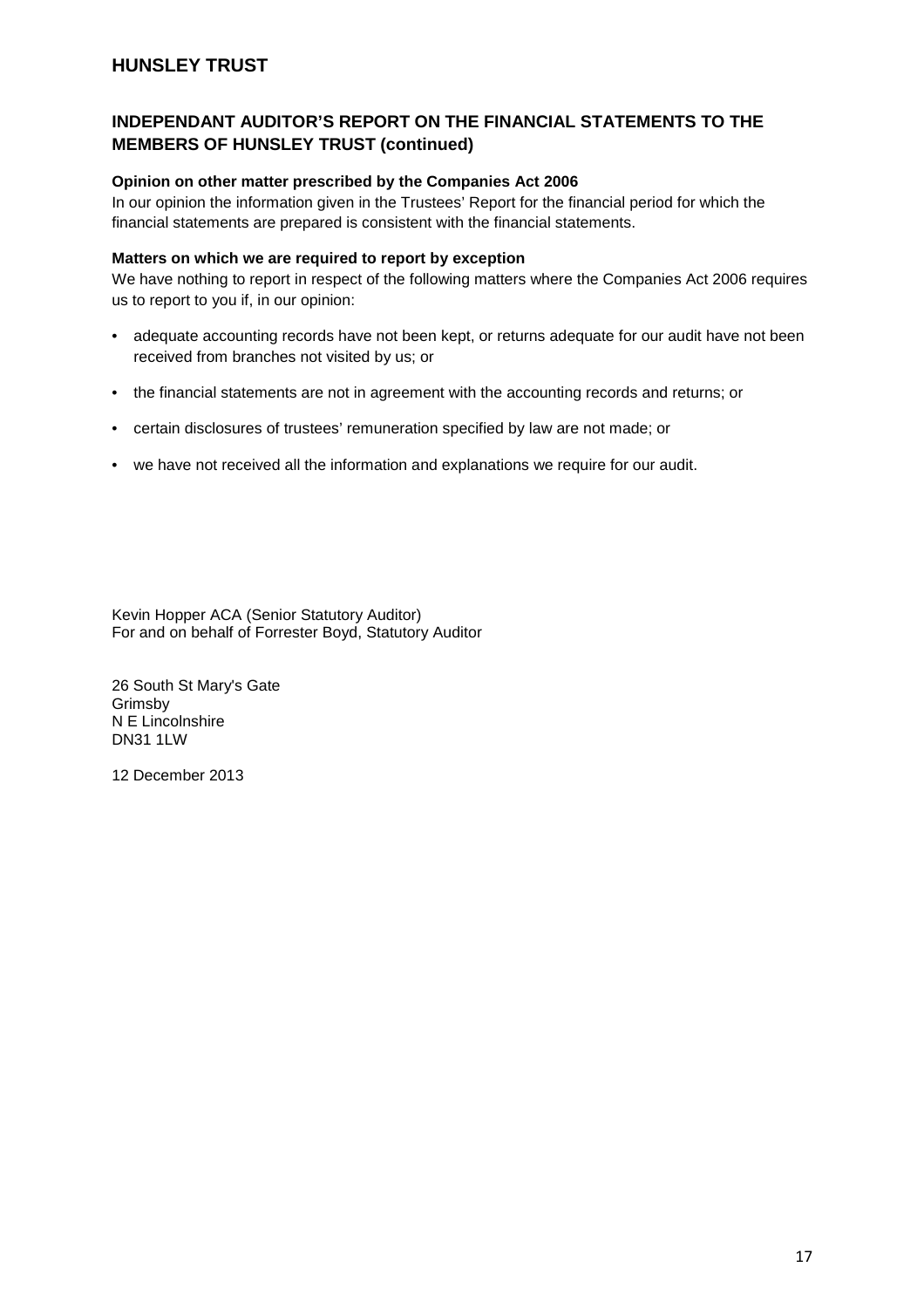# **INDEPENDENT REPORTING AUDITORS' ASSURANCE REPORT ON REGULARITY TO HUNSLEY TRUST AND THE EDUCATION FUNDING AGENCY**

#### **Independent Auditor's Assurance Report on Regularity to Hunsley Trust and the Education Funding Agency**

In accordance with the terms of our engagement letter dated 13 August 2013 and further to the requirements of the Education Funding Agency (EFA) as included in the Academies Accounts Direction 2013, we have carried out an engagement to obtain limited assurance about whether the expenditure disbursed and income received by Hunsley Trust during the year ended 31 August 2013 have been applied to the purposes identified by Parliament and the financial transactions conform to the authorities which govern them.

This report is made solely to the Governing Body and the EFA in accordance with the terms of our engagement letter. Our work has been undertaken so that we may state to the Governing Body and the EFA those matters we are required to state in a report and for no other purpose. To the fullest extent permitted by law, we do not accept or assume responsibility to anyone other than the Governing Body and the EFA, for our work, for this report, or for the conclusion we have formed.

#### **Respective responsibilities of the Governing Body's accounting officer and the reporting accountant**

The accounting officer is responsible, under the requirements of the Governing Body's funding agreement with the Secretary of State for Education dated 01 April 2011 and the Academies Financial Handbook extant from 1 September 2012, for ensuring that expenditure disbursed and income received is applied for the purposes intended by Parliament and the financial transactions conform to the authorities which govern them.

Our responsibilities for this engagement are established in the United Kingdom by our profession's ethical guidance and are to obtain limited assurance and report in accordance with our engagement letter and the requirements of the Academies Accounts Direction 2013. We report to you whether anything has come to our attention in carrying out our work which suggests that in all material respects, expenditure disbursed and income received during the year ended 31 August 2013 have not been applied to purposes intended by Parliament or that the financial transactions do not conform to the authorities which govern them.

#### **Approach**

We conducted our engagement in accordance with the Academies Accounts Direction issued by the Education Funding Agency. We performed a limited assurance engagement as defined in our engagement letter.

The objective of a limited assurance engagement is to perform such procedures as to obtain information and explanations in order to provide us with sufficient appropriate evidence to express a negative conclusion on regularity.

A limited assurance engagement is more limited in scope than a reasonable assurance engagement and consequently does not enable us to obtain assurance that we would become aware of all significant matters that might be identified in a reasonable assurance engagement. Accordingly, we do not express a positive opinion.

Our engagement includes examination, on a test basis, of evidence relevant to the regularity and propriety of the academy trust's income and expenditure.

The work undertaken to draw to our conclusion includes:

- Evaluating the systems and control environment;
- Assessing the risk of irregularity, impropriety and non-compliance;

• Confirming that the activities of the Academy trust are in keeping with the Academy's framework and the charitable objectives;

• Obtaining representations from the Accounting Officer and Key Management personnel.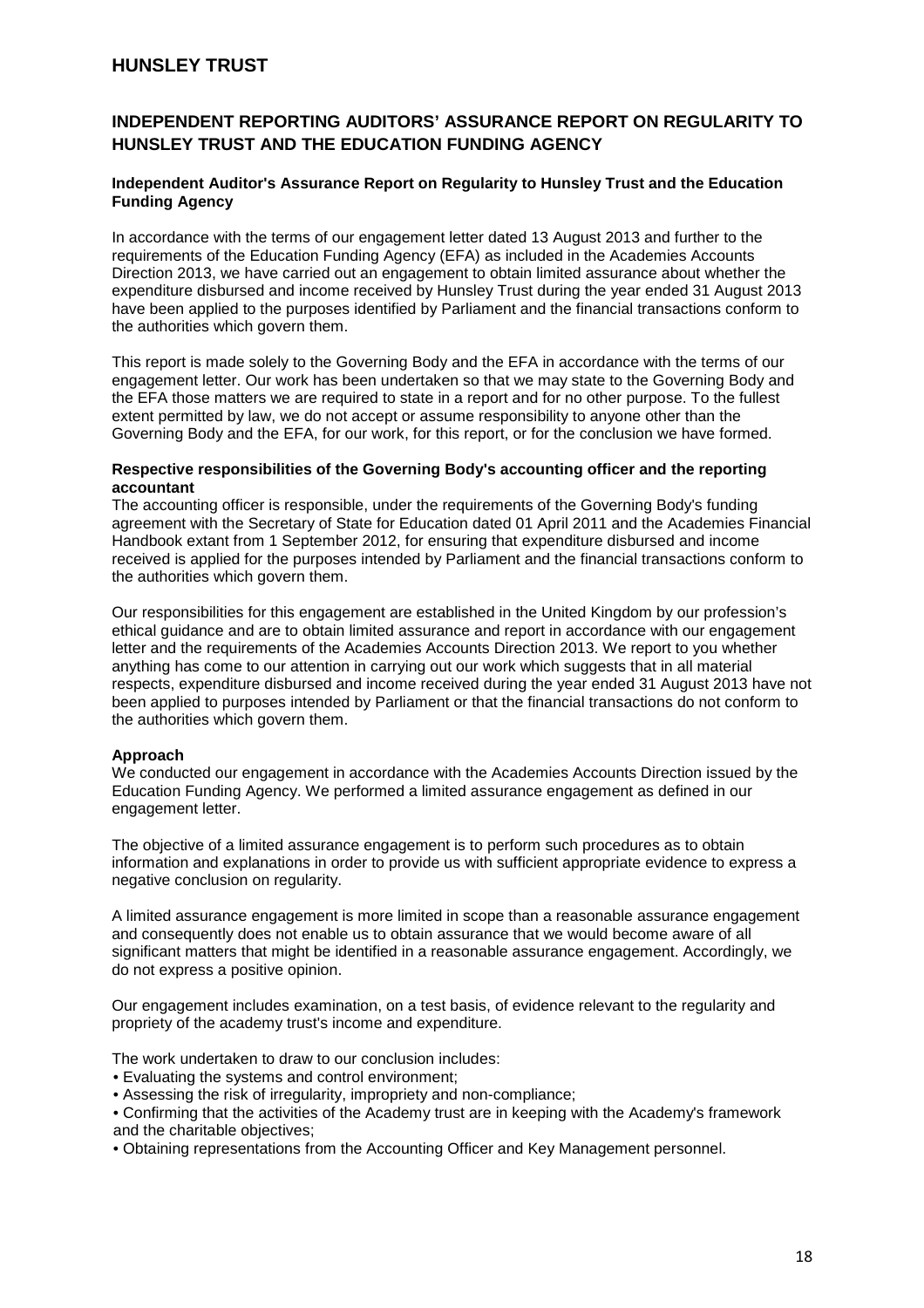# **INDEPENDENT REPORTING AUDITORS' ASSURANCE REPORT ON REGULARITY TO HUNSLEY TRUST AND THE EDUCATION FUNDING AGENCY**

#### **Conclusion**

In the course of our work, nothing has come to our attention which suggests that in all material respects the expenditure disbursed and income received during the year ended 31 August 2013 has not been applied to purposes intended by Parliament and the financial transactions do not conform to the authorities which govern them.

...................................... Kevin Hopper ACA (Senior Statutory Auditor) For and on behalf of Forrester Boyd, Chartered Accountants

26 South St Mary's Gate Grimsby N E Lincolnshire DN31 1LW 12 December 2013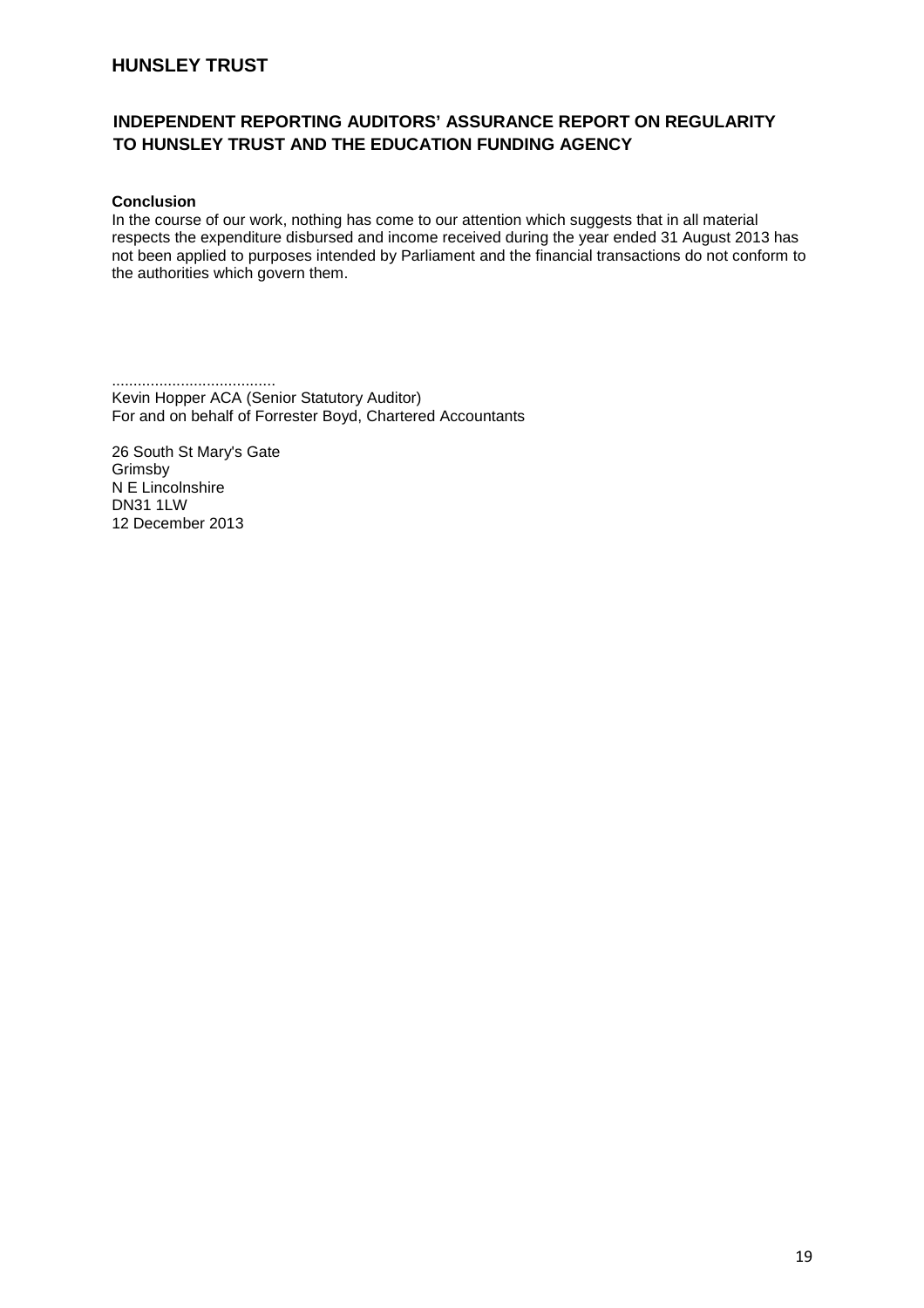# **STATEMENT OF FINANCIAL ACTIVITIES FOR THE YEAR ENDED 31 AUGUST 2013 (including Income and Expenditure Account and Statement of Total Recognised Gains and Losses)**

|                                 |                  |              | Restricted | Restricted         |              |        |
|---------------------------------|------------------|--------------|------------|--------------------|--------------|--------|
|                                 |                  | Unrestricted | General    | <b>Fixed Asset</b> | <b>Total</b> | Total  |
|                                 |                  | Funds        | Funds      | Funds              | 2013         | 2012   |
|                                 | <b>Notes</b>     | £'000        | £'000      | £'000              | £'000        | £'000  |
| <b>Incoming resources</b>       |                  |              |            |                    |              |        |
| Incoming resources from         |                  |              |            |                    |              |        |
| generated funds:                |                  |              |            |                    |              |        |
| Voluntary income                | 3                | 18           |            |                    | 18           | 22     |
| Activities for generating       |                  |              |            |                    |              |        |
| funds                           | 4                | 1,302        |            |                    | 1,302        | 1,352  |
| Investment income               | 5                | 7            |            |                    | 7            |        |
| Incoming resources from         |                  |              |            |                    |              |        |
| charitable activities:          |                  |              |            |                    |              |        |
| Funding for the Academy's       |                  |              |            |                    |              |        |
| educational operations          | 6                |              | 9,495      | 37                 | 9,532        | 9,687  |
| <b>Total incoming resources</b> |                  | 1,327        | 9,495      | 37                 | 10,859       | 11,061 |
| <b>Resources expended</b>       |                  |              |            |                    |              |        |
| Cost of generating funds:       |                  |              |            |                    |              |        |
| Costs of generating             |                  |              |            |                    |              |        |
| voluntary income                |                  |              |            |                    |              |        |
| Costs of activities for         |                  |              |            |                    |              |        |
| generating funds                |                  | 1,216        |            |                    | 1,216        | 1,203  |
| Charitable activities:          |                  |              |            |                    |              |        |
| Academy's educational           |                  |              |            |                    |              |        |
| operations                      | 8                |              | 8,723      | 177                | 8,900        | 8,777  |
| Governance costs                | 9                |              | 54         |                    | 54           | 50     |
| Other finance costs             | 27               |              | 53         |                    | 53           | 56     |
| <b>Total resources expensed</b> | $\boldsymbol{7}$ | 1,216        | 8,830      | 177                | 10,223       | 10,086 |
| <b>Net incoming resources</b>   |                  |              |            |                    |              |        |
| before transfers                |                  | 111          | 665        | (140)              | 636          | 975    |
| Gross transfers between funds   |                  |              | (49)       | 49                 |              |        |
| Net income for the year         |                  | 111          | 616        | (91)               | 636          | 975    |
| Other recognised gains and      |                  |              |            |                    |              |        |
| <b>losses</b>                   |                  |              |            |                    |              |        |
| Actuarial losses on defined     |                  |              |            |                    |              |        |
| benefit pension schemes         | 27               |              | 106        |                    | 106          | (466)  |
| Net movement in funds           |                  | 111          | 722        | (91)               | 742          | 509    |
|                                 |                  |              |            |                    |              |        |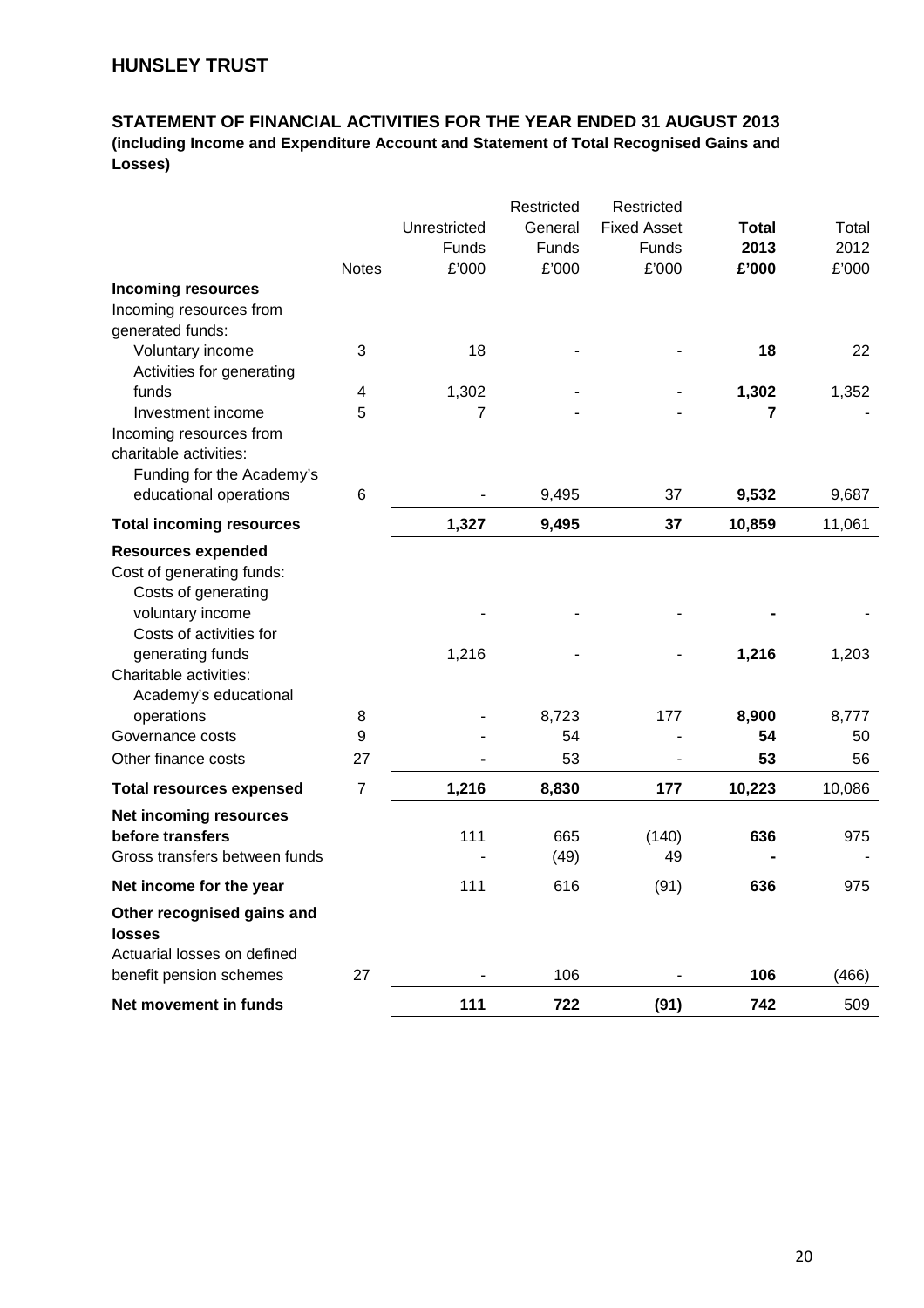# **STATEMENT OF FINANCIAL ACTIVITIES FOR THE YEAR ENDED 31 AUGUST 2013 (including Income and Expenditure Account and Statement of Total Recognised Gains and Losses) (continued)**

| 31 August 2013                  | 2,026        | (241)        | 1,304              | 3.089 | 2.347 |
|---------------------------------|--------------|--------------|--------------------|-------|-------|
| <b>Funds carried forward at</b> |              |              |                    |       |       |
| the period                      | 111          | 722          | (91)               | 742   | 509   |
| Net movement in funds during    |              |              |                    |       |       |
| 1 September 2012                | 1,915        | (963)        | 1.395              | 2.347 | 1,838 |
| Funds brought forward at        |              |              |                    |       |       |
| <b>Reconciliation of funds</b>  |              |              |                    |       |       |
|                                 | £'000        | £'000        | £'000              | £'000 | £'000 |
|                                 | <b>Funds</b> | <b>Funds</b> | <b>Funds</b>       | 2013  | 2012  |
|                                 | Unrestricted | General      | <b>Fixed Asset</b> | Total | Total |
|                                 |              | Restricted   | Restricted         |       |       |

All of the Academy's activities derive from continuing operations during the above financial period.

A Statement of Total Recognised Gains and Losses is not required as all gains and losses are included in the Statement of Financial Activities.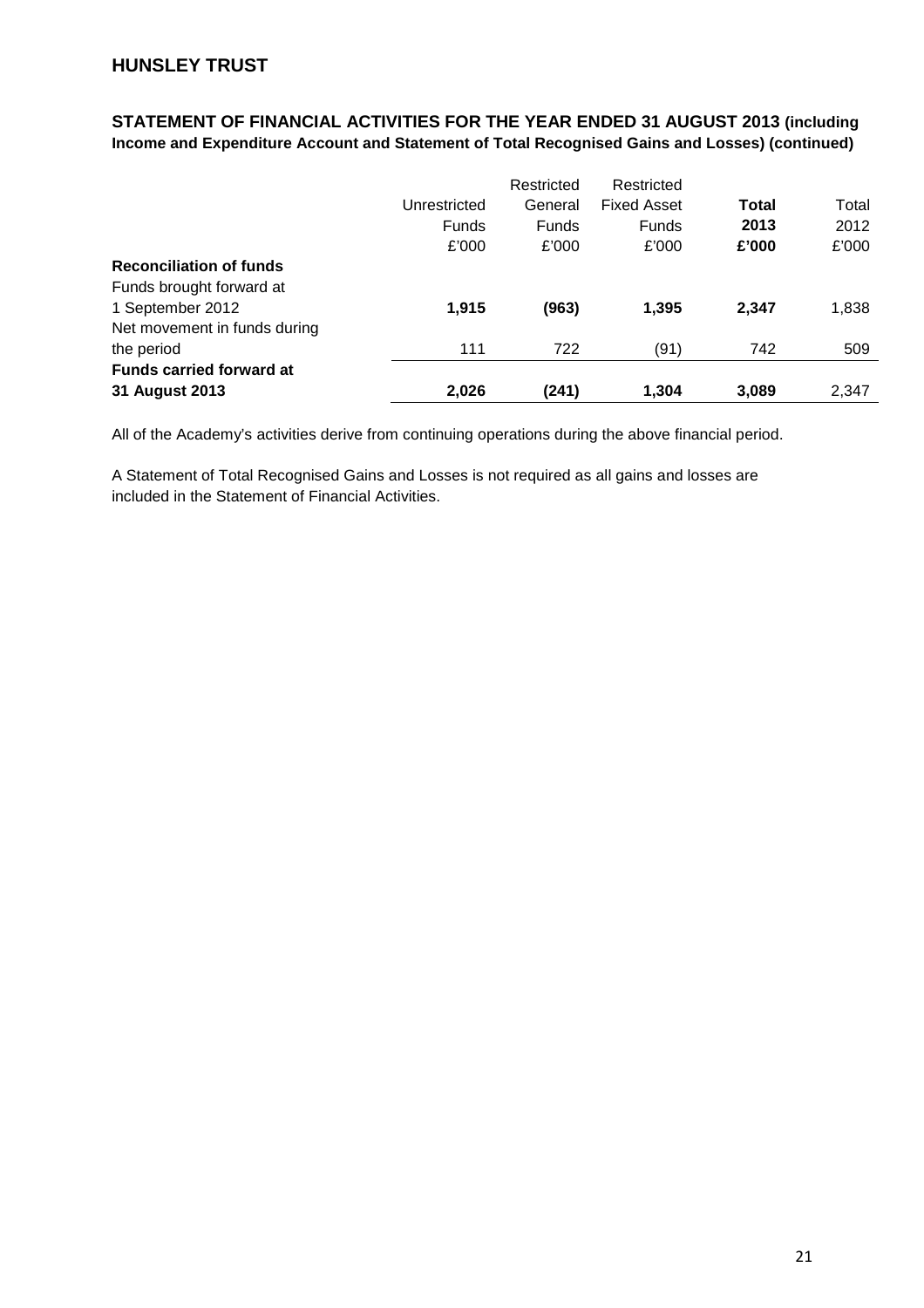## BALANCE SHEET AS AT 31 AUGUST 2013 Company Number 7542211

|                                                  |              | 2013  | 2013     | 2012  | 2012    |
|--------------------------------------------------|--------------|-------|----------|-------|---------|
|                                                  | <b>Notes</b> | £'000 | £'000    | £'000 | £'000   |
| <b>Fixed assets</b>                              |              |       |          |       |         |
| Tangible assets                                  | 13           |       | 1,304    |       | 1,395   |
| <b>Current assets</b>                            |              |       |          |       |         |
| <b>Stock</b>                                     | 14           | 13    |          | 20    |         |
| <b>Debtors</b>                                   | 15           | 165   |          | 269   |         |
| Cash at bank and in hand                         |              | 3,959 |          | 3,094 |         |
|                                                  |              | 4,137 |          | 3,383 |         |
| <b>Creditors:</b> Amounts falling due within one |              |       |          |       |         |
| year                                             | 16           | 625   |          | 672   |         |
| <b>Net current assets</b>                        |              |       | 3,512    |       | 2,711   |
| Total assets less current liabilities            |              |       | 4,816    |       | 4,106   |
| Net assets excluding pension liability           |              |       |          |       |         |
| Pension scheme liability                         | 27           |       | (1, 727) |       | (1,759) |
| Net assets including pension liability           |              |       | 3,089    |       | 2,347   |
| Funds of the academy:<br><b>Restricted funds</b> |              |       |          |       |         |
| Fixed asset fund                                 | 17           |       | 1,304    |       | 1,395   |
| General funds                                    | 17           |       | 1,486    |       | 796     |
| Pension reserve                                  | 17           |       | (1,727)  |       | (1,759) |
| <b>Total restricted funds</b>                    |              |       | 1,063    |       | 432     |
| <b>Unrestricted funds</b>                        |              |       |          |       |         |
| General funds                                    | 17           |       | 2,026    |       | 1,915   |
| <b>Total unrestricted funds</b>                  |              |       | 2,026    |       | 1,915   |
| <b>Total funds</b>                               |              |       | 3,089    |       | 2,347   |
|                                                  |              |       |          |       |         |

The financial statements on pages 20 to 39 were approved by the Trustees and authorised for issue on 12 December 2013 and are signed on their behalf by:

**Mr D Gilmour Chair of Trustees**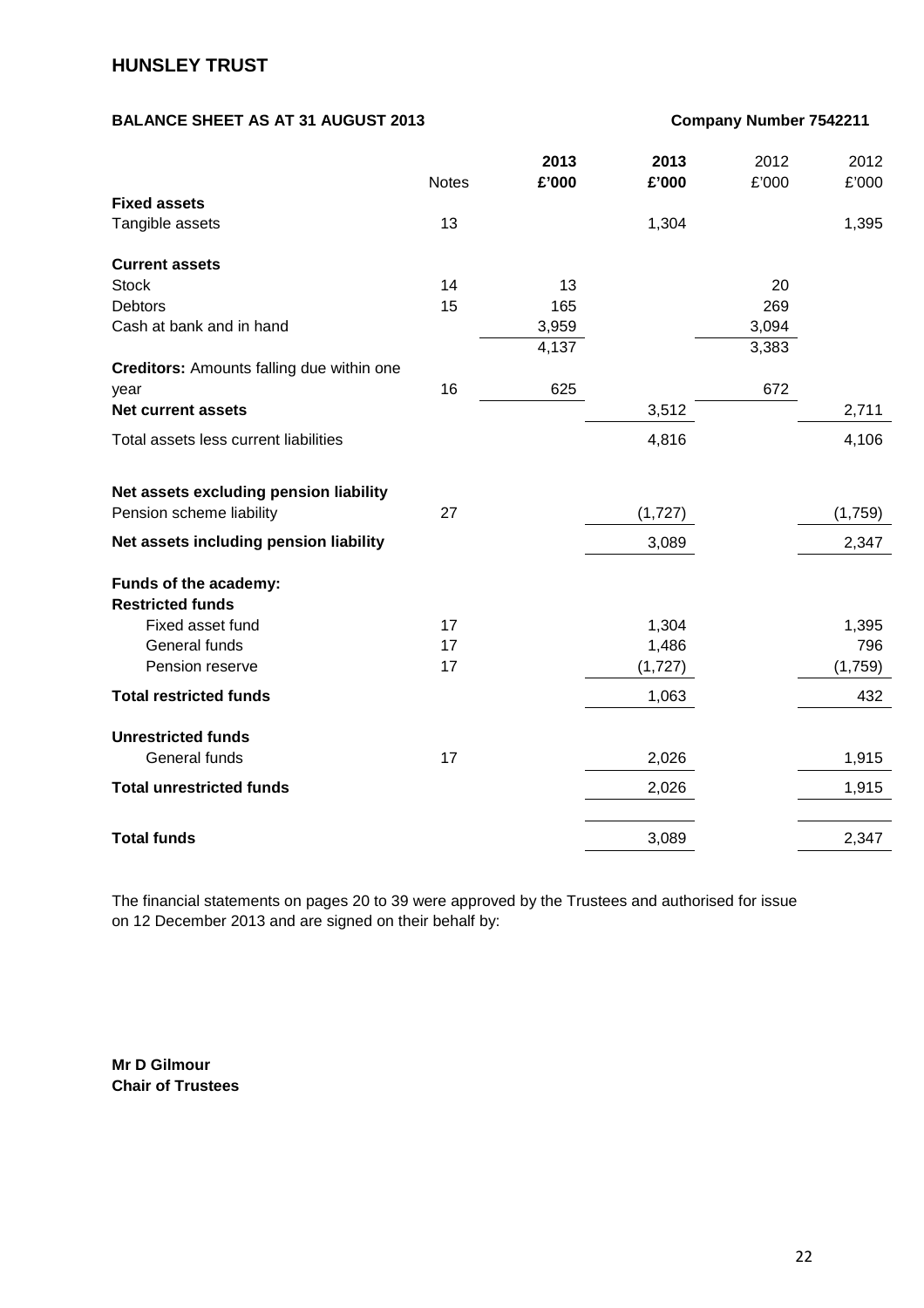# **CASH FLOW STATEMENT FOR THE YEAR ENDED 31 AUGUST 2013**

|                                                             | <b>Notes</b> | 2013<br>£'000 | 2012<br>£'000 |
|-------------------------------------------------------------|--------------|---------------|---------------|
| Net cash inflow from operating activities                   | 21           | 903           | 1,606         |
| Returns on investments and servicing of<br>finance          | 22           | 7             |               |
| Capital expenditure and financial<br>investment             | 23           | (45)          | (66)          |
| Increase in cash in the period                              | 24           | 865           | 1,540         |
| Reconciliation of net cash flow to<br>movement in net funds |              |               |               |
| Net funds at 1 September 2012                               |              | 3,094         | 1,554         |
| Net funds at 31 August 2013                                 |              | 3,959         | 3,094         |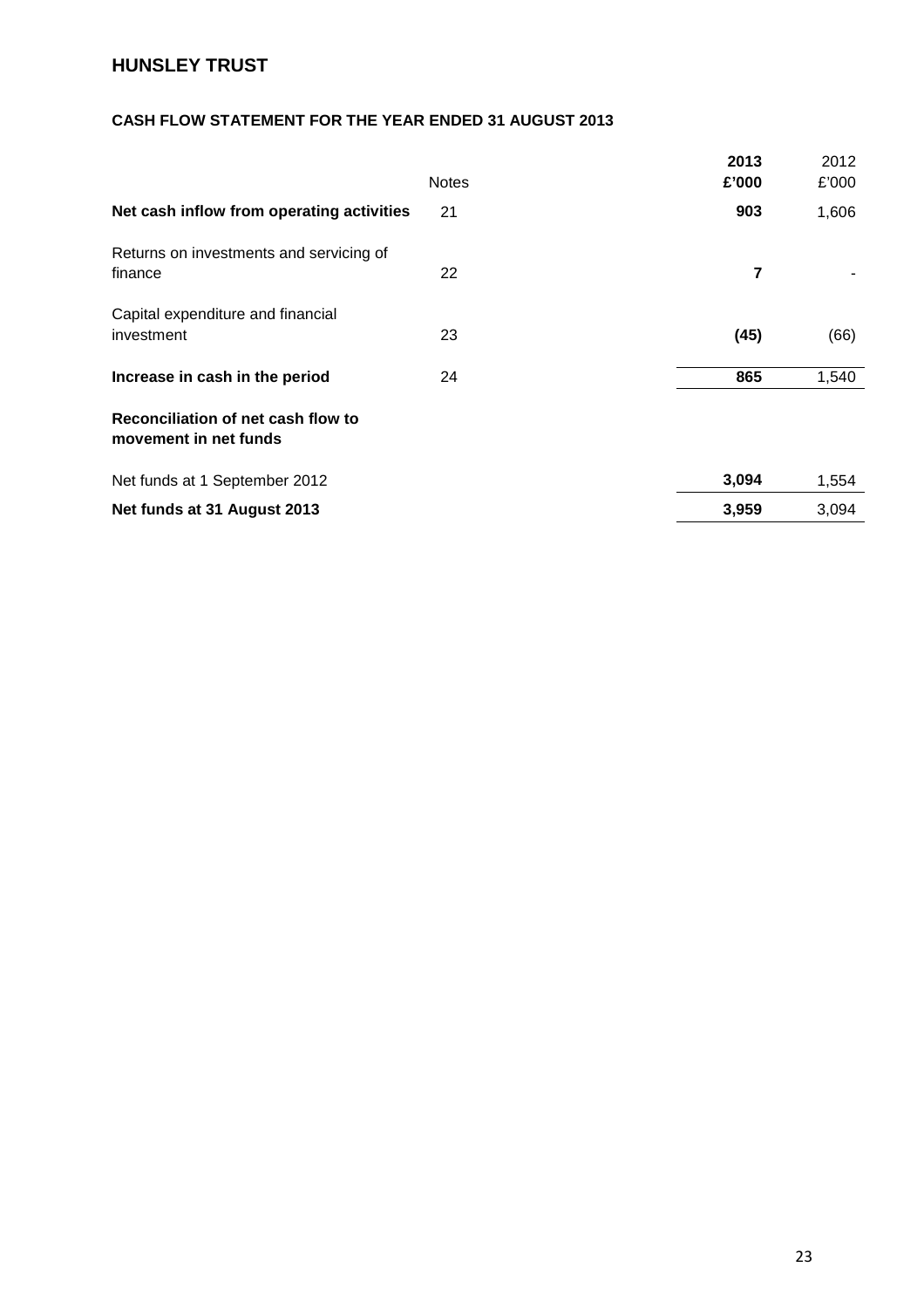## **NOTES TO THE FINANCIAL STATEMENTS FOR THE YEAR ENDED 31 AUGUST 2013**

#### **1. Statement of Accounting Policies**

#### **Basis of Preparation**

The financial statements have been prepared under the historic cost convention in accordance with applicable United Kingdom Accounting Standards, the Charity Commission "Statement of Recommended Practice: Accounting and Reporting by Charities' (SORP 2005), the Academies Accounts Direction issued by the EFA and the Companies Act 2006. A summary of the principal accounting policies, which have been applied consistently, except where noted, is set out below.

#### **Going Concern**

The trustees have considered material events and conditions that may impact upon the ability of the Company to continue as a going concern and conclude that there are none that have a material impact on their view that the Company has a long term viable future. The Trustees make this assessment in respect of a period of one year from the date of approval of the financial statements.

#### **Incoming Resources**

Incoming resources are recognised when the Academy Trust has confirmed its entitlement to the funds, is certain of receipt, and the amount can be measured with reasonable reliability.

#### • **Grants receivable**

Grants are included in the Statement of financial Activities on a receivable basis. The balance of income received for specific purposes but not expended during the period is shown in the relevant funds on the balance sheet. Where income is received in advance it is recognised as deferred and included in creditors as deferred. Where entitlement occurs before income is received, the income is accrued.

#### • **Sponsorship income**

Sponsorship income provided to the Academy is recognised in the Statement of Financial Activities in the period in which it is received, where there is certainty of receipt.

#### • **Donations**

Donations are recognised on a receivable basis where there is certainty of receipt and the amount can be reliably measured.

#### • **Other income**

Other income, including the hire of facilities, is recognised in the period it is receivable and to the extent the goods have been provided or on completion of the service.

#### • **Donated services and Gifts in kind**

The value of donated services and gifts in kind provided to the Academy Trust are recognised at their open market value in the period in which they are receivable, where the benefit to the Academy Trust can be reliably measured. An equivalent amount is included as expenditure under the relevant heading in the Statement of Financial Activities, except where the gift in kind was a fixed asset in which case the amount is included in the appropriate fixed asset category and depreciated over its useful economic life in accordance with the Academy Trust's policies.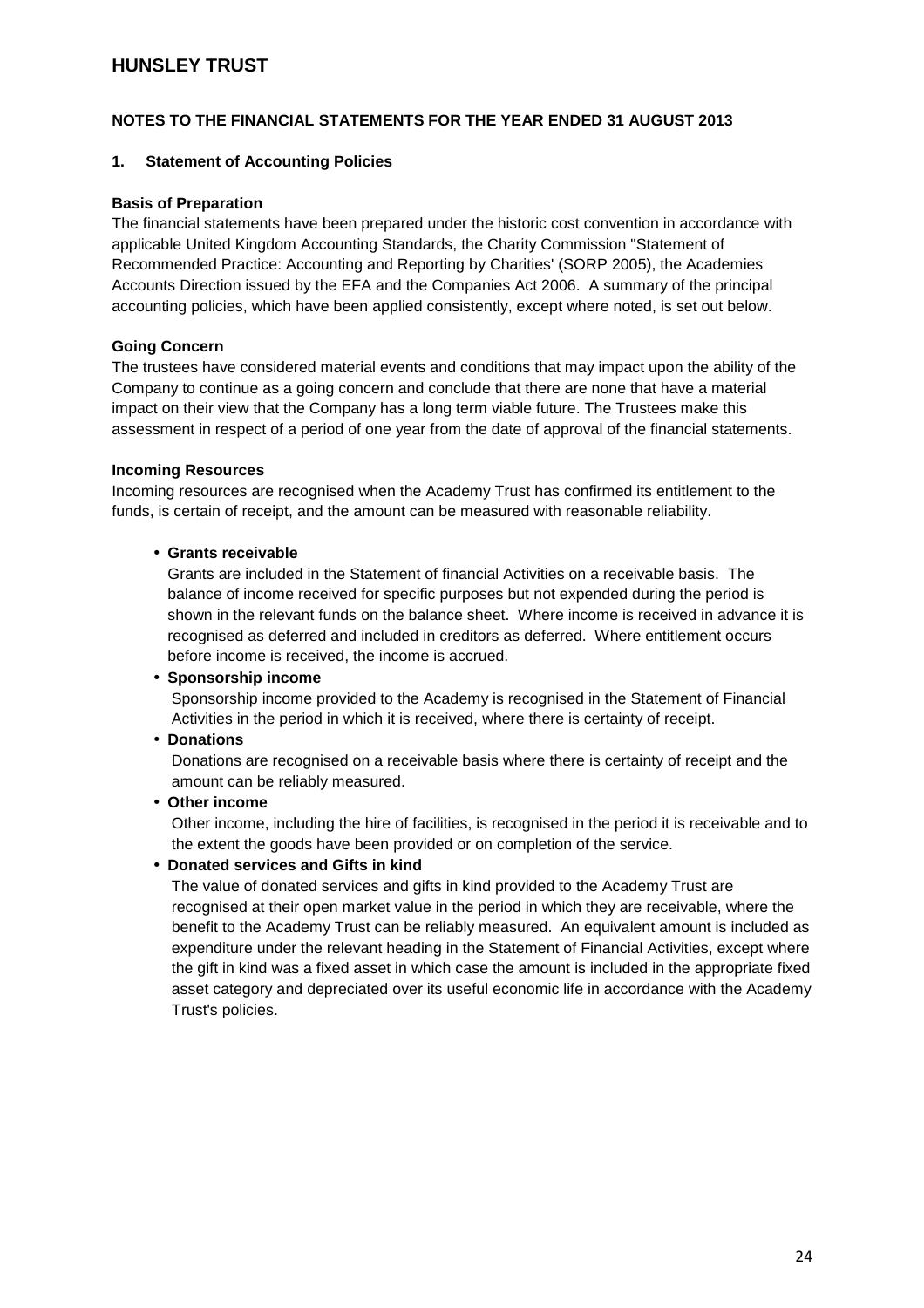## **NOTES TO THE FINANCIAL STATEMENTS FOR THE YEAR ENDED 31 AUGUST 2013 (continued)**

## **1. Statement of Accounting Policies (continued)**

## **Resources Expended**

All expenditure is recognised in the period in which a liability is incurred and has been classified under headings that aggregate all costs related to that category. Where costs cannot be directly attributed to particular headings they have been allocated on a basis consistent with the use of resources, with central staff costs allocated on the basis of time spent, and depreciation charges allocated on the portion of the assets use. Other support costs are allocated based on the spread of staff costs.

• **Costs of generating funds** 

These are incurred in attracting voluntary income trading activities that raise funds

- **Charitable activities**  These are incurred on the Academy Trust's educational activities
- **Governance costs**

These include the costs attributable to the Academy Trust's compliance with constitutional and statutory requirements, including audit, strategic management and Governor's meeting and reimbursed expenses.

All resources expensed are inclusive of irrecoverable VAT.

#### **Tangible Fixed Assets**

Assets costing £500 or more are capitalised as tangible fixed assets and are shown at cost, net of depreciation and any provision for impairment. Where tangible fixed assets have been acquired with the aid of specific grants, either from the government or from the private sector, they are included in the Balance Sheet at cost and depreciated over their expected useful economic life. The related grants are credited to a restricted fixed asset fund in the Statement of Financial Activities and carried forward in the Balance Sheet. Depreciation on such assets is charged to the restricted fixed asset fund in the Statement of Financial Activities so as to reduce the fund over the useful economic life of the related asset on a basis consistent with the Academy Trust's depreciation policy.

Depreciation is provided on all tangible assets, other than freehold land, at rates calculated to write off the cost of each asset on a straight line basis over its expected useful life, as follows:-

Long leasehold buildings 40 years Fixtures, fittings and equipment Between 3 and 10 years ICT equipment Between 3 and 6 years Motor vehicles **Between 3 and 6 years** Between 3 and 6 years

Assets in the course of construction are included at cost but depreciation is not charged on them until they are brought into use. Charges for impairment may be made if an event or change in circumstances indicates that the net value of the fixed asset may not be recoverable. Any shortfall between the net value and their recoverable value is recognised as an impairment and included in the Statement of Financial Activities.

#### **Leased Assets**

Rentals under operating leases are charges to the Statements of Financial Activities on a straight line basis over the lease term.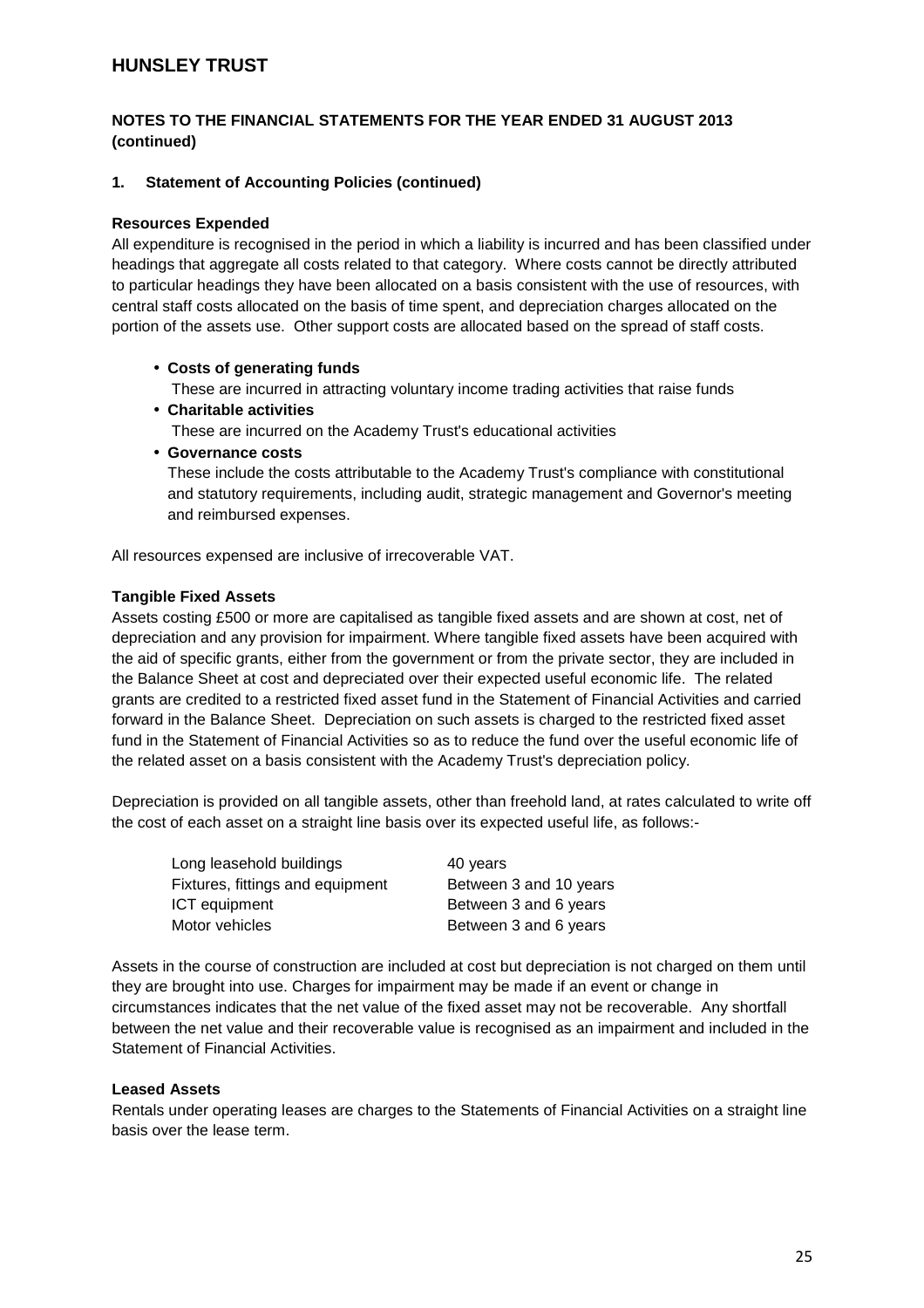## **NOTES TO THE FINANCIAL STATEMENTS FOR THE YEAR ENDED 31 AUGUST 2013 (continued)**

## **1. Statement of Accounting Policies (continued)**

## **Stock**

Stock is valued at the lower of cost and net realisable value.

## **Taxation**

The Academy Trust is considered to pass the tests set out in Paragraph 1 Schedule 6 of the Finance Act 2010 and therefore it meets the definition of a charitable company for UK corporation tax purposes. Accordingly, the Academy Trust is potentially exempt from taxation in respect of income or capital gains received within categories covered by Chapter 3 Part 11 of the Corporation Tax Act 2010 or Section 256 of the Taxation of Chargeable Gains Act 1992, to the extent that any such income or gains are applied exclusively to charitable purposes.

## **Pension Benefits**

Retirement benefits to employees of the Academy Trust are provided by either the Teachers' Pension Scheme (TPS) or the Local Government Pension Scheme (LGPS). These are defined benefit schemes, are contracted out of the State Earnings-Related Pension Scheme (SERPS), and the assets are held separately from those of the Academy Trust.

The TPS is an unfunded scheme and contributions are calculated so as to spread the cost of the pensions over employees' working lives in such a way that the pension cost is a substantially level percentage of current and future pensionable payroll costs. The levels of contributions are determined by the Government Actuary on the basis of quinquennial valuations using a prospective benefit method. As stated in note 27, the TPS is a multi employer scheme and the Academy Trust is unable to identify its share of the underlying assets and liabilities of the scheme on a consistent and reasonable basis. The TPS is therefore treated as a defined contribution scheme and the contributions recognised as they are paid each year.

The LGPS is a funded scheme and the assets are held separately from those of the Academy Trust in separate trustee administered funds. Pension scheme assets are measured at fair value and liabilities are measured on an actuarial basis using the projected unit method and discounted at a rate equivalent to the rate of return on a high quality corporate bond of equivalent term and currency to the liabilities. The actuarial valuations are obtained at least triennially and are updated at each balance sheet date. The amounts charged to operating surplus are the current service costs and gains and losses on settlements and curtailments. They are included as part of staff costs. Past service costs are recognised immediately in the Statement of Financial Activities if the benefits have vested. If the benefits have not vested immediately, the costs are recognised over the period until vesting occurs. The expected return on assets and the interest cost are shown as a net amount of other finance costs or credits adjacent to interest. Actuarial gains and losses are recognised immediately in other gains and losses.

## **Fund Accounting**

Unrestricted funds represent those resources which may be used towards meeting any of the charitable objects of the Academy Trust at the discretion of the Trustees.

Restricted fixed asset funds are resources which are to be applied for specific capital purposes as defined by the EFA/DfE etc. where the asset acquired or created is held for a specific purpose.

Restricted general funds comprise all other funds received and include grants from the EFA/DfE.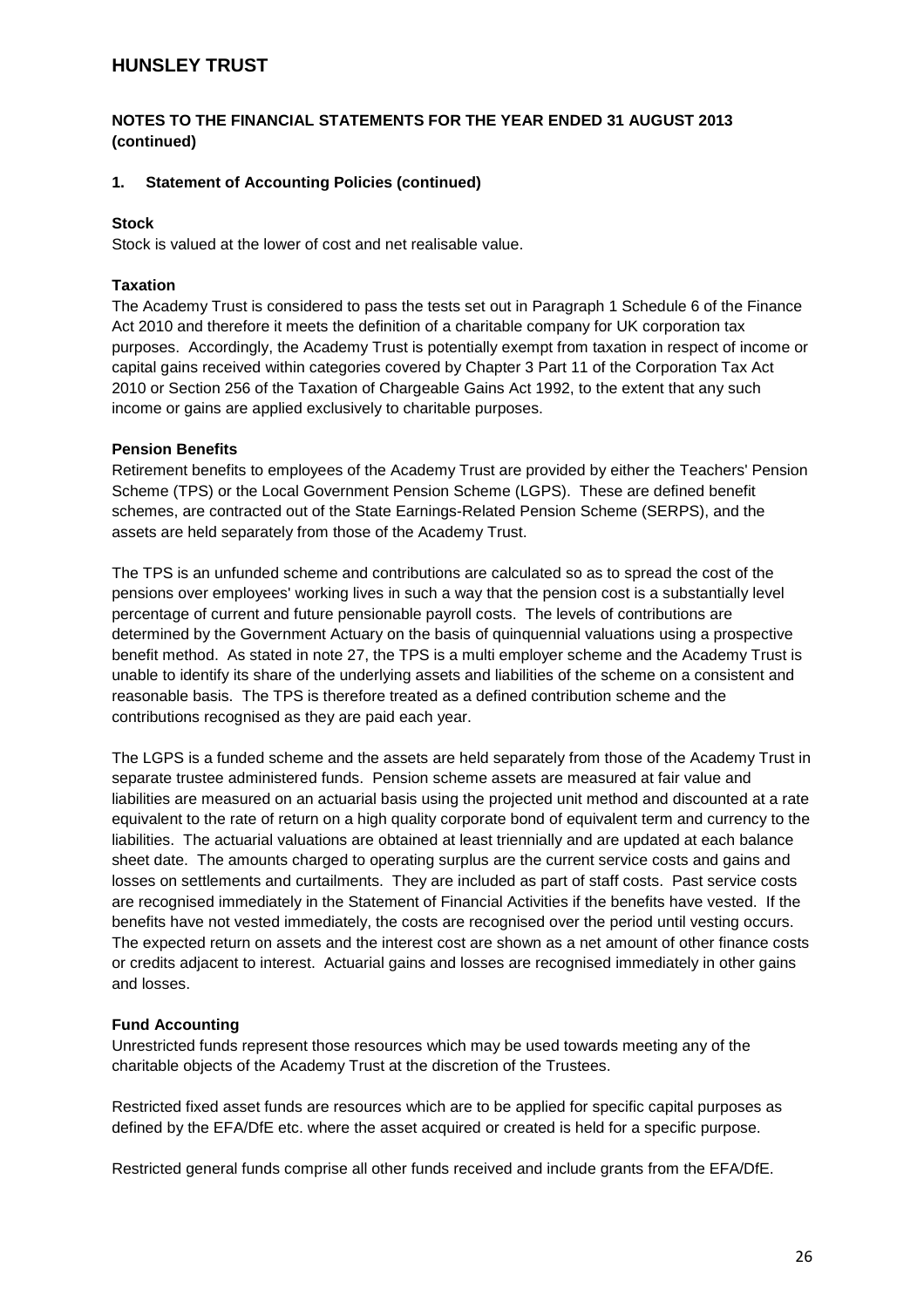## **NOTES TO THE FINANCIAL STATEMENTS FOR THE YEAR ENDED 31 AUGUST 2013 (continued)**

## **2. General Annual Grant (GAG)**

Under the funding agreement with the Secretary of State the academy trust was subject to limits at 31 August 2013 on the amount of GAG that could be carried forward from one year to the next. An amount equal to 12% of GAG could be carried forward, of which up to 2% could be used for general recurrent purposes, with any balance being available for premises/capital purposes.

The academy has exceeded these limited during the year ended 31 August 2013 because planning permission has been sought for approximately 1500 new homes within our catchment area. The part of the GAG carried forward (including the breach value) will be used in 2013/14 to ascertain the most appropriate way to expand our site to cater for the additional students that the developments will bring. It is expected that the first phase of new homes will be completed in 2014.

It should also be noted that the Trust has permission to become a Multi Academy Trust and steps are being taken to that this transfer happens as soon as possible. The transfer to a Multi Academy Trust will include entering into a new funding agreement with the Secretary of State. This new funding agreement will not have a carry forward restriction.

#### **3. Voluntary Income**

|                     | <b>Unrestricted</b><br><b>Funds</b><br>£'000 | <b>Restricted</b><br><b>Funds</b><br>£'000 | Total<br>2013<br>£'000 | Total<br>2012<br>£'000 |
|---------------------|----------------------------------------------|--------------------------------------------|------------------------|------------------------|
| Private sponsorship | ٠                                            | ٠                                          | $\blacksquare$         | 21                     |
| Other donations     | 18                                           | ٠                                          | 18                     |                        |
|                     | 18                                           | ٠                                          | 18                     | 22                     |

## **4. Activities for Generating Funds**

|                      | <b>Unrestricted</b> | <b>Restricted</b> | Total | Total |
|----------------------|---------------------|-------------------|-------|-------|
|                      | <b>Funds</b>        | <b>Funds</b>      | 2013  | 2012  |
|                      | £'000               | £'000             | £'000 | £'000 |
| <b>Sports Centre</b> | 695                 | ٠                 | 695   | 676   |
| Catering income      | 474                 | ٠                 | 474   | 467   |
| Other income         | 133                 | ٠                 | 133   | 209   |
|                      | 1,302               | -                 | 1,302 | 1,352 |

#### **5. Investment Income**

|                                 | <b>Unrestricted</b> | <b>Restricted</b>        | Total | Total                    |
|---------------------------------|---------------------|--------------------------|-------|--------------------------|
|                                 | <b>Funds</b>        | <b>Funds</b>             | 2013  | 2012                     |
|                                 | £'000               | £'000                    | £'000 | £'000                    |
| Interest on short term deposits |                     | $\overline{\phantom{a}}$ |       | $\overline{\phantom{a}}$ |
|                                 |                     | ۰                        |       | ۰.                       |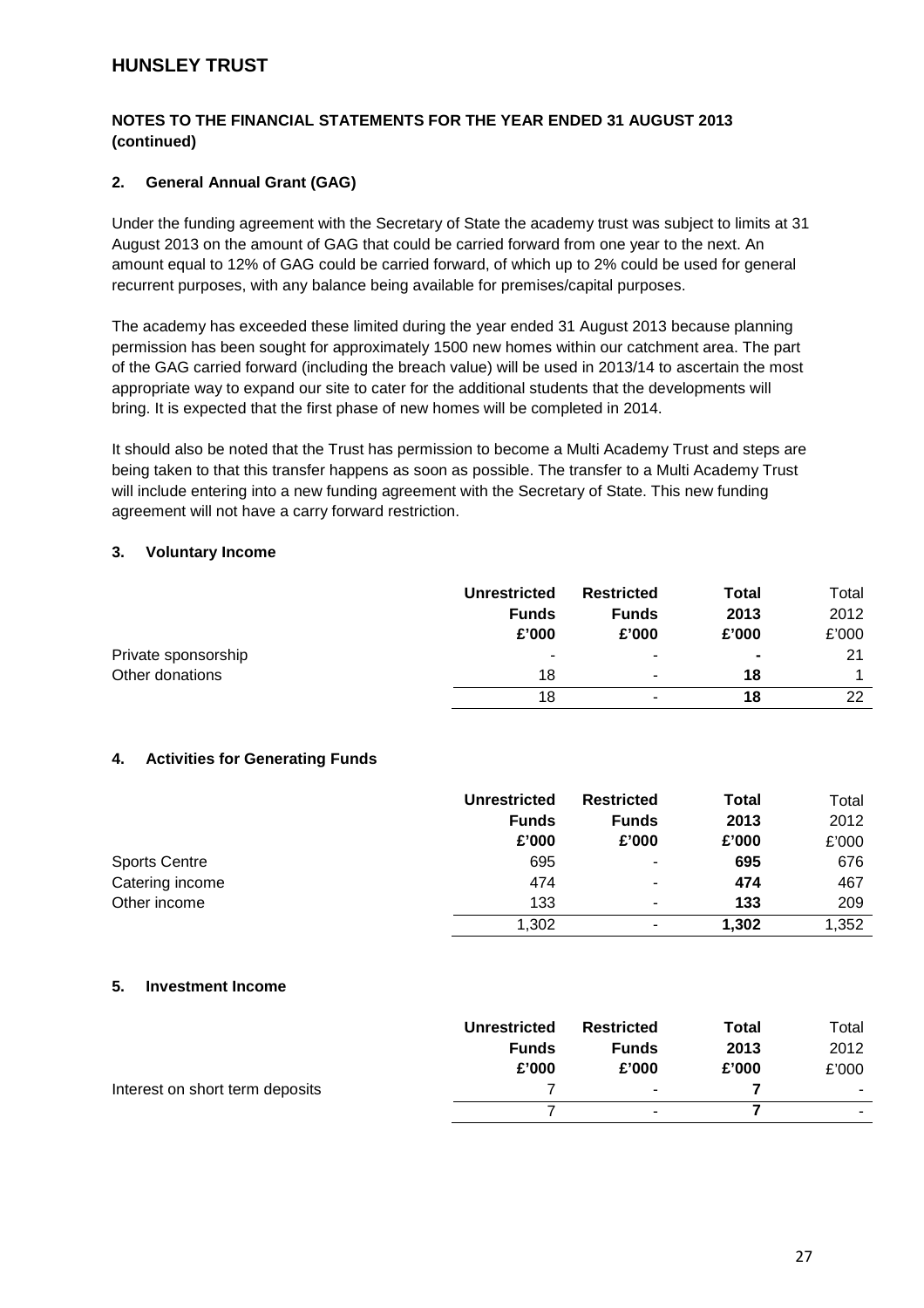# **NOTES TO THE FINANCIAL STATEMENTS FOR THE YEAR ENDED 31 AUGUST 2013 (continued)**

# **6. Funding for Academy's educational operations**

|                                | <b>Unrestricted</b><br><b>Funds</b><br>£'000 | <b>Restricted</b><br><b>Funds</b><br>£'000 | Total<br>2013<br>£'000 | Total<br>2012<br>£'000 |
|--------------------------------|----------------------------------------------|--------------------------------------------|------------------------|------------------------|
| DfE/EFA capital grant          |                                              |                                            |                        |                        |
| Capital grants                 | ٠                                            | 37                                         | 37                     | 37                     |
|                                | ٠                                            | 37                                         | 37                     | 37                     |
| DfE/EFA revenue grants         |                                              |                                            |                        |                        |
| General Annual Grant (GAG)     | ۰                                            | 9,256                                      | 9,256                  | 9,434                  |
| Other DFE grants               |                                              |                                            |                        | 32                     |
|                                | ۰                                            | 9,256                                      | 9,256                  | 9,466                  |
| <b>Other Government grants</b> |                                              |                                            |                        |                        |
| Special educational projects   | -                                            | 129                                        | 129                    | 144                    |
| Statemented pupils             |                                              | 110                                        | 110                    | 40                     |
|                                | ۰                                            | 239                                        | 239                    | 184                    |
|                                |                                              | 9,532                                      | 9,532                  | 9,687                  |

# **7. Resources Expended**

|                                    | <b>Non Pay Expenditure</b> |                 |              |              |        |
|------------------------------------|----------------------------|-----------------|--------------|--------------|--------|
|                                    | <b>Staff</b>               |                 | <b>Other</b> | <b>Total</b> | Total  |
|                                    | costs                      | <b>Premises</b> | <b>Costs</b> | 2013         | 2012   |
|                                    | £'000                      | £'000           | £'000        | £'000        | £'000  |
| Costs of generating voluntary      |                            |                 |              |              |        |
| income                             |                            |                 |              |              |        |
| Costs of activities for generating |                            |                 |              |              |        |
| funds                              | 719                        | 31              | 466          | 1,216        | 1,203  |
| Academy's educational              |                            |                 |              |              |        |
| operations                         |                            |                 |              |              |        |
| Direct costs                       | 5,603                      | 23              | 964          | 6,590        | 6,652  |
| Allocated support costs            | 1,014                      | 598             | 698          | 2,310        | 2,125  |
|                                    | 7,336                      | 652             | 2,128        | 10,116       | 9,980  |
| Governance costs including         |                            |                 |              |              |        |
| allocated support costs            | 42                         |                 | 12           | 54           | 50     |
| Other finance costs                |                            |                 | 53           | 53           | 56     |
|                                    | 7,378                      | 652             | 2,193        | 10,223       | 10,086 |

**Incoming/outgoing resources for the year include:** 

|                                           | 2013  | 2012  |
|-------------------------------------------|-------|-------|
|                                           | £'000 | £'000 |
| Operating leases                          | 32    | 23    |
| Fees payable to auditor – audit fees      | 8     | 8     |
| Profit/(loss) on disposal of fixed assets |       |       |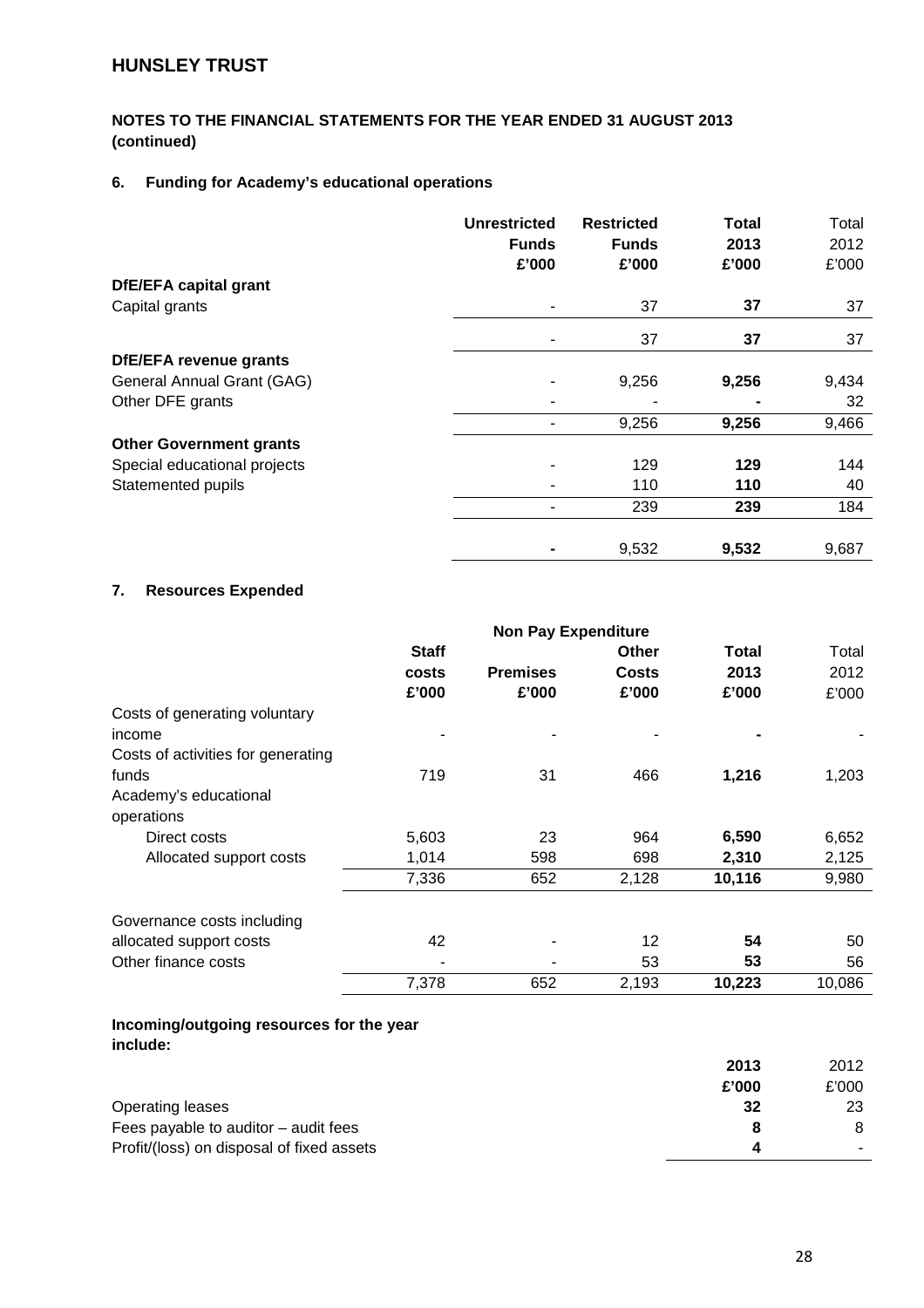## **NOTES TO THE FINANCIAL STATEMENTS FOR THE YEAR ENDED 31 AUGUST 2013 (continued)**

#### **8. Charitable Activities – Academy's educational operations Unrestricted Funds £'000 Restricted Funds £'000 Total 2013 £'000** Total 2012 £'000 **Direct costs**  Teaching and educational support staff costs - 5,603 **5,603** 5,634 Depreciation - 23 **23** 23 Educational supplies - 622 **622** 596 Examination fees - 195 **195** 240 Staff development 53 Educational consultancy - 38 **38** 38 Other direct costs 68 68 **63** 68 - 6,590 **6,590** 6,652 **Allocated support costs**  Support staff costs - 1,014 **1,014** 996 Depreciation/ profit on sale of fixed assets **150** 129 Recruitment and support **1996 1997 1997 1998 1997 1998 1998 1998 1998 1998 1998 1999 1999 1999 1999 1999 1999 1999 1999 1999 1999 1999 1999 1999 1999 1999 1999 1999 1** Maintenance of premises and equipment  $\overline{a}$  and  $\overline{a}$  206 **206** 363 Cleaning - 14 **14** 16 Rent and rates - 64 **64** 46 Energy costs - 255 **255** 249 Insurance - 35 **35** 6 Security and transport **66 66 66** 77 Bank interest and charges **6 6 6 6 6 6 6 6** Expect return on pension assets **21 21** (96) Other support costs **128** 287 - 2,310 **2,310** 2,125 **-** 8,900 **8,900** 8,777

#### **9. Governance costs**

|                     |                   | Year  | Year  |
|---------------------|-------------------|-------|-------|
| <b>Unrestricted</b> | <b>Restricted</b> | total | total |
| <b>Funds</b>        | <b>Funds</b>      | 2013  | 2012  |
| £'000               | £'000             | £'000 | £'000 |
|                     | 4                 | 4     |       |
|                     |                   |       |       |
|                     | 8                 | 8     | 8     |
| ۰                   | 42                | 42    | 42    |
|                     | ٠                 |       |       |
|                     |                   |       | 50    |
|                     |                   | 54    | 54    |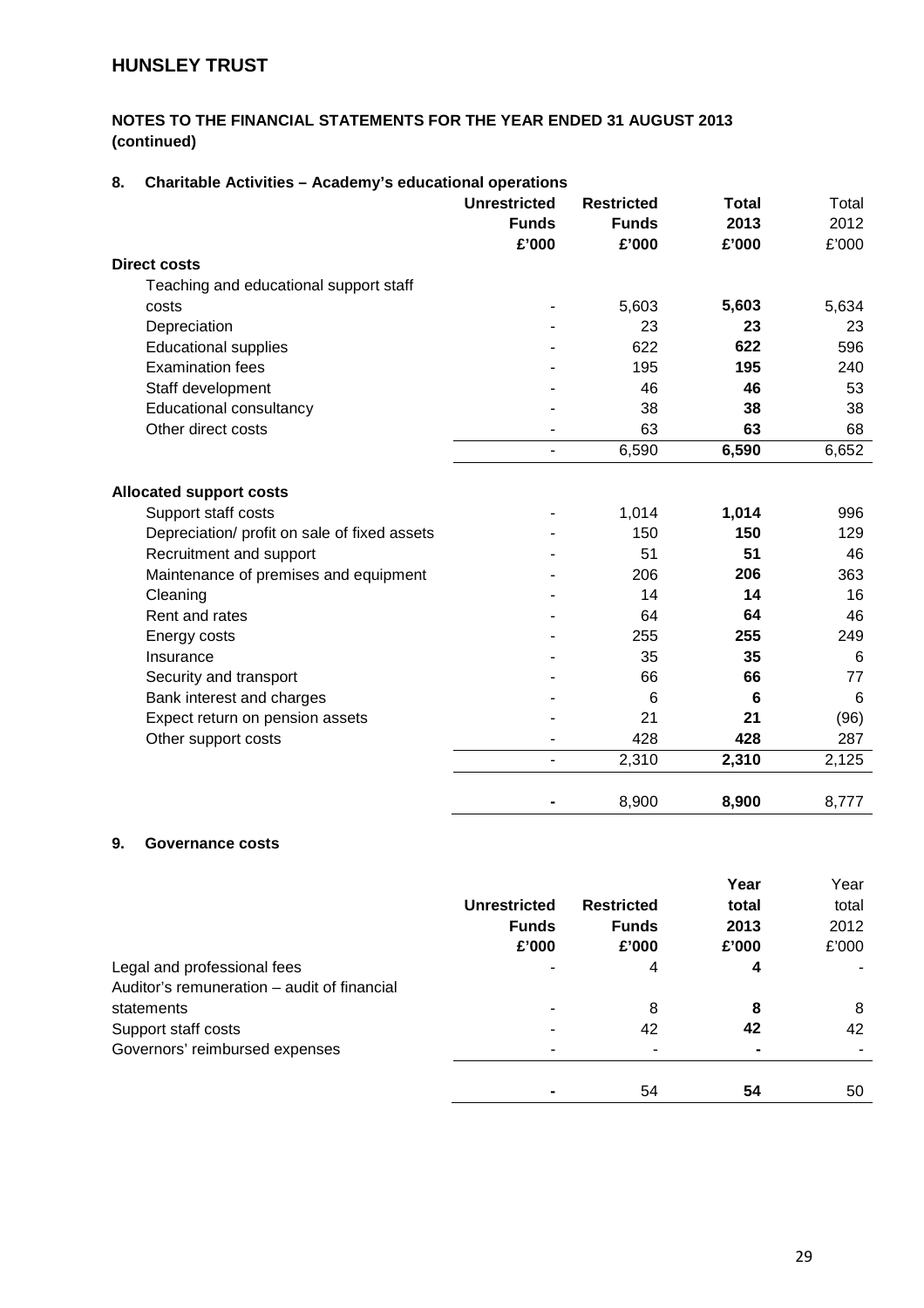## **NOTES TO THE FINANCIAL STATEMENTS FOR THE YEAR ENDED 31 AUGUST 2013 (continued)**

## **10. Staff costs**

Staff costs during the period were:

|                                                                                                 | 2013  | 2012           |
|-------------------------------------------------------------------------------------------------|-------|----------------|
|                                                                                                 | £'000 | £'000          |
| Wages and salaries                                                                              | 6,103 | 6,069          |
| Social security costs                                                                           | 409   | 363            |
| Pension costs                                                                                   | 865   | 860            |
|                                                                                                 | 7,377 | 7,292          |
| Supply teacher costs                                                                            | 38    | 49             |
| Compensation payments                                                                           |       |                |
|                                                                                                 | 7,416 | 7,341          |
| The average number of persons (including senior leadership team) employed by the Academy during |       |                |
| the year expressed as full time equivalents was as follows:                                     |       |                |
|                                                                                                 | 2013  | 2012           |
|                                                                                                 | No.   | No.            |
| <b>Teachers</b>                                                                                 | 114   | 108            |
| Administration and support                                                                      | 127   | 123            |
| Management                                                                                      | 8     | $\overline{7}$ |
| The number of employees whose annual emoluments fell within the following bands:                |       |                |
|                                                                                                 | 2013  | 2012           |
|                                                                                                 | No.   | No.            |
| £60,001 - £70,000                                                                               |       |                |
| £70,001 - £80,000                                                                               |       |                |
| £120,001 - £130,000                                                                             |       |                |
| £130,001 - £139,000                                                                             |       | 1              |

All of the employees included in the table directly above participated in the Teachers' Pension Scheme. During the year ended 31 August 2013, pension contributions for these staff amounted to £27,590 (2012: £30,080).

## **11. Related Party Transactions - Trustees' remuneration and expenses**

Principal and staff trustees only receive remuneration in respect of services they provide undertaking the roles of executive principal and staff and not in respect of their role as trustees. Other Trustees did not receive any payments, other than expenses, from the Academy Trust in respect of their role as Trustees. The value of the trustee's remuneration was as follows;

| C Abbott (executive principal)          | £110,001 - £120,000 | (2012: £110,001 - £120,000)                                       |
|-----------------------------------------|---------------------|-------------------------------------------------------------------|
| S Derry (staff trustee)                 | £25,001 - £30,000   | $(2012: \text{\textsterling}25.001 - \text{\textsterling}30.000)$ |
| R D'Arcy (staff trustee)                | £20.001 - £25.000   | (2012: £20,001 - £25,000)                                         |
| K Dow (employment ceased on 31/03/2013) | £10.001 - £15.000   | (2012: £70,001 - £75,000)                                         |

In addition to their remuneration noted above the executive principal received payment for the Executive Headship of a special measure school and executive support to a number of category schools. This additional remuneration totalled £11,710 (2012 £24,590)

During the period ended 31 August 2013, travel, subsistence and training fess paid on behalf of or reimbursed to Governors amounted to £nil (2012: £144). Other related party transactions involving trustees are set out in note 28.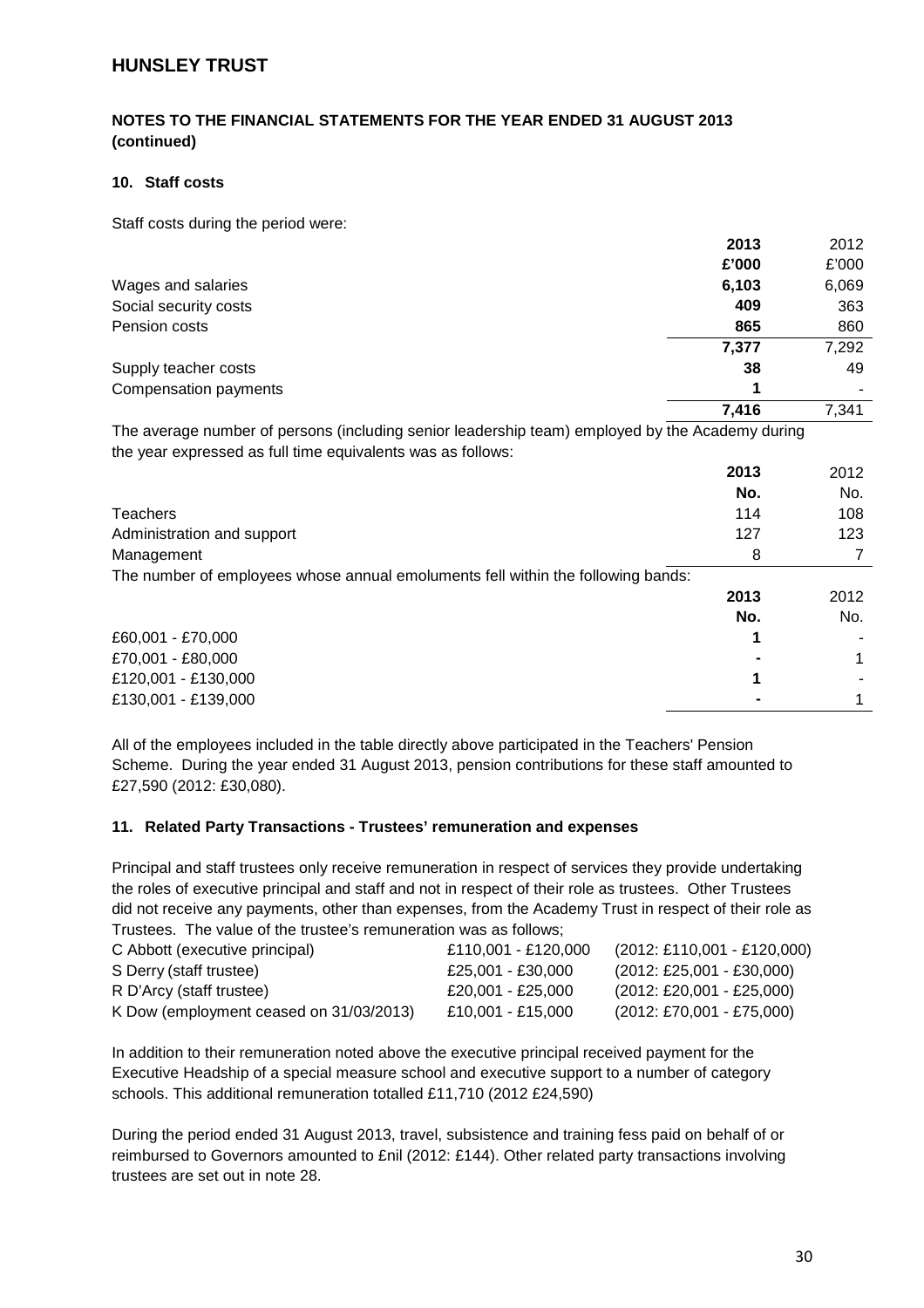## **NOTES TO THE FINANCIAL STATEMENTS FOR THE YEAR ENDED 31 AUGUST 2013 (continued)**

## **12. Trustee' and Officers' Insurance**

The Academy has purchased insurance to protect governors and employees from claims arising from negligent acts, errors or omissions occurring whilst they are undertaking Academy business. The insurance provides cover up to £5,000,000 on any one claim and the cost for the year ended 31 August 2013 was £2,450.

The cost of this insurance cover is included in the total insurance cost.

#### **13. Tangible fixed assets**

|                     | <b>Land and</b> | Fixtures,                 | <b>ICT</b>       | <b>Motor</b>    | Total |
|---------------------|-----------------|---------------------------|------------------|-----------------|-------|
|                     | buildings       | fittings and<br>equipment | <b>Equipment</b> | <b>Vehicles</b> | £'000 |
| Cost                |                 |                           |                  |                 |       |
| At 1 September 2012 | 913             | 559                       | 126              | 10              | 1,608 |
| Additions           |                 |                           | 64               | 28              | 92    |
| <b>Disposals</b>    |                 |                           |                  | (10)            | (10)  |
| At 31 August 2013   | 913             | 559                       | 190              | 28              | 1,690 |
| <b>Depreciation</b> |                 |                           |                  |                 |       |
| At 1 September 2012 | 32              | 153                       | 24               | 4               | 213   |
| Charged in year     | 23              | 112                       | 37               | 5               | 177   |
| <b>Disposals</b>    |                 |                           |                  | (4)             | (4)   |
| At 31 August 2013   | 55              | 265                       | 61               | 5               | 386   |
| Net book values     |                 |                           |                  |                 |       |
| At 31 August 2013   | 858             | 294                       | 129              | 23              | 1,304 |
| At 31 August 2012   | 881             | 406                       | 102              | 6               | 1,395 |
| 14. Stock           |                 |                           |                  |                 |       |

|                                | 2013  | 2012  |
|--------------------------------|-------|-------|
|                                | £'000 | £'000 |
| <b>Education supplies</b>      | 10    | 17    |
| Catering                       | 3     | 3     |
|                                | 13    | 20    |
| <b>Debtors</b><br>15.          |       |       |
|                                | 2013  | 2012  |
|                                | £'000 | £'000 |
| Trade debtors                  | 28    | 78    |
| Prepayments and accrued income | 89    | 108   |
| Other debtors                  | 48    | 83    |
|                                | 165   | 269   |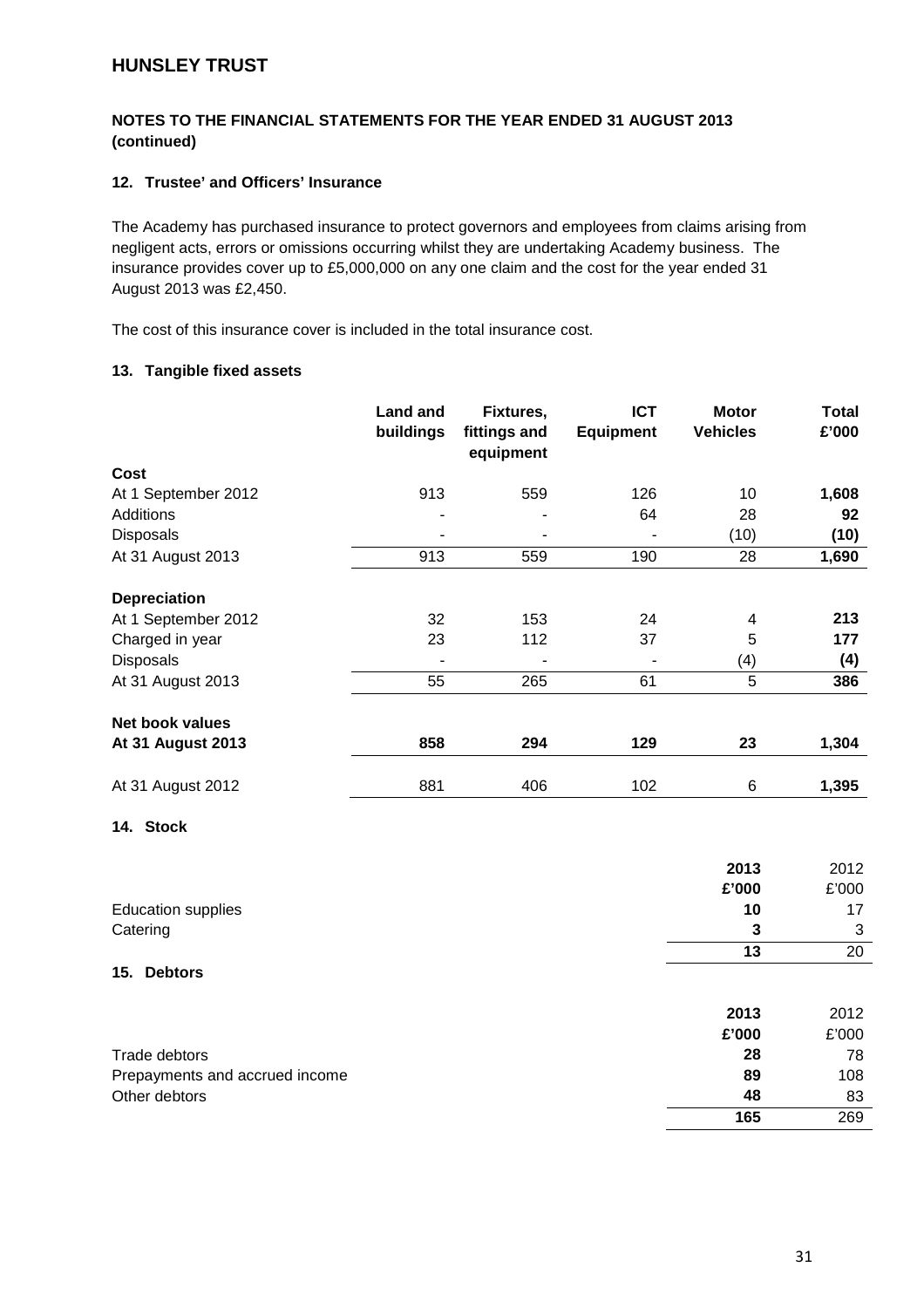## **NOTES TO THE FINANCIAL STATEMENTS FOR THE YEAR ENDED 31 AUGUST 2013 (continued)**

## **16. Creditors: Amounts falling due within one year**

|                                        | 2013  | 2012  |
|----------------------------------------|-------|-------|
|                                        | £'000 | £'000 |
| Trade creditors                        | 212   | 291   |
| Other taxation and social security     | 122   | 125   |
| Other creditors                        | 115   | 112   |
| Accruals and deferred income           | 176   | 144   |
|                                        | 625   | 672   |
|                                        |       |       |
| <b>Deferred income</b>                 | 2013  | 2012  |
|                                        | £'000 | £'000 |
| Deferred income as 1 September 2012    | 71    | 299   |
| Resources deferred in the period       | 82    | 71    |
| Amounts released from previous periods | (71)  | (299) |
| Deferred income at 31 August 2013      | 82    | 71    |

Deferred income includes amounts paid in advance by members of the sports centre £8,138 (2012: £58,825), SEN and other grants received in advance £nil (2012: £5,895), EFA grants received in advance for rates and insurance £62,432 (2012 £nil) and miscellaneous items £11,047 (2012: £5,988).

## **17. Funds**

|                                     |                   |                  |                  | Gains,         |                   |
|-------------------------------------|-------------------|------------------|------------------|----------------|-------------------|
|                                     | <b>Balance at</b> |                  |                  | <b>Losses</b>  | <b>Balance at</b> |
|                                     | 1 September       | Incoming         | <b>Resources</b> | and            | 31 August         |
|                                     | 2012              | <b>Resources</b> | <b>Expensed</b>  | transfers      | 2013              |
|                                     | £'000             | £'000            | £'000            | £'000          | £'000             |
| <b>Restricted general funds</b>     |                   |                  |                  |                |                   |
| General Annual Grant (GAG)          | 727               | 9,256            | (8, 448)         | (49)           | 1,486             |
| Other DfE/EFA Grants                | 69                | 239              | (308)            |                |                   |
| Pension reserve                     | (1,759)           |                  | (74)             | 106            | (1, 727)          |
|                                     | (963)             | 9,495            | (8,830)          | 57             | (241)             |
| <b>Restricted fixed asset funds</b> |                   |                  |                  |                |                   |
| DfE/EFA capital grants              | 536               | 37               |                  |                | 573               |
| Capital expenditure from GAG        | 859               |                  | (177)            | 49             | 731               |
|                                     | 1,395             | 37               | (177)            | 49             | 1,304             |
| <b>Total restricted funds</b>       | 432               | 9,532            | (9,007)          | 106            | 1,063             |
|                                     |                   |                  |                  |                |                   |
| <b>Unrestricted funds</b>           |                   |                  |                  |                |                   |
| Unrestricted funds                  | 1,915             | 1,327            | (1,216)          |                | 2,026             |
| <b>Total unrestricted funds</b>     | 1,915             | 1,327            | (1,216)          | $\blacksquare$ | 2,026             |
| <b>Total funds</b>                  | 2,347             | 10,859           | (10, 233)        | 106            | 3,089             |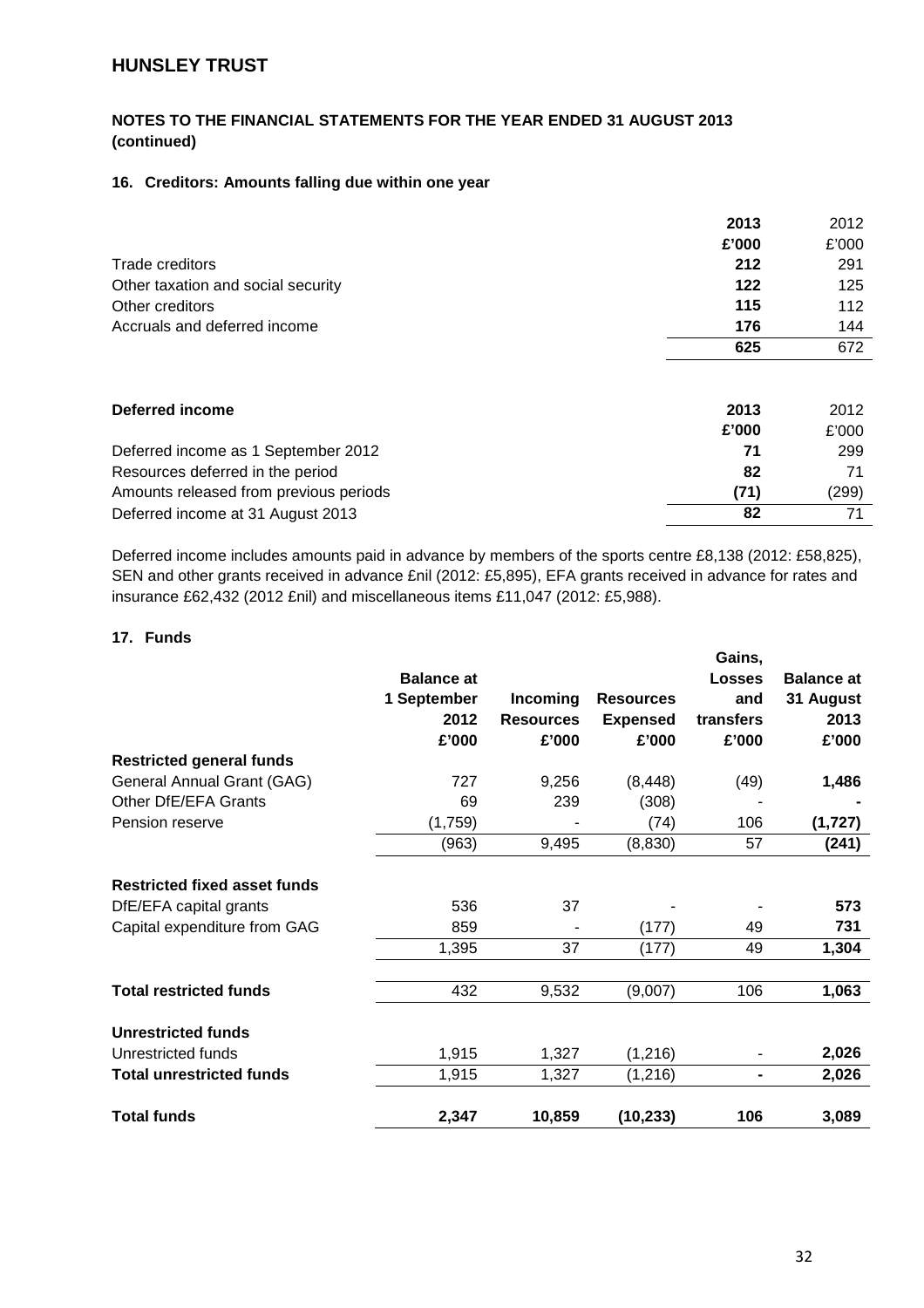## **NOTES TO THE FINANCIAL STATEMENTS FOR THE YEAR ENDED 31 AUGUST 2013 (continued)**

## **17. Funds (continued)**

The specific purposes for which the funds are to be applied are as follows:

- General Annual Grant (GAG) must be used for the normal running costs of the Academy. Under the funding agreement with the Secretary of State, the academy trust was subject to a limit on the amount of GAG that it could carry forward as at 31 August 2013. Note 2 discloses whether the limit was exceeded.
- The Restricted Pension Fund relates to the deficit on the Local Government Pension Scheme.
- The Restricted Fixed Assets Fund represents fixed assets funded by capital grants and assets transferred on conversion to an Academy.

#### **18. Analysis of net assets between funds**

Fund balances at 31 August 2013 are represented by:

|                            | <b>Unrestricted</b><br><b>Funds</b><br>£'000 | <b>Restricted</b><br>General<br><b>Funds</b><br>£'000 | <b>Restricted</b><br>Fixed<br><b>Asset</b><br><b>Funds</b><br>£'000 | 2013<br>£'000 | 2012<br>£'000 |
|----------------------------|----------------------------------------------|-------------------------------------------------------|---------------------------------------------------------------------|---------------|---------------|
| Tangible fixed assets      | ۰                                            | ٠                                                     | 1.304                                                               | 1.304         | 1,395         |
| <b>Current assets</b>      | 2,034                                        | 2,103                                                 | ٠                                                                   | 4,137         | 3,383         |
| <b>Current liabilities</b> | (8)                                          | (617)                                                 | $\blacksquare$                                                      | (625)         | (672)         |
| Pension scheme liability   | -                                            | (1,727)                                               | ۰                                                                   | (1,727)       | (1,759)       |
| <b>Total net assets</b>    | 2,026                                        | (241)                                                 | 1,304                                                               | 3,089         | 2,347         |

#### **19. Capital commitments**

|                                                              | 2013  | 2012  |
|--------------------------------------------------------------|-------|-------|
|                                                              | £'000 | £'000 |
| Contracted for, but not provided in the financial statements |       |       |

#### **20. Financial commitments**

#### **Operating leases**

At 31 August 2013 the Academy had annual commitments under non-cancellable operating leases as follows:

|                                              | 2013  | 2012  |
|----------------------------------------------|-------|-------|
|                                              | £'000 | £'000 |
| Other                                        |       |       |
| Expiring within one year                     |       |       |
| Expiring within two and five years inclusive | 28    | 21    |
| Expiring in over five years                  |       |       |
|                                              | 32    | 23    |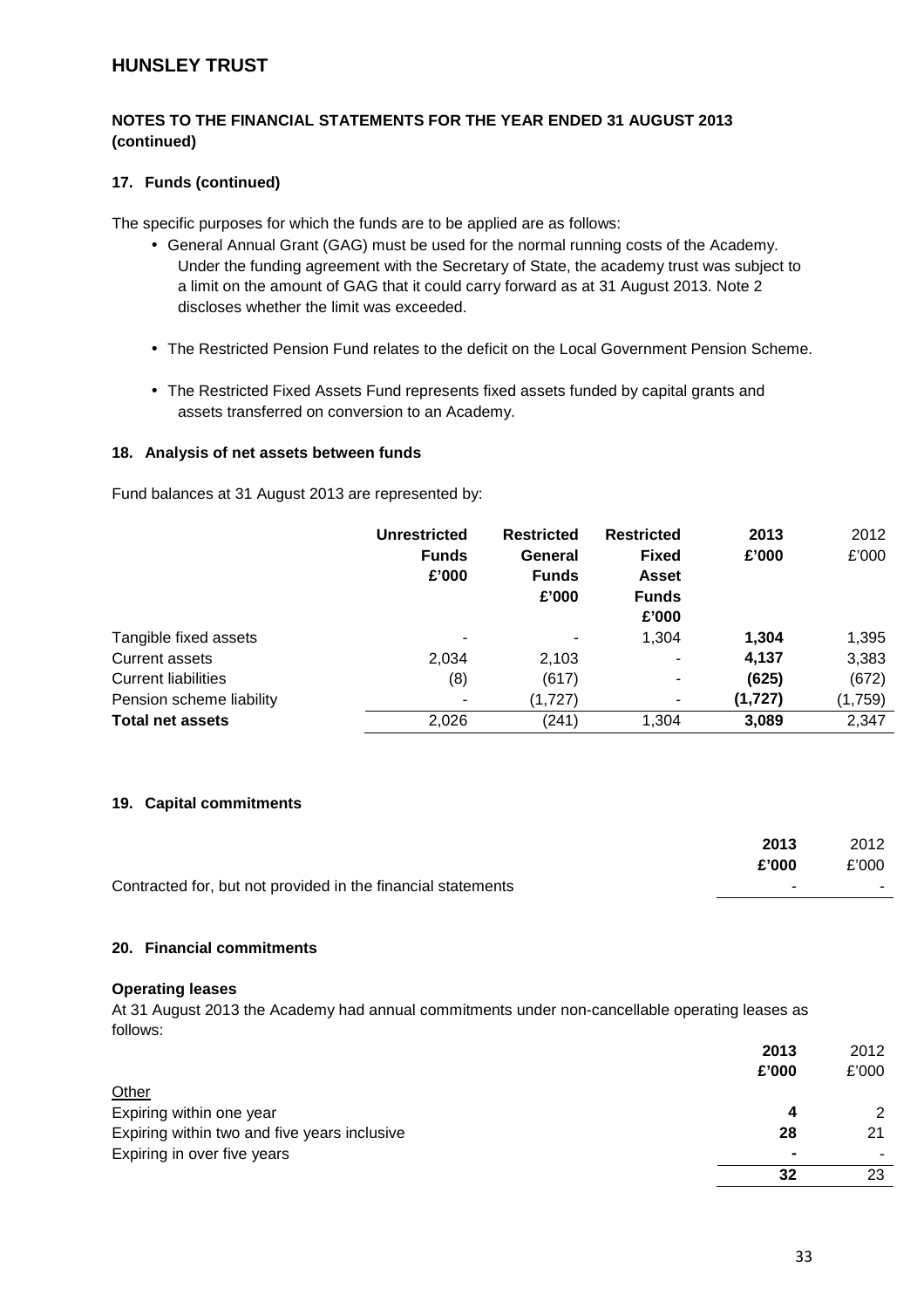## **NOTES TO THE FINANCIAL STATEMENTS FOR THE YEAR ENDED 31 AUGUST 2013 (continued)**

## **21. Reconciliation of net income to net cash inflow from operating activities**

|                                                           |           | 2013       | 2012          |
|-----------------------------------------------------------|-----------|------------|---------------|
|                                                           |           | £'000      | £'000         |
| Net income                                                |           | 636        | 975           |
| Depreciation (note 13)                                    |           | 177        | 152           |
| Profit on sale of fixed asset                             |           | (4)        |               |
| Capital grants from DfE and other capital income          |           | (37)       | (37)          |
| Interest receivable (note 5)                              |           | (7)        |               |
| FRS 17 pension cost less contributions payable (note 27)  |           | 21<br>53   | (92)          |
| FRS 17 pension finance income (note 27)                   |           | 7          | 56            |
| Decrease/(increase) in stocks                             |           |            | (17)          |
| Decrease/(increase) in debtors                            |           | 104        | 533           |
| (Decrease)/increase in creditors                          |           | (47)       | 36            |
| Net cash flow from operating activities                   |           | 903        | 1,606         |
| 22. Returns on investments and servicing of finance       |           |            |               |
|                                                           |           | 2013       | 2012          |
|                                                           |           | £'000      | £'000         |
| Interest received                                         |           | 7          |               |
| Net cash inflow from returns on investments and servicing |           |            |               |
| of finance                                                |           | 7          |               |
| 23. Capital expenditure and financial investment          |           |            |               |
|                                                           |           | 2013       | 2012          |
|                                                           |           | £'000      | £'000         |
| Purchase of tangible fixed assets                         |           | (92)       | (103)         |
| Capital grants from DfE/EFA                               |           | 37         | 37            |
| Receipts from the sale of tangible fixed assets           |           | 10         |               |
| Net cash outflow from capital expenditures and financial  |           |            |               |
| investment                                                |           | (45)       | (66)          |
| 24. Analysis of changes in net funds                      |           |            |               |
|                                                           | At 1      |            | At 31         |
|                                                           | September |            | <b>August</b> |
|                                                           | 2012      | Cash flows | 2013          |

|                          | ---   | --  | ---   |
|--------------------------|-------|-----|-------|
| Cash in hand and at bank | 3.094 | 865 | 3,959 |

## **25. Contingent Liabilities**

The Academy Trust does not consider itself to have any contingent liabilities.

**£'000**

£'000

£'000

3,094 865 **3,959**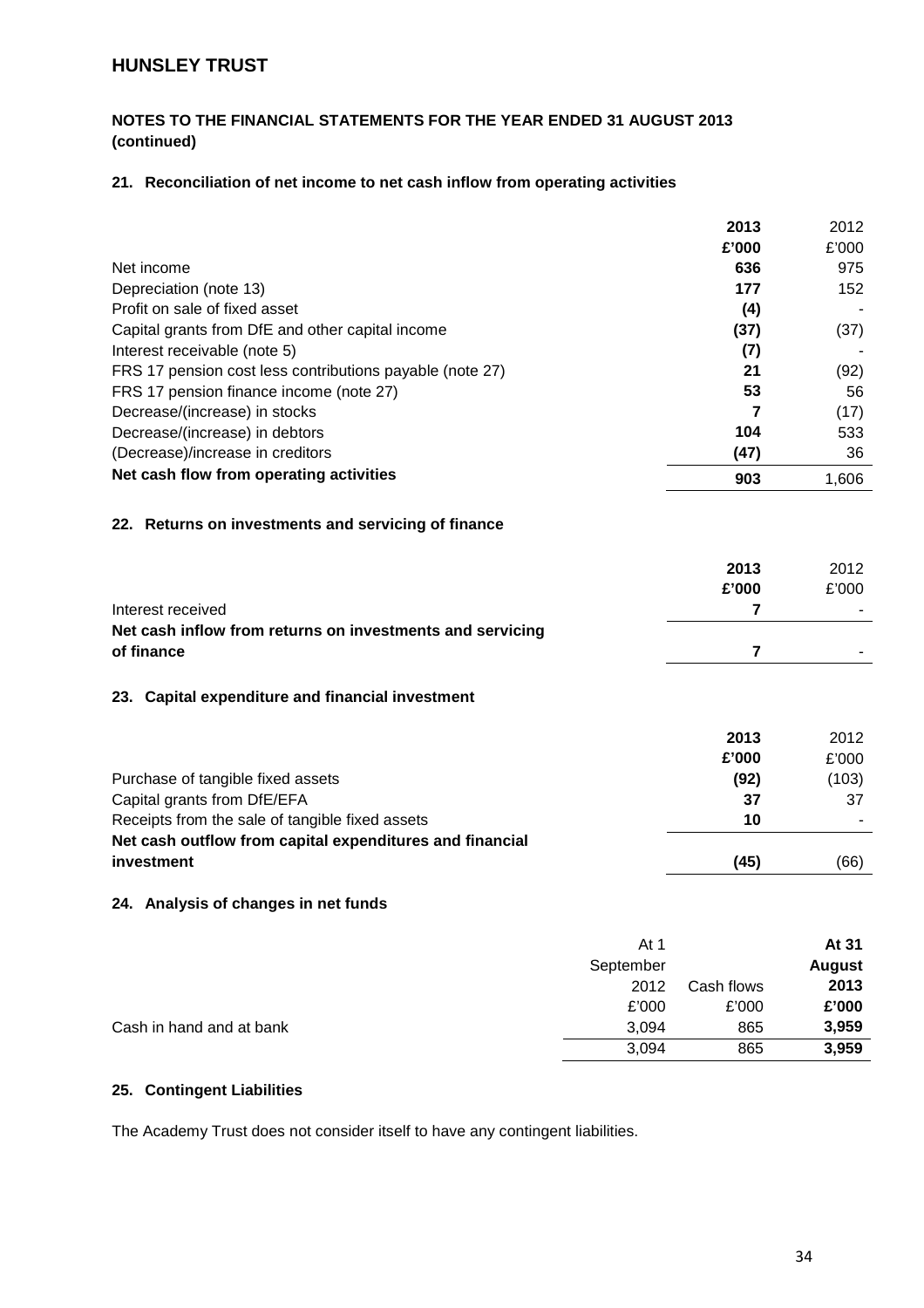## **NOTES TO THE FINANCIAL STATEMENTS FOR THE YEAR ENDED 31 AUGUST 2013 (continued)**

## **26. Members' Liability**

Each member of the charitable company undertakes to contribute to the assets of the company in the event of it being wound up while he/she is a member, or within one year after he/she ceases to be a member, such amount as required, but not exceeding £10, for the debts and liabilities contracted before he/she ceases to be a member.

## **27. Pension and similar obligations**

The Academy's employees belong to two principal pension schemes: the Teachers' Pension Scheme England and Wales (TPS) for academic and related staff; and the Local Government Pension Scheme (LGPS) for non-teaching staff, which is managed by East Riding of Yorkshire County Council. Both are defined-benefit schemes.

The pension costs are assessed in accordance with the advice of independent qualified actuaries. The latest actuarial valuation of the TPS was 31 March 2004 and of the LGPS 31 August 2013.

Contributions amounting to £108,389 (2012: £105,272 were payable to the schemes at 31 August 2013 and are included within creditors.

## **Teachers' Pension Scheme**

The Teachers' Pension Scheme (TPS) is a statutory, contributory, defined benefit scheme, governed by the Teachers' Pension Regulation (2010). These regulations apply to teachers in schools that are maintained by local authorities and other educational establishments, including academies, in England and Wales. In addition teachers in many independent and voluntary-aided schools and teachers and lecturers in some establishments of further and higher education may be eligible for membership. Membership is automatic for full-time teachers and lecturers and from 1 January 2007 automatic too for teachers and lecturers in part-time employment following appointment or a change of contract. Teachers and lecturers are able to opt out of the TPS.

## **The Teachers' Pension Budgeting and Valuation Account**

Although members may be employed by various bodies, their retirement and other pension benefits are set out in regulations made under the Superannuation Act (1972) and are paid by public funds provided by Parliament. The TPS is an unfunded scheme and members contribute on a "pay as you go" basis – these contributions along with those made by employers are credited to the Exchequer under arrangements governed by the above Act.

The Teachers' Pensions Regulations require an annual account, the Teachers' Pension Budgeting and Valuation Account, to be kept of receipts and expenditure (including the cost of pensions' increases). From 1 April 2001, the Account has been credited with a real rate of return, which is equivalent to assuming that the balance in the Account is invested in notional investments that produce that real rate of return.

## **Valuation of the Teachers' Pension Scheme**

At the last valuation, the contribution rate to be paid into the TPS was assessed in two parts. First, a standard contribution rate (SCR) was determined.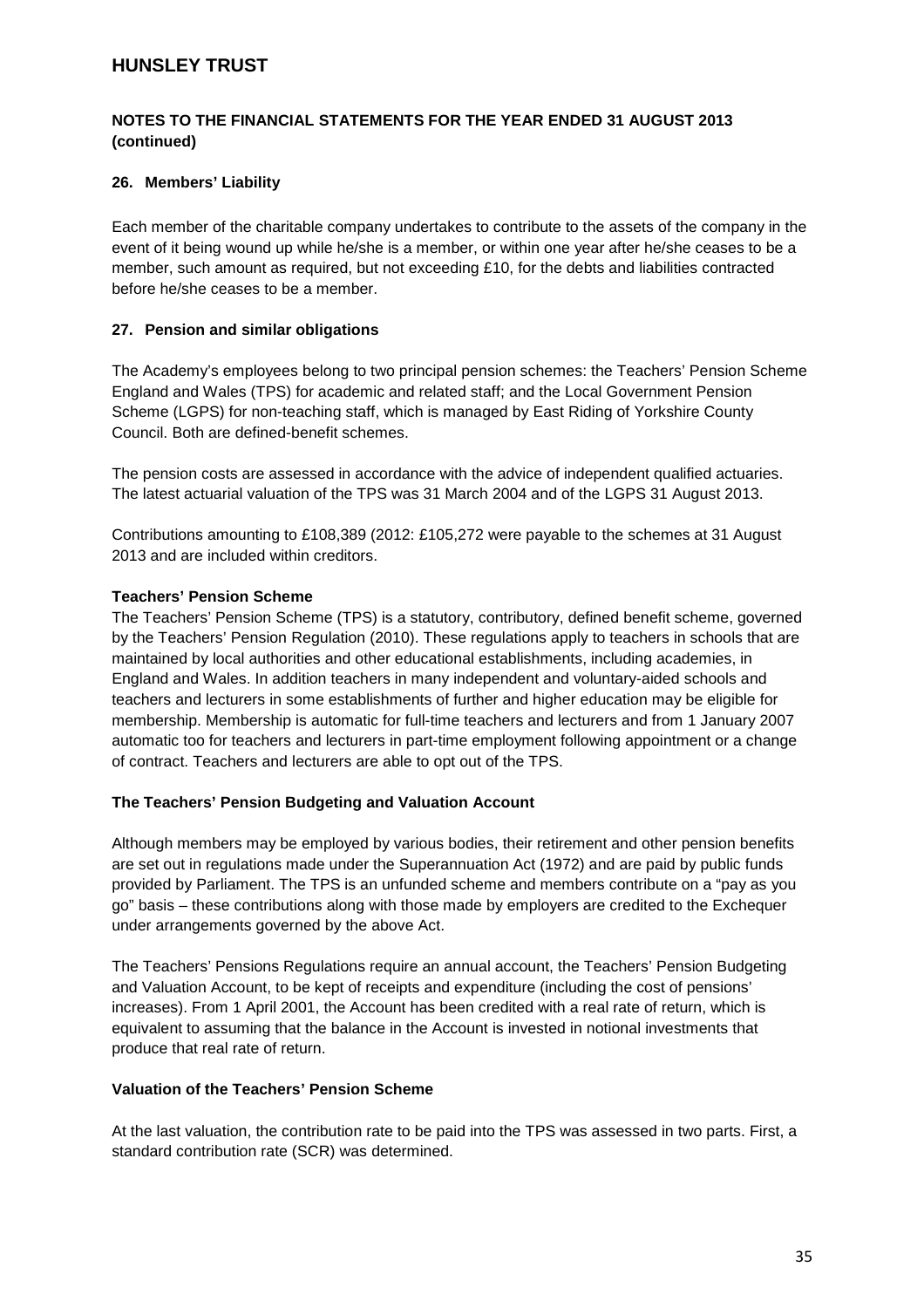## **NOTES TO THE FINANCIAL STATEMENTS FOR THE YEAR ENDED 31 AUGUST 2013 (continued)**

## **27. Pension and similar obligations (continued)**

## **Valuation of the Teachers' Pension Scheme (continued)**

This is the contribution, expressed as a percentage of the salaries of teachers and lectures in service during the period over which the contribution rate applies, which if it were paid over the entire active service of these teachers and lecturers would broadly defray the cost of benefits payable in respect of that service. Secondly, a supplementary contribution is payable if, as a result of the actuarial review, it is found that accumulated liabilities of the Account for benefits to past and present teachers, are not fully covered by standard contributions to be paid in future and by the notional fund built up from past contributions. The total contributions rate payable is the sum of the SCR and the supplementary contribution rate.

The last valuation of the TPS related to the period 1 April 2001 to 31 March 2004. The Government Actuary's report of October 2006 revealed that the total liabilities of the Scheme (pensions in payment and the estimated cost of future benefits) amounted to £166,500 million. The value of the assets (estimated future contributions together with the proceeds from the notional investments held at that valuation date) was £163,240 million. The assumed real rate of return was 3.5% in excess of prices and 2% in excess of earnings. The rate of real earnings growth was assumed to be 1.5%. The assumed gross rate of return was 6.5%. From 1 January 2007, the SCR was assessed at 19.75%, and the supplementary contribution rate was assessed to be 0.75% (to balance assets and liabilities as required by the regulations within 15 years). This resulted in a total contribution rate of 20.5%, which translated into an employee contribution rate of 6.4% and an employer contribution rate of 14.1% payable.

Actuarial scheme valuations are dependent on assumptions about the value of future costs, the design of benefits and many other factors. Many of these assumptions are being considered as part of the work on the reformed TPS, as set out below. Scheme valuations therefore remain suspended. The public Service Pensions Bill, which is being debated in the House of Commons, provides for future scheme valuations to be conducted in accordance with Treasury directions. The timing for the next valuation has still to be determined, but it is likely to be before the reformed schemes are introduced in 2015.

#### **Teachers' Pension Scheme Changes**

Lord Hutton published his final report in March 2011 and made recommendations about how pensions can be made sustainable and affordable, whilst remaining fair to the workforce and the tax payer. The Government accepted Lord Hutton's recommendations as the basis for consultation and Ministers engaged in extensive discussions with trade unions and other representative bodies on the reform of the TPS. Those discussions concluded on 9 March 2012 and the Department published a Proposed Final Agreement, setting out the design for a reformed TPS to be implemented from 1 April 2015.

The key provisions of the reformed scheme include: a pension based career average earnings; an accrual rate of 1/57<sup>th</sup>; and a Normal Pension Age equal to State Pension Age, but with options to enable members to retire earlier or later than their Normal Pension Age. Importantly, pension benefits built up before 1 April 2015 will be fully protected.

In addition, the Proposed Final Agreement includes a Government commitment that those within 10 years of Normal Pension Age on 1 April 2012 will see no change to the age at which they can retire, and no decrease in the amount of pension they receive when they retire.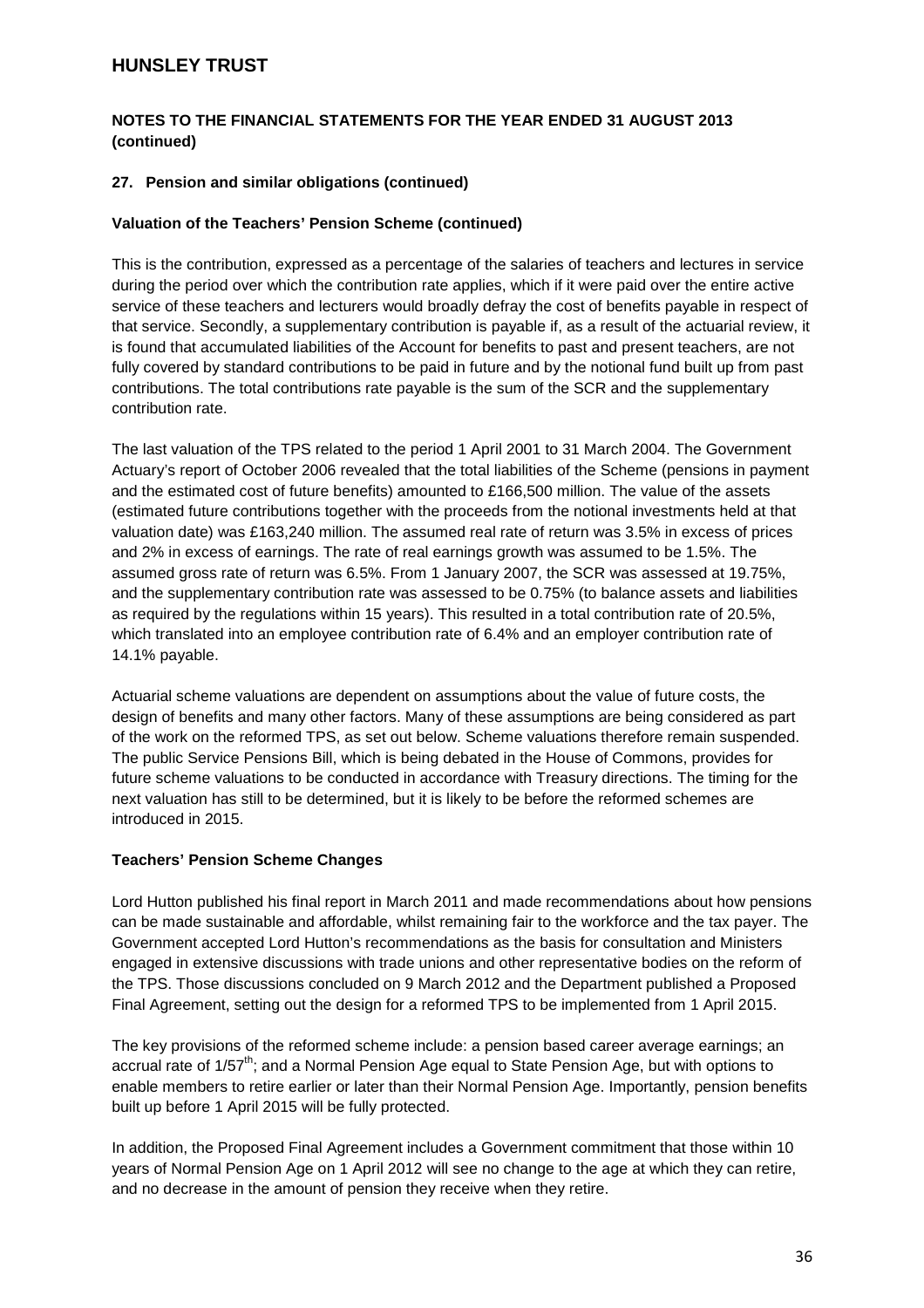## **NOTES TO THE FINANCIAL STATEMENTS FOR THE YEAR ENDED 31 AUGUST 2013 (continued)**

## **Pension and similar obligations (continued)**

## **Teachers' Pension Scheme Changes (continued)**

There will also be further transitional protection, tapered over a three and a half year period, for people who would fall just outside of the 10 year protection. In his interim report of October 2010, Lord Hutton recommended that short-term savings were also required, and that the only realistic way of achieving these was to increase member contributions. At the Spending Review 2010 the Government announced an average increase of 3.2 percentage points on the contribution rates by 2014-15. The increases were to be phased in from April 2012 on a 40:80:100% basis.

Under the definitions set out in Financial Reporting Standard (FRS 17) Retirement Benefits, the TPS is a multi-employer pension scheme. The academy is unable to identify its share of the underlying assets and liabilities of the scheme. Accordingly, the academy has taken advantage of the exemption in FRS 17 and has accounted for its contributions to the scheme as if it were a defined contribution scheme. The Academy has set out above the information available on the scheme.

#### **Local Government Pension Scheme**

The LGPS is a funded defined-benefit scheme, with the assets held in separate trustee administered funds. The total contributions made for the period ended 31 August 2013 was £459,000 (2012: £498,000), of which employer's contributions totalled £363,000 (2012: £399,000) and employees' contributions totalled £96,000 (2012 £99,000). The agreed contribution rates for future years are 22.2% for employers and between 5.5% and 7.5% for employees.

Parliament has agreed, at the request of the Secretary of State for Education, to a guarantee that, in the event of academy closure, outstanding local government pension scheme liabilities would be met by the Department for Education. The guarantee came into force on 18 July 2013.

| <b>Principal Actuarial Assumptions</b>             | 31 August | 31 August |
|----------------------------------------------------|-----------|-----------|
|                                                    | 2013      | 2012      |
| Rate of increase in salaries                       | 5.1%      | 4.5%      |
| Rate of increase for pensions in payment/inflation | 2.8%      | $2.2\%$   |
| Discount rate for scheme liabilities               | 4.6%      | $4.1\%$   |
| Inflation assumption (CPI)                         | $1.0\%$   | $1.0\%$   |
| Commutation of pensions to lump sums               | 65%       | 65%       |

#### **Sensitivity analysis**

The current mortality assumptions include sufficient allowance for future improvements in mortality rates. The assumed life expectations with a retirement age of 65 are:

|                      | 31 August | 31 August |
|----------------------|-----------|-----------|
|                      | 2013      | 2012      |
| Retiring today       |           |           |
| Males                | 22.9      | 22.9      |
| Females              | 25.7      | 25.7      |
| Retiring in 20 years |           |           |
| Males                | 24.9      | 24.9      |
| Females              | 27.7      | 27.7      |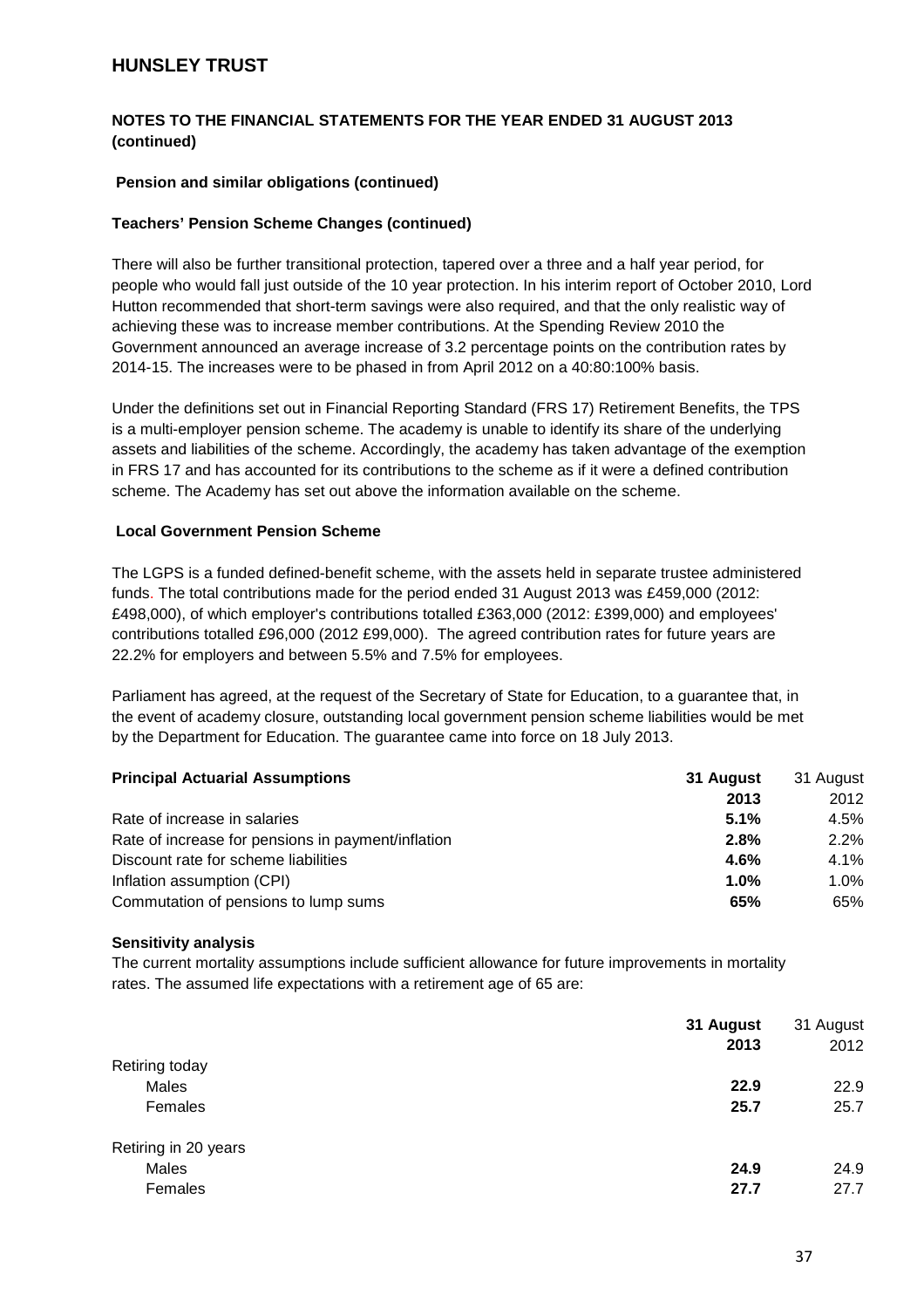## **NOTES TO THE FINANCIAL STATEMENTS FOR THE YEAR ENDED 31 AUGUST 2013 (continued)**

## **27. Pension and similar obligations (continued)**

The Academy's share of the assets and liabilities in the scheme and the expected rates of return were:

|                                              | <b>Expected</b> | <b>Fair value</b> | Expected     | Fair value |
|----------------------------------------------|-----------------|-------------------|--------------|------------|
|                                              | return at 31    | at 31             | return at 31 | at 31      |
|                                              | August          | August            | August       | August     |
|                                              | 2013            | 2013              | 2012         | 2012       |
|                                              |                 | £'000             |              | £'000      |
| <b>Equities</b>                              | 6.7%            | 2,282             | 5.5%         | 1,577      |
| <b>Bonds</b>                                 | 3.8%            | 296               | 3.4%         | 259        |
| Cash                                         | 4.7%            | 178               | 3.7%         | 173        |
| Property                                     | 3.6%            | 207               | 2.8%         | 151        |
| Total market value of assets                 |                 | 2,963             |              | 2,160      |
| Present value of scheme liabilities – funded |                 | (4,690)           |              | (3,919)    |
| Surplus/(deficit) in the scheme              |                 | (1, 727)          |              | (1,759)    |

The actual return on scheme assets was £344,000 (2012: £144,000)

## **Amounts recognised in the statement of financial activities**

|                                                      | 2013           | 2012  |
|------------------------------------------------------|----------------|-------|
|                                                      | £'000          | £'000 |
| Current service cost (net of employee contributions) | 384            | 307   |
| Past service cost                                    | $\blacksquare$ |       |
| <b>Total operating charge</b>                        | 384            | 307   |

#### **Analysis of pension finance income/(costs)**

|                                          | 2013  | 2012  |
|------------------------------------------|-------|-------|
|                                          | £'000 | £'000 |
| Expected return on pension scheme assets | (117) | (109) |
| Interest on pension liabilities          | 170   | 165   |
| <b>Pension finance income/(costs)</b>    | 53    | 56    |

The actuarial gains and losses for the current year are recognised in the statement of financial activities. The cumulative amount of actuarial gains and losses recognised in the statement of financial activities since the adoption of FRS 17 is a £276,000 loss (2012: £382,000 loss).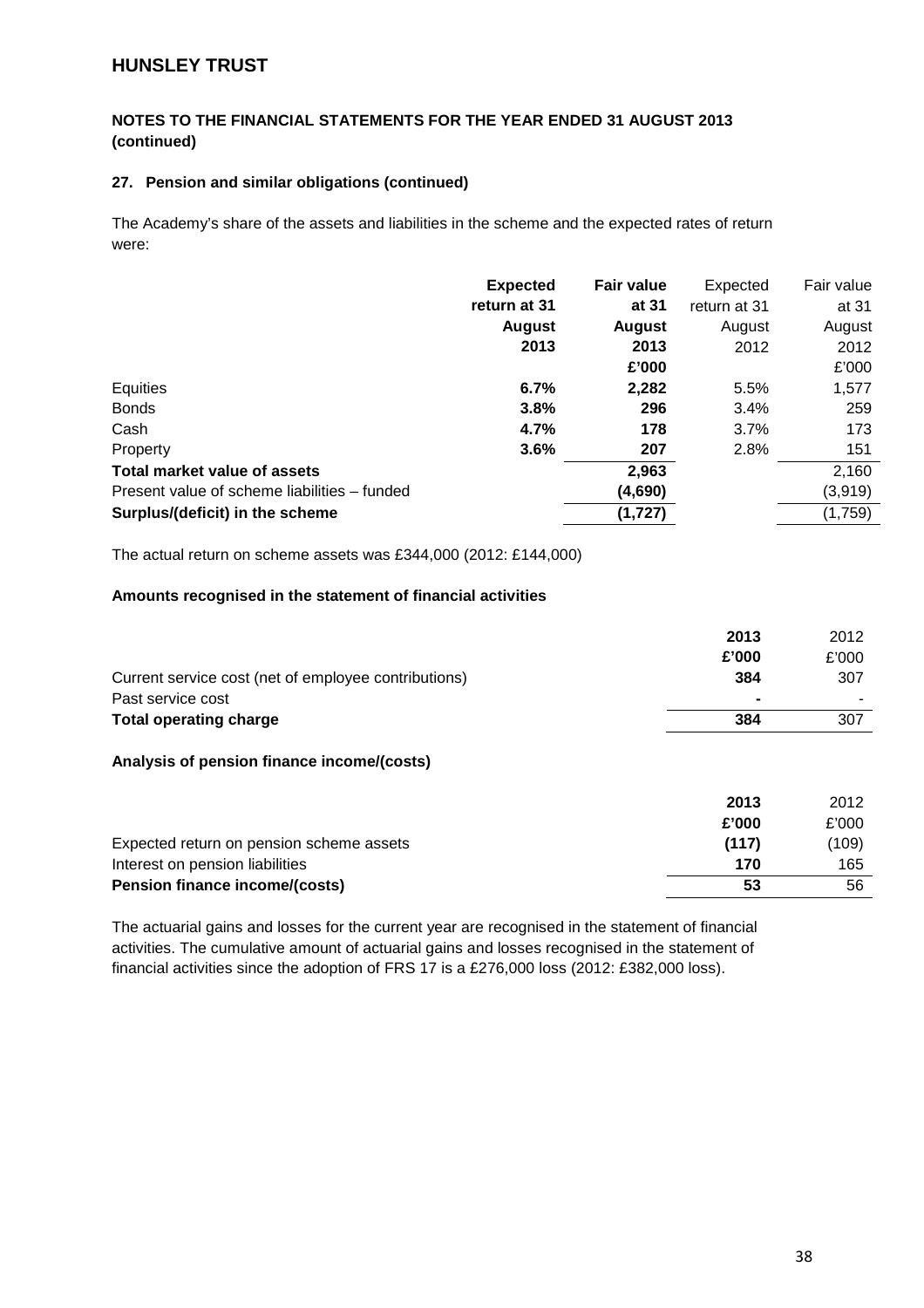## **NOTES TO THE FINANCIAL STATEMENTS FOR THE YEAR ENDED 31 AUGUST 2013 (continued)**

## **27. Pension and similar obligations (continued)**

**Movements in the present value of defined benefit obligations were as follows:** 

|                          | 2013  | 2012  |
|--------------------------|-------|-------|
|                          | £'000 | £'000 |
| At 1 September 2012      | 3,919 | 2,848 |
| Current service cost     | 384   | 307   |
| Interest cost            | 170   | 165   |
| Employee contributions   | 96    | 99    |
| Actuarial loss/(gain)    | 121   | 500   |
| <b>At 31 August 2013</b> | 4,690 | 3,919 |

**Movements in the fair value of Academy Trust's share of scheme assets:** 

|                           | 2013  | 2012  |
|---------------------------|-------|-------|
|                           | £'000 | £'000 |
| At 1 September 2012       | 2,160 | 1,519 |
| Expect return on assets   | 117   | 109   |
| Contribution by members   | 96    | 99    |
| Contributions by employer | 363   | 399   |
| Actuarial loss/(gain)     | 227   | 34    |
| <b>At 31 August 2013</b>  | 2.963 | 2,160 |

The estimated value of employer contributions for the year ended 31 August 2014 is £370,000.

## **The history of experience adjustments is as follows:**

|                                                     | 31 August | 31 August |
|-----------------------------------------------------|-----------|-----------|
|                                                     | 2013      | 2012      |
|                                                     | £'000     | £'000     |
| Present value of defined benefit obligations        | (4,690)   | (3,919)   |
| Fair value of share of scheme assets                | 2,963     | 2,160     |
| Deficit in the scheme                               | (1,727)   | (1,759)   |
| Experience adjustments on share of scheme assets    |           |           |
| Amount £'000                                        | 121       | 500       |
| <b>Experience adjustments on scheme liabilities</b> |           |           |
| Amount £'000                                        | 227       | 34        |

#### **28. Related Party Transactions**

Owing to the nature of the academy trust's operations and the composition of the board of trustees being drawn from local public and private sector organisations, transactions may take place with organisations in which a trustee has an interest. All transactions involving such organisations are conducted at arm's length and in accordance with the academy trust's normal procurement procedures.